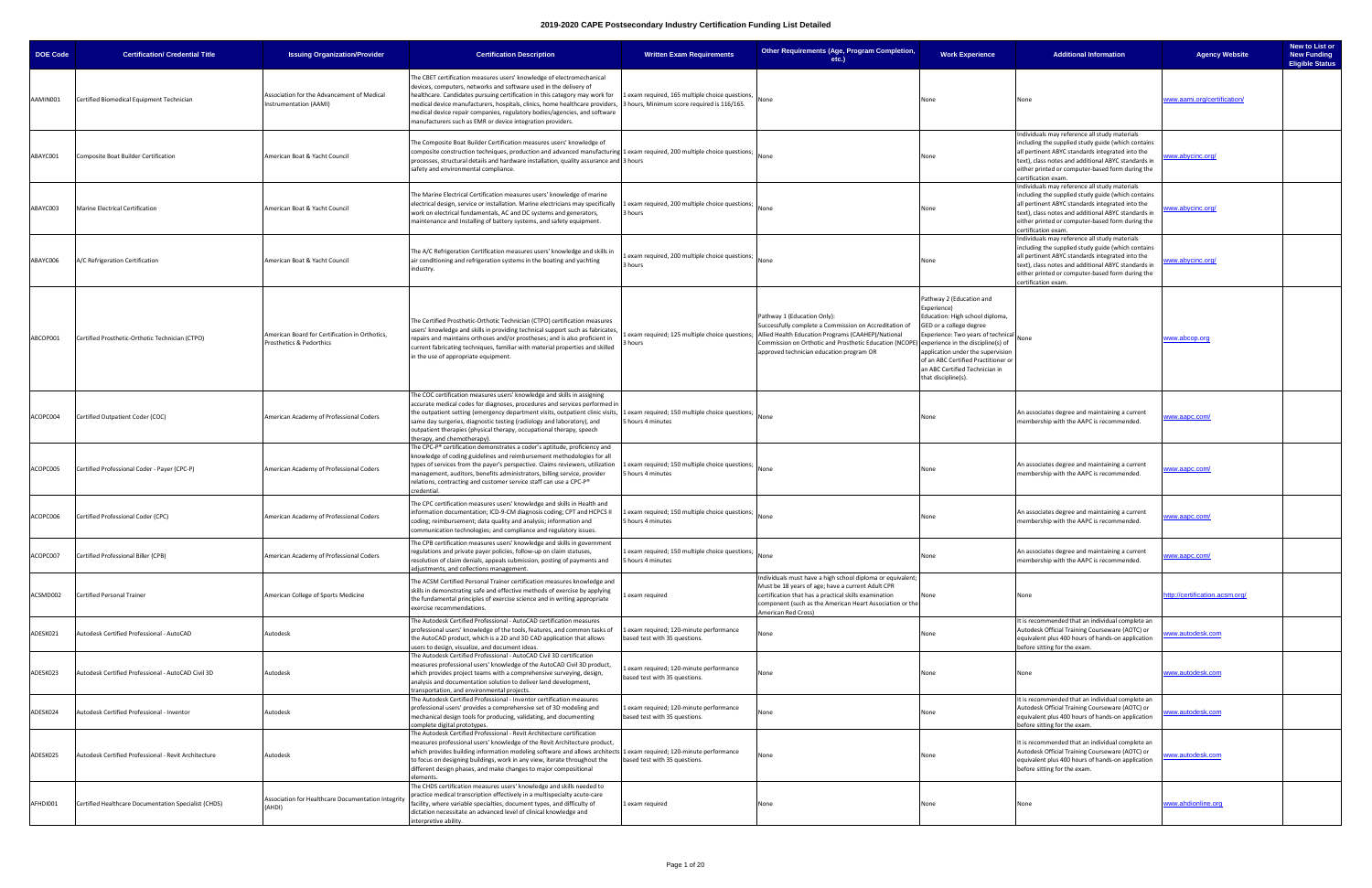| <b>DOE Code</b> | <b>Certification/ Credential Title</b>                                                                                   | <b>Issuing Organization/Provider</b>                         | <b>Certification Description</b>                                                                                                                                                                                                                                                                                                                                                                                                                                                                                                                                                                                                                                                                                                                                                                                                                        | <b>Written Exam Requirements</b>                                                                                                                                                                                                                            | Other Requirements (Age, Program Completion,<br>$etc.$ )                                                                             | <b>Work Experience</b>                                                                                                                                                                                                                           | <b>Additional Information</b>                                                                                                                                                                                                                                                                                  | <b>Agency Website</b> | New to List or<br><b>New Funding</b><br><b>Eligible Status</b> |
|-----------------|--------------------------------------------------------------------------------------------------------------------------|--------------------------------------------------------------|---------------------------------------------------------------------------------------------------------------------------------------------------------------------------------------------------------------------------------------------------------------------------------------------------------------------------------------------------------------------------------------------------------------------------------------------------------------------------------------------------------------------------------------------------------------------------------------------------------------------------------------------------------------------------------------------------------------------------------------------------------------------------------------------------------------------------------------------------------|-------------------------------------------------------------------------------------------------------------------------------------------------------------------------------------------------------------------------------------------------------------|--------------------------------------------------------------------------------------------------------------------------------------|--------------------------------------------------------------------------------------------------------------------------------------------------------------------------------------------------------------------------------------------------|----------------------------------------------------------------------------------------------------------------------------------------------------------------------------------------------------------------------------------------------------------------------------------------------------------------|-----------------------|----------------------------------------------------------------|
| AFHDI002        | Registered Healthcare Documentation Specialist (RHDS)                                                                    | Association for Healthcare Documentation Integrity<br>(AHDI) | The Registered Healthcare Documentation Specialist (RHDS) certification<br>measures users' knowledge and skills in medical terminology; anatomy;<br>physiology; disease processes; diagnostics - laboratory medicine, imaging,<br>classification systems; and treatment – pharmacology, surgery.                                                                                                                                                                                                                                                                                                                                                                                                                                                                                                                                                        | 1 exam required; 130 multiple choice questions<br>and fill-in-the-blank transcription against audio.                                                                                                                                                        |                                                                                                                                      | None                                                                                                                                                                                                                                             | Jone                                                                                                                                                                                                                                                                                                           | www.ahdionline.org    |                                                                |
| AHIMA001        | Certified Coding Associate (CCA)                                                                                         | American Health Information Management<br>Association        | The CCA certification measures users' knowledge and skills in health records<br>and data content; health information requirements and standards; clinical<br>classification systems; reimbursement methodologies; information and<br>communication technologies; and privacy, confidentiality, legal and ethical<br>issues.                                                                                                                                                                                                                                                                                                                                                                                                                                                                                                                             | 1 exam required; 100 multiple choice, 2 hours                                                                                                                                                                                                               | None                                                                                                                                 | None                                                                                                                                                                                                                                             | Recommended: 6 months coding experience directly<br>applying codes; OR Completion of an AHIMA<br>approved coding program (PCAP Program); OR<br>Completion of other coding training program to<br>include anatomy & physiology, medical terminology,<br>Basic ICD diagnostic/procedural and Basic CPT<br>oding. | www.ahima.org         |                                                                |
| AHIMA002        | Certified Coding Specialist (CCS)                                                                                        | American Health Information Management<br>Association        | The Certified Coding Specialists (CCS) certification measures users'<br>knowledge and skills in classifying medical data from patient records, usually<br>in a hospital setting. CCS review patients' records and assign numeric codes<br>for each diagnosis and procedure. They possess expertise in the ICD-9-CM<br>and CPT coding systems as well as knowledge of medical terminology,<br>disease processes, and pharmacology.                                                                                                                                                                                                                                                                                                                                                                                                                       | 1 exam required (2 parts); Part 1 - 60 multiple<br>choice questions; Part 2 (Medical Record<br>Coding) - requires coding of 13 medical records<br>containing seven outpatient records and six<br>inpatient records                                          | Completed coursework in anatomy and physiology,<br>pathophysiology, and pharmacology, or demonstrated<br>proficiency in these areas. | At least 3 years of on-the-job<br>experience in hospital-based<br>inpatient coding and<br>Ambulatory/Outpatient Car<br>coding for multiple case types.                                                                                           | None                                                                                                                                                                                                                                                                                                           | www.ahima.org         |                                                                |
| AHIMA003        | Certified Coding Specialist - Physician-based (CCS-P)                                                                    | American Health Information Management<br>Association        | The Certified Coding Specialist - Physician-based (CCS-P) certification<br>measures users' knowledge and skills in physician-based settings and in-<br>depth knowledge of the CPT coding system and familiarity with the ICD-9-<br>CM and HCPCS Level II coding systems.                                                                                                                                                                                                                                                                                                                                                                                                                                                                                                                                                                                | 1 exam required (2 parts); Part 1 - 60 multiple<br>choice questions; Part 2 (Medical Record<br>Coding) - requires performance of diagnostic<br>(ICD-9) and procedural (CPT and HCPCS Level II) proficiency in these areas.<br>coding for physician services | Completed coursework in anatomy and physiology,<br>pathophysiology, and pharmacology, or demonstrated                                | At least three years of on-the-job<br>experience in coding for physiciar<br>services in multiple settings<br>utilizing codes in the E/M,<br>surgery, medicine and/or<br>anesthesia, radiology and<br>laboratory chapters of CPT and<br>HCPCS II. | Jone                                                                                                                                                                                                                                                                                                           | www.ahima.org         |                                                                |
| AHIMA007        | Registered Health Information Administrator (RHIA)                                                                       | American Health Information Management<br>Association        | The RHIA certification measures users' knowledge and skills in managing<br>patient health information and medical records, administering computer<br>information systems, collecting and analyzing patient data, and using<br>classification systems and medical terminologies; possessing comprehensive<br>knowledge of medical, administrative, ethical and legal requirements and<br>standards related to healthcare delivery and the privacy of protected patient choice questions (160 scored questions and 20   None<br>information; managing people and operational units, participates in<br>administrative committees, and prepares budgets; and interacting with all<br>levels of an organization - clinical, financial, administrative, and information<br>systems - that employ patient data in decision-making and everyday<br>operations. | 1 exam required; 180 four-option, multiple<br>pretest questions); 4 hours                                                                                                                                                                                   |                                                                                                                                      | None                                                                                                                                                                                                                                             | None                                                                                                                                                                                                                                                                                                           | www.ahima.org         |                                                                |
| AHIMA009        | Registered Health Information Technician (RHIT)                                                                          | American Health Information Management<br>Association        | The RHITs certification measures users' knowledge and skills in ensuring the<br>quality of medical records by verifying their completeness, accuracy, and<br>proper entry into computer systems; and using computer applications to<br>assemble and analyze patient data for the purpose of improving patient care pretest questions); 3.5 hours<br>or controlling costs.                                                                                                                                                                                                                                                                                                                                                                                                                                                                               | Lexam required; 150 four-option, multiple<br>choice questions (130 scored questions and 20 None                                                                                                                                                             |                                                                                                                                      | None                                                                                                                                                                                                                                             | None                                                                                                                                                                                                                                                                                                           | www.ahima.org         |                                                                |
| AHIMA010        | Certified in Health Care Privacy & Security (CHPS)                                                                       | American Health Information Management<br>Association        | The CHPS certification measures users' knowledge and skills in management<br>and administration; regulatory requirements, investigation and compliance;<br>information technology; physical safeguards; and health information<br>management.                                                                                                                                                                                                                                                                                                                                                                                                                                                                                                                                                                                                           | 1 exam required; 150 four-option, multiple<br>choice questions (125 scored questions and 25 None<br>pretest questions); 3.5 hours                                                                                                                           |                                                                                                                                      | None                                                                                                                                                                                                                                             | None                                                                                                                                                                                                                                                                                                           | www.ahima.org         |                                                                |
| AHIMA011        | Certified Healthcare Technology Specialist - Clinician/Practitioner<br>Consultant (CHTS-CP)                              | American Health Information Management<br>Association        | The CHTS-CP certification measures users' knowledge and skills in solutions<br>for health IT implementation problems in clinical and public health settings;<br>workflow and data collection issues from a clinical perspective, including<br>quality measurement and improvement; selection of vendors and software;<br>and users' needs, acting as a liaison between users, IT staff, and vendors.                                                                                                                                                                                                                                                                                                                                                                                                                                                    | exam required; 125 multiple choice questions;<br>3 hours                                                                                                                                                                                                    | None                                                                                                                                 | None                                                                                                                                                                                                                                             | None                                                                                                                                                                                                                                                                                                           | www.ahima.org         |                                                                |
| AHIMA012        | Certified Healthcare Technology Specialist - Implementation<br>Manager (CHTS-IM)                                         | American Health Information Management<br>Association        | The CHTS-IM certification measures users' knowledge and skills in project<br>management and change management principles to create implementation<br>project plans to achieve the project goals; interaction with office/hospital<br>personnel to ensure open communication with the support team; and<br>managing vendor relations, providing feedback to health IT vendors for<br>product improvement.                                                                                                                                                                                                                                                                                                                                                                                                                                                | 1 exam required; 125 multiple choice questions;<br>3 hours                                                                                                                                                                                                  | None                                                                                                                                 | None                                                                                                                                                                                                                                             | None                                                                                                                                                                                                                                                                                                           | www.ahima.org         |                                                                |
| AHIMA013        | Certified Healthcare Technology Specialist - Implementation<br>Support Specialist (CHTS-IS)                              | American Health Information Management<br>Association        | The CHTS-IS certification measures users' knowledge and skills in<br>implementation project plans, by installing hardware (as needed) and<br>configuring software to meet practice needs; usability principles into design $\ $ 1 exam required; 125 multiple choice questions; $\ $ None<br>and implementation; testing the software against performance<br>specifications; and interacting with the vendors as needed to rectify<br>problems that occur during the deployment process.                                                                                                                                                                                                                                                                                                                                                                | 3 hours                                                                                                                                                                                                                                                     |                                                                                                                                      | None                                                                                                                                                                                                                                             | None                                                                                                                                                                                                                                                                                                           | <u>www.ahima.org</u>  |                                                                |
| AHIMA014        | Certified Healthcare Technology Specialist - Practice Workflow &<br>Information Management Redesign Specialist (CHTS-PW) | American Health Information Management<br>Association        | The CHTS-PW certification measures users' knowledge and skills in<br>conducting user requirements analysis to facilitate workflow design;<br>integrating information technology functions into workflow; documenting<br>health information exchange needs; designing processes and information<br>flows that accommodate quality improvement and reporting; working with<br>provider personnel to implement revised workflows; and evaluating process<br>workflows to validate or improve practice's systems.                                                                                                                                                                                                                                                                                                                                           | exam required; 125 multiple choice questions;<br>3 hours                                                                                                                                                                                                    | None                                                                                                                                 | None                                                                                                                                                                                                                                             | None                                                                                                                                                                                                                                                                                                           | www.ahima.org         |                                                                |
| AHIMA015        | Certified Healthcare Technology Specialist - Technical/Software<br>Support Staff (CHTS-TS)                               | American Health Information Management<br>Association        | The CHTS-TS certification measures users' knowledge and skills in interacting<br>with end users to diagnose IT problems and implement solutions;<br>documenting IT problems and evaluate the effectiveness of problem<br>resolution; and supporting systems security and standards.                                                                                                                                                                                                                                                                                                                                                                                                                                                                                                                                                                     | 1 exam required; 125 multiple choice questions;<br>3 hours                                                                                                                                                                                                  | None                                                                                                                                 | None                                                                                                                                                                                                                                             | None                                                                                                                                                                                                                                                                                                           | www.ahima.org         |                                                                |
| AHIMA016        | Certified Healthcare Technology Specialist - Trainer (CHTS-TR)                                                           | American Health Information Management<br>Association        | The CHTS-TR certification measures users' knowledge and skills in using a<br>range of health IT applications, preferably at an expert level; assessing<br>training needs and competencies of learners; and designing lesson plans,<br>structuring active learning experiences for users.                                                                                                                                                                                                                                                                                                                                                                                                                                                                                                                                                                | 1 exam required; 125 multiple choice questions;<br>3 hours                                                                                                                                                                                                  |                                                                                                                                      | None                                                                                                                                                                                                                                             |                                                                                                                                                                                                                                                                                                                | <u>www.ahima.org</u>  |                                                                |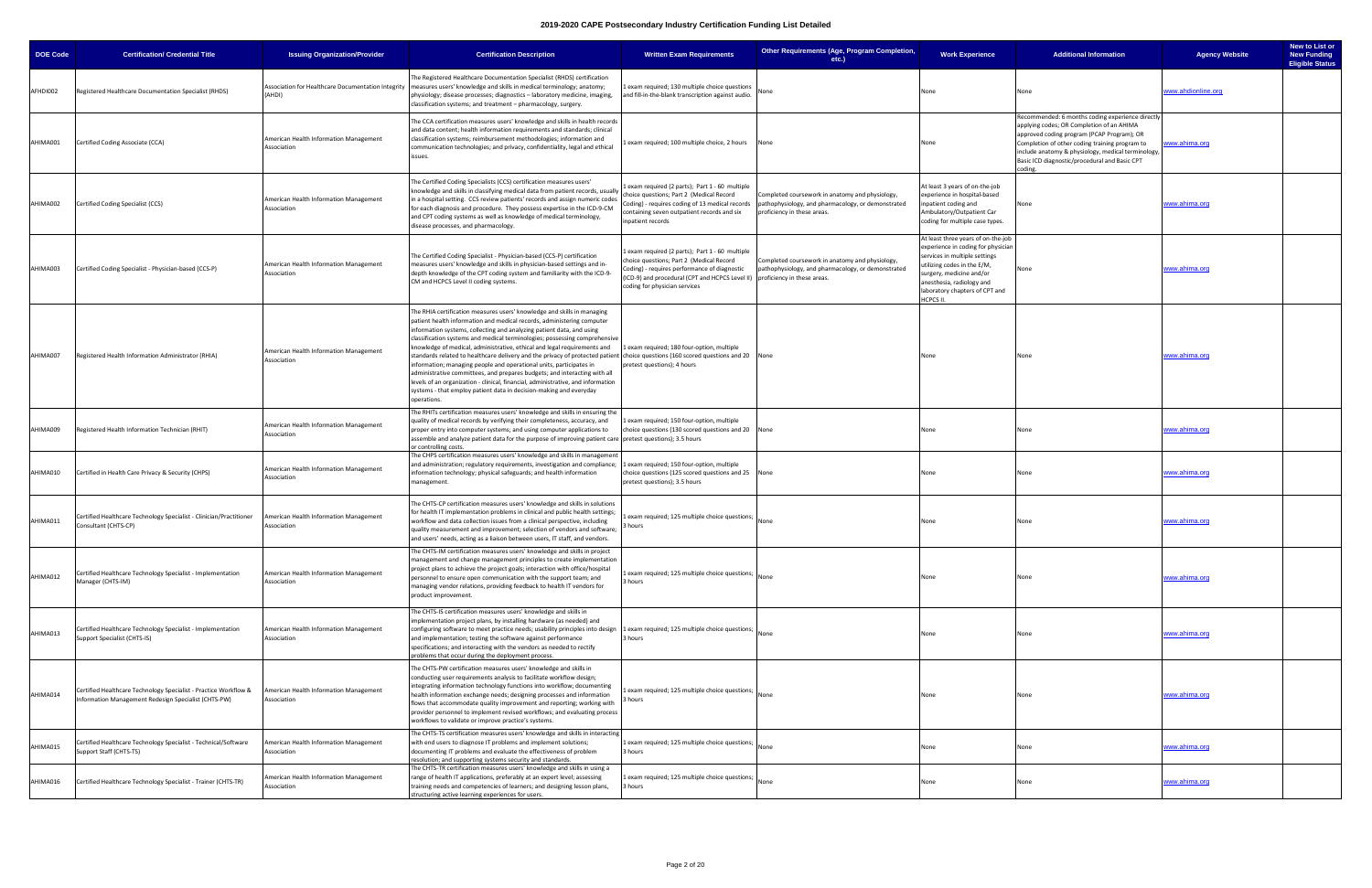| <b>DOE Code</b> | <b>Certification/ Credential Title</b>                  | <b>Issuing Organization/Provider</b>                  | <b>Certification Description</b>                                                                                                                                                                                                                                                                                                                                                                                                                                                                                                                                                                                                                                                                                                                                     | Other Requirements (Age, Program Completion,<br><b>Written Exam Requirements</b><br>etc.)                                                                                                                                                                                                                                                                                                                                                                                                                                                                                                                                                          | <b>Work Experience</b>                                                                                                                                                     | <b>Additional Information</b>                                                                                                                                                                                                                                                                       | <b>Agency Website</b>                                                          | New to List or<br><b>New Funding</b><br><b>Eligible Status</b> |
|-----------------|---------------------------------------------------------|-------------------------------------------------------|----------------------------------------------------------------------------------------------------------------------------------------------------------------------------------------------------------------------------------------------------------------------------------------------------------------------------------------------------------------------------------------------------------------------------------------------------------------------------------------------------------------------------------------------------------------------------------------------------------------------------------------------------------------------------------------------------------------------------------------------------------------------|----------------------------------------------------------------------------------------------------------------------------------------------------------------------------------------------------------------------------------------------------------------------------------------------------------------------------------------------------------------------------------------------------------------------------------------------------------------------------------------------------------------------------------------------------------------------------------------------------------------------------------------------------|----------------------------------------------------------------------------------------------------------------------------------------------------------------------------|-----------------------------------------------------------------------------------------------------------------------------------------------------------------------------------------------------------------------------------------------------------------------------------------------------|--------------------------------------------------------------------------------|----------------------------------------------------------------|
| AHIMA017        | Certified Documentation Improvement Practitioner (CDIP) | American Health Information Management<br>Association | The CDIP certification measures users' knowledge and skills in clinical<br>documentation in patient health records; health informatics and information<br>1 exam required<br>management community; and capturing documentation necessary to fully<br>communicate patients' health status and conditions.                                                                                                                                                                                                                                                                                                                                                                                                                                                             | An RHIA®, RHIT®, CCS®, CCS-P®, RN, MD or DO and two (2)<br>years experience in clinical documentation improvement<br>An Associate's degree or higher and three (3) years of<br>experience in clinical documentation improvement<br>(Individuals must also have completed coursework in<br>Medical Terminology and Anatomy and Physiology)                                                                                                                                                                                                                                                                                                          |                                                                                                                                                                            |                                                                                                                                                                                                                                                                                                     | www.ahima.org                                                                  |                                                                |
| AHIMA018        | Certified Health Data Analyst (CHDA)                    | American Health Information Management<br>Association | The CHDA designation certification measures users' knowledge to acquire,<br>manage, analyze, interpret, and transform data into accurate, consistent,<br>and timely information. CHDA-credentialed professionals exhibit broad<br>1 exam required<br>organizational knowledge and the ability to communicate with individuals<br>and groups at multiple levels, both internal and external.                                                                                                                                                                                                                                                                                                                                                                          | Associate's degree and minimum of five (5) years of<br>healthcare data experience<br>. Healthcare information management credential (RHIT®) None<br>and minimum of three (3) years of healthcare data<br>experience.                                                                                                                                                                                                                                                                                                                                                                                                                               |                                                                                                                                                                            | None                                                                                                                                                                                                                                                                                                | <u>www.ahima.org</u>                                                           |                                                                |
| AMAMA001        | Certified Medical Assistant (CMA)                       | American Association of Medical Assistants            | The Certified Medical Assistant (CMA) certification measures knowledge and<br>skills in ambulatory settings (clinics and medical offices) under the<br>supervision of physicians. CMAs are capable of doing both clinical and<br>administrative procedures and are tested in such procedures.                                                                                                                                                                                                                                                                                                                                                                                                                                                                        | ndividuals must be a graduate of CAAHEP or ABHES<br>1 exam required; 200 multiple choice questions<br>accredited medical assisting program.                                                                                                                                                                                                                                                                                                                                                                                                                                                                                                        |                                                                                                                                                                            | None                                                                                                                                                                                                                                                                                                | <u>vww.aama-ntl.org</u>                                                        |                                                                |
| AMAOB001        | Medical Laboratory Technician (MLT)                     | American Association of Bioanalysts (AAB)             | The Medical Laboratory Technician (MLT) certification measures users'<br>knowledge and skills in chemistry; hematology; immunology;<br>1 exam required<br>immunohematology, microbiology or molecular diagnostics.                                                                                                                                                                                                                                                                                                                                                                                                                                                                                                                                                   | ndividuals must complete a clinical laboratory training<br>program approved or accredited by an organization<br>approved by the U.S. Department of Health and Human<br>Services (HHS) OR Earn an associate degree (or the<br>equivalent) in a laboratory science, or medical laboratory<br>technology, from an accredited institution                                                                                                                                                                                                                                                                                                              |                                                                                                                                                                            | None                                                                                                                                                                                                                                                                                                | www.aab.org                                                                    |                                                                |
| AMAZN001        | AWS Certified Solutions Architect - Associate           | Amazon                                                | The AWS Certified Solutions Architect - Associate certification measures<br>users' knowledge and skills in designing and deploying scalable, highly<br>available, and fault tolerant systems on AWS; lifting and shifting of an<br>existing on-premises application to AWS; ingressing and egressing of data to  1 exam required; multiple choice and multiple<br>and from AWS; selecting the appropriate AWS service based on data,<br>answer questions; 80 minutes<br>compute, database, or security requirements; identifying appropriate use of<br>AWS architectural best practices; and estimating AWS costs and identifying<br>cost control mechanisms.                                                                                                        | Individuals must have one or more years of hands-on<br>experience designing available, cost efficient, fault<br>tolerant, and scalable distributed systems on AWS; In-<br>depth knowledge of at least one high-level programming<br>anguage; Ability to identify and define requirements for<br>an AWS-based application; Experience with deploying<br>hybrid systems with on-premises and AWS components;<br>Capability to provide best practices for building secure and<br>reliable applications on the AWS platform                                                                                                                            | Individuals must have one or<br>more years of hands-on<br>experience designing available,<br>cost efficient, fault tolerant, and<br>scalable distributed systems on<br>AWS | None                                                                                                                                                                                                                                                                                                | ttps://aws.amazon.com/certification/c<br>tified-solutions-architect-associate/ |                                                                |
| AMAZN002        | AWS Certified Cloud Practitioner                        | Amazon                                                | The Amazon Web Services (AWS) Certified Cloud Practitioner enables<br>individuals with an overall understanding of the AWS Cloud to validate their<br>knowledge with an industry-recognized credential. The exam covers the<br>following domains: cloud concepts, security, technology, and billing and<br>pricing.                                                                                                                                                                                                                                                                                                                                                                                                                                                  | exam required; 90 minutes; multiple choice<br>Vone<br>and multiple response; passing score of 65%.                                                                                                                                                                                                                                                                                                                                                                                                                                                                                                                                                 | None                                                                                                                                                                       | It is recommend that candidates have at least six (6)<br>months of experience with the AWS Cloud in any<br>role, (e.g. technical, managerial, sales, purchasing, or<br>financial). Candidates should also have a basic<br>understanding of IT services and their uses in the<br>AWS Cloud platform. | tps://aws.amazon.com/certification/                                            |                                                                |
| AMDDA003        | Certified Drafter - Architectural                       | American Design Drafting Association                  | The Certified Drafter - Architectural certification measures knowledge and<br>skills in abbreviations, terms and identification; drafting processes:<br>communication; details: notations; site drawings and topography; floor plans<br>and layouts; exterior views: elevations; building materials; roofs and roof<br>passing score of 75% or greater.<br>plans; building codes and ADA codes; general building systems; stairs and<br>steps; electrical; HVAC; schedules; plumbing; geometry, lines and math; and<br>oundations.                                                                                                                                                                                                                                   | exam required; 120 minutes; 410 questions;<br>None                                                                                                                                                                                                                                                                                                                                                                                                                                                                                                                                                                                                 | None                                                                                                                                                                       | One year On-the-Job Training or 400 - 600 Contact<br>Hours of Practical Discipline Specific Education is<br>recommended prior to taking the Apprentice Drafter<br>"AD" certification exam.                                                                                                          | www.adda.org                                                                   |                                                                |
|                 | AMDDA004 Certified Drafter - Mechanical                 | American Design Drafting Association                  | The Certified Drafter - Mechanical certification measures knowledge and<br>kills in general terminology and identification; equipment, techniques, and<br>drawing rules and principles; dimensioning and layouts; descriptive<br>geometry; multi view drawing: identification and terminology; sectional<br>views: identification and terminology; pictorials: identification and<br>terminology; auxiliary views: identification and terminology; revolutions:<br>passing score of 75% or greater.<br>isage and applications; intersections: usage and applications; geometric<br>dimensioning & tolerancing; working drawings: identification and<br>numbering; threads, fasteners, connections and welding; drafting math and<br>eometry; and drawing management. | 1 exam required; 180 minutes; 400 questions;                                                                                                                                                                                                                                                                                                                                                                                                                                                                                                                                                                                                       |                                                                                                                                                                            | Two years On-the-Job Training or 800 - 1200<br>Contact Hours of Practical Discipline Specific<br>Education is recommended prior to taking the<br>Certified Drafter "CD" certification exam.                                                                                                         | <u>www.adda.org</u>                                                            |                                                                |
| AMEDT002        | Medical Laboratory Technician                           | American Medical Technologists (AMT)                  | The Medical Laboratory Technician certification measures users' knowledge<br>to interpret graphic illustrations, interpret information presented in case<br>studies, analyze situations, and solve problems. The examination covers:<br>1 exam required; 3 hours<br>general laboratory; chemistry; hematology;<br>mmunology/immunohematology; microbiology; and urinalysis.                                                                                                                                                                                                                                                                                                                                                                                          | Individuals must graduate from an accredited college or<br>university with an associate's degree in medical lab<br>technology or equivalent; OR Complete at least two years<br>(60 semester hours) of courses in any accredited college,<br>including 25 semester hours in clinical laboratory science<br>disciplines AND six months of approved lab experience.                                                                                                                                                                                                                                                                                   | None                                                                                                                                                                       |                                                                                                                                                                                                                                                                                                     | www.amt1.com                                                                   |                                                                |
| AMEDT004        | Registered Medical Assistant (RMA)                      | American Medical Technologists (AMT)                  | The Registered Medical Assistant (RMA) certification measures knowledge<br>and skills to direct patient care and preparation, ECG, phlebotomy, and<br>pharmacology while maintaining patient safety and confidentiality. Medical 1 exam required; 210 multiple choice questions; (CAAHEP); a medical assistant program in a post-<br>2 hours<br>assistants also perform administrative duties such as scheduling<br>appointments, maintaining patient records, bookkeeping, and billing and<br>insurance processing.                                                                                                                                                                                                                                                 | Applicants must be a graduate of, or scheduled to<br>graduate from: a medical assistant program that holds<br>programmatic accreditation by the Accrediting Bureau of<br>Health Education Schools (ABHES) or the Commission on<br>Accreditation of Allied Health Education Programs<br>secondary school or college that has institutional<br>accreditation by a Regional Accrediting Commission or by a<br>national accrediting organization approved by the U.S.<br>Department of Education, which program includes a<br>minimum of 720 clock-hours (or equivalent) of training in<br>Medical Assisting skills (including a clinical externship). |                                                                                                                                                                            | None                                                                                                                                                                                                                                                                                                | www.amt1.com                                                                   |                                                                |
| AMOPT001        | Certified Paraoptometric Assistant (CPOA)               | American Optometric Association                       | The CPOA™ certification measures users' knowledge and skills in taking<br>detailed patient histories, measuring visual acuity, measuring the curvature<br>of the cornea (Keratometry), glaucoma screening, blood pressure testing,<br>and measuring the distance between the pupils of the eye.                                                                                                                                                                                                                                                                                                                                                                                                                                                                      | 1 exam required; 200 multiple choice questions None                                                                                                                                                                                                                                                                                                                                                                                                                                                                                                                                                                                                | None                                                                                                                                                                       |                                                                                                                                                                                                                                                                                                     | www.aoa.org                                                                    |                                                                |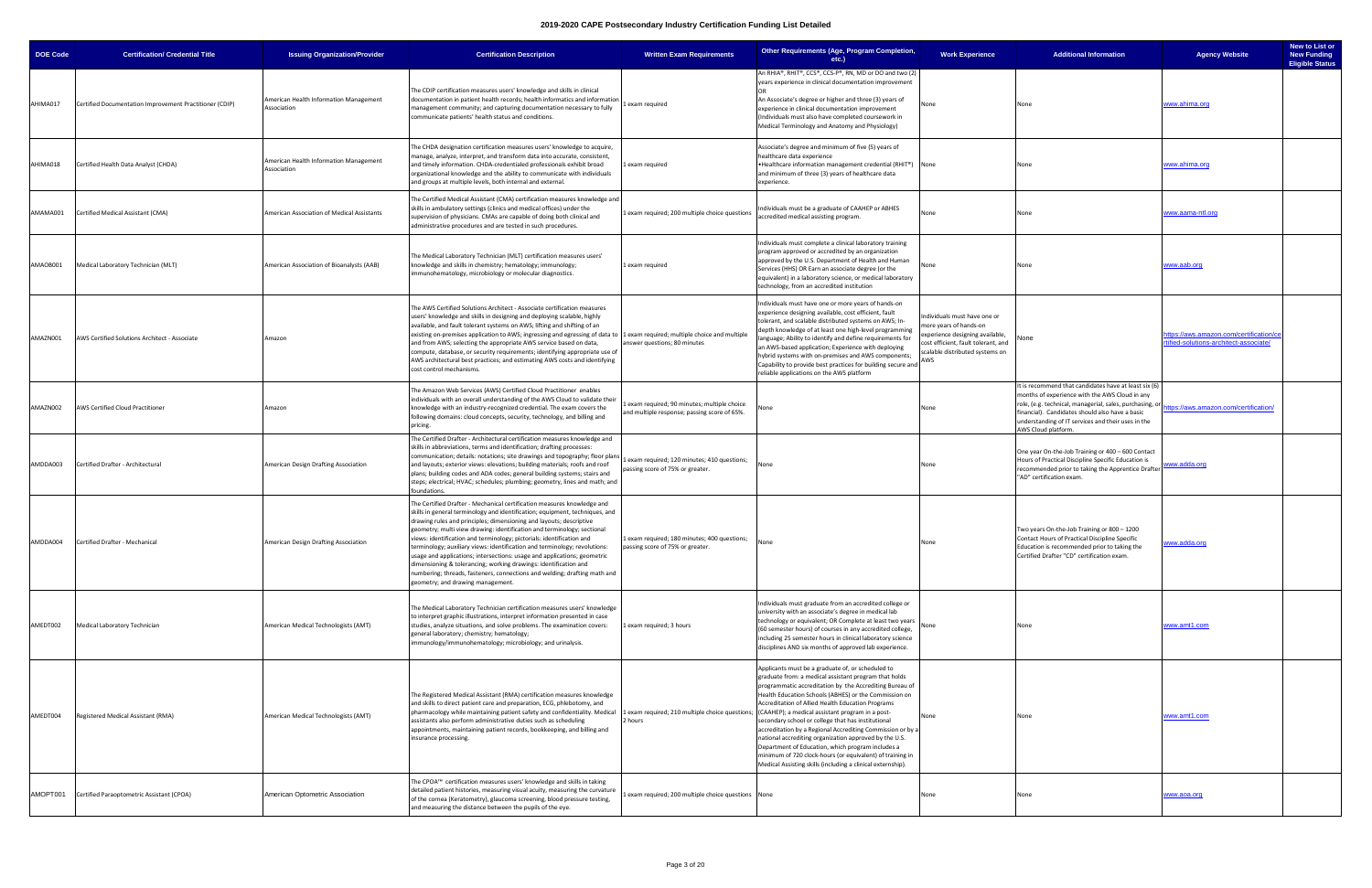| DOE Code | <b>Certification/ Credential Title</b>              | <b>Issuing Organization/Provider</b>          | <b>Certification Description</b>                                                                                                                                                                                                                                                                                                                                                                                                                                                                                  | <b>Written Exam Requirements</b>                                                                                | <b>Other Requirements (Age, Program Completion,</b><br>$etc.$ )                                                                                                                                                                                                                                                                                                                                                                                                                                                                                                       | <b>Work Experience</b>                                                                                                                                                                                                                                                                                                                                                                                                                                     | <b>Additional Information</b> | <b>Agency Website</b>        | New to List or<br><b>New Funding</b><br><b>Eligible Status</b> |
|----------|-----------------------------------------------------|-----------------------------------------------|-------------------------------------------------------------------------------------------------------------------------------------------------------------------------------------------------------------------------------------------------------------------------------------------------------------------------------------------------------------------------------------------------------------------------------------------------------------------------------------------------------------------|-----------------------------------------------------------------------------------------------------------------|-----------------------------------------------------------------------------------------------------------------------------------------------------------------------------------------------------------------------------------------------------------------------------------------------------------------------------------------------------------------------------------------------------------------------------------------------------------------------------------------------------------------------------------------------------------------------|------------------------------------------------------------------------------------------------------------------------------------------------------------------------------------------------------------------------------------------------------------------------------------------------------------------------------------------------------------------------------------------------------------------------------------------------------------|-------------------------------|------------------------------|----------------------------------------------------------------|
| AMRRT002 | Registered Technologist (Radiography)               | American Registry of Radiologic Technologists | The Registered Technologist (Radiography) certification measures<br>knowledge and skills in radiation protection; equipment operation and<br>quality control; image acquisition and evaluation; imaging procedures; and<br>patient care and education.                                                                                                                                                                                                                                                            | exam required; 200 questions; 3.5 hours                                                                         | Within the past five years, individuals must have<br>successfully completed an educational program that is<br>accredited by a mechanism acceptable to the ARRT. All<br>Individuals for primary pathway certification must have<br>earned an academic degree before becoming certified. As<br>part of their education, individuals must also demonstrate<br>competency in didactic coursework and an ARRT-specified<br>list of clinical procedures by completing competency<br>requirements established for the discipline in which they<br>are seeking certification. | None                                                                                                                                                                                                                                                                                                                                                                                                                                                       | None                          | www.arrt.org                 |                                                                |
| AMRRT003 | Radiologic Technologist (Sonography)                | American Registry of Radiologic Technologists | The Radiologic Technologist (Sonography) certification measures knowledge<br>and skills in patient care; physical principles of ultrasound; abdominal<br>procedures; obsterical and gynecological procedures; and superficial<br>structures and other sonographic procedures.                                                                                                                                                                                                                                     | 1 exam required; 360 questions; 6.5 hours                                                                       | Within the past five years, individuals must have<br>successfully completed an educational program that is<br>accredited by a mechanism acceptable to the ARRT. All<br>Individuals for primary pathway certification must have<br>earned an academic degree before becoming certified. As<br>part of their education, individuals must also demonstrate<br>competency in didactic coursework and an ARRT-specified<br>list of clinical procedures by completing competency<br>requirements established for the discipline in which they<br>are seeking certification. | None                                                                                                                                                                                                                                                                                                                                                                                                                                                       | None                          | www.arrt.org                 |                                                                |
| AMRRT005 | Registered Technologist - Quality Management (R.T.) | American Registry of Radiologic Technologists | The Registered Technologist - Quality Management (R.T.) certification<br>measures knowledge and skills in equipment quality control; quality<br>improvement management and administration; and laws, regulations,<br>standards and guidelines.                                                                                                                                                                                                                                                                    | 1 exam required; 165 questions; 3.5 hours                                                                       | Within the past five years, individuals must have<br>successfully completed an educational program that is<br>accredited by a mechanism acceptable to the ARRT. All<br>Individuals for primary pathway certification must have<br>earned an academic degree before becoming certified. As<br>part of their education, individuals must also demonstrate<br>competency in didactic coursework and an ARRT-specified<br>list of clinical procedures by completing competency<br>requirements established for the discipline in which they<br>are seeking certification. | None                                                                                                                                                                                                                                                                                                                                                                                                                                                       | None                          | www.arrt.org                 |                                                                |
| AMRRT006 | Registered Technologist (Nuclear Medicine)          | American Registry of Radiologic Technologists | The Registered Technologist (Nuclear Medicine) certification measures<br>knowledge and skills in radiation protection; radionuclides and<br>radiopharmaceuticals; instrumentation and quality control; diagnostic and<br>therapeutic procedures; and patient care and education.                                                                                                                                                                                                                                  | 1 exam required; 200 questions; 3.5 hours                                                                       | Within the past five years, individuals must have<br>successfully completed an educational program that is<br>accredited by a mechanism acceptable to the ARRT. All<br>Individuals for primary pathway certification must have<br>earned an academic degree before becoming certified. As<br>part of their education, individuals must also demonstrate<br>competency in didactic coursework and an ARRT-specified<br>list of clinical procedures by completing competency<br>requirements established for the discipline in which they<br>are seeking certification. | None                                                                                                                                                                                                                                                                                                                                                                                                                                                       | None                          | www.arrt.org                 |                                                                |
| AMRRT007 | Registered Technologist (Radiation Therapy)         | American Registry of Radiologic Technologists | The Registered Technologist (Radiation Therapy) certification measures<br>knowledge and skills in radiation protection and quality assurance; clinical<br>concepts in radiation oncology; treatment planning; treatment delivery; and<br>patient care and education.                                                                                                                                                                                                                                              | 1 exam required; 200 questions; 3.5 hours                                                                       | Within the past five years, individuals must have<br>successfully completed an educational program that is<br>accredited by a mechanism acceptable to the ARRT. All<br>Individuals for primary pathway certification must have<br>earned an academic degree before becoming certified. As<br>part of their education, individuals must also demonstrate<br>competency in didactic coursework and an ARRT-specified<br>list of clinical procedures by completing competency<br>requirements established for the discipline in which they<br>are seeking certification. |                                                                                                                                                                                                                                                                                                                                                                                                                                                            |                               | www.arrt.org                 |                                                                |
| AMRRT008 | Computed Tomography (CT)                            | American Registry of Radiologic Technologists | The Computed Tomography (CT) certification measures knowledge and skills<br>in CT scans, a specialized X-ray procedure sometimes referred to as a CAT<br>scan. Working under the supervision of a radiologist, CT scan technologists<br>prepare patients for a CT scan by positioning them on the table and<br>following safety measures to protect them from unnecessary or excess<br>radiation. During the scan, technologists sit in a shielded room and monitor<br>the CT scan images on the computer screen. | 1 exam required; 200 questions; 3.5 hours                                                                       | Within the past five years, individuals must have<br>successfully completed an educational program that is<br>accredited by a mechanism acceptable to the ARRT. All<br>Individuals for primary pathway certification must have<br>earned an academic degree before becoming certified. As<br>part of their education, individuals must also demonstrate<br>competency in didactic coursework and an ARRT-specified<br>list of clinical procedures by completing competency<br>requirements established for the discipline in which they<br>are seeking certification. |                                                                                                                                                                                                                                                                                                                                                                                                                                                            |                               | www.arrt.org                 |                                                                |
| AMSCP001 | Histotechnologist, HTL(ASCP)                        | American Society of Clinical Pathology        | The Histotechnologist, HTL(ASCP) certification measures users' knowledge<br>and skills in histotechnology: fixation, processing, embedding/microtomy,<br>staining, and laboratory operations.                                                                                                                                                                                                                                                                                                                     | 1 exam; 100 multiple choice questions; 2.5 hours None                                                           |                                                                                                                                                                                                                                                                                                                                                                                                                                                                                                                                                                       | None                                                                                                                                                                                                                                                                                                                                                                                                                                                       | None                          | vww.ascp.org                 | Yes                                                            |
| AMSCP002 | Medical Laboratory Technician (MLT(ASCP))           | American Society of Clinical Pathology        | The Medical Laboratory Technician (MLT(ASCP)) certification measures<br>users' knowledge and skills in assisting doctors and specialists in performing 1 exam required; 100 multiple choice questions;<br>a wide range of tests on blood, tissue and other bodily fluids, the results of 2 hours and 30 minutes<br>which can then be used to diagnose and treat patients.                                                                                                                                         |                                                                                                                 | There are four different routes to eligibility for this<br>certification. All routes require an associate degree or at<br>least 60 semester hours. Refer to the industry certification<br>agency website for specific details.                                                                                                                                                                                                                                                                                                                                        |                                                                                                                                                                                                                                                                                                                                                                                                                                                            |                               | <u>nttps://www.ascp.org/</u> |                                                                |
| AMSFQ001 | Manager of Quality/Organizational Excellence        | American Society for Quality                  | The Certified Manager of Quality/Organizational Excellence certification<br>measures users' knowledge to facilitate and lead team efforts to establish<br>and monitor customer/supplier relations, support strategic planning and<br>deployment initiatives, and help develop measurement systems to<br>determine organizational improvement.                                                                                                                                                                     | 1 exam (2 parts); 150 multiple choice questions;<br>two constructed response (essay) questions; 4 None<br>hours |                                                                                                                                                                                                                                                                                                                                                                                                                                                                                                                                                                       | 10 years of on-the-job experience<br>in one or more of the areas of the<br>Certified Manager of Quality/<br>Organizational Excellence Body of<br>Knowledge. A minimum of five<br>years of this experience must be<br>in a decision-making position,<br>defined as the authority to define,<br>execute or control<br>projects/processes and to be<br>responsible for the outcome. This<br>may or may not include<br>management or supervisory<br>positions. |                               | www.asq.org                  |                                                                |
| AMSFQ006 | Quality Improvement Associate (CQIA)                | American Society for Quality                  | The Certified Quality Improvement Associate certification measures users'<br>knowledge of quality concepts, team basics, continuous improvement<br>techniques, and customer-supplier relations.                                                                                                                                                                                                                                                                                                                   | 1 exam required; 100 multiple choice questions;<br>3 hours                                                      | None                                                                                                                                                                                                                                                                                                                                                                                                                                                                                                                                                                  | Two years of work experience or<br>an associate degree                                                                                                                                                                                                                                                                                                                                                                                                     |                               | www.asq.org                  |                                                                |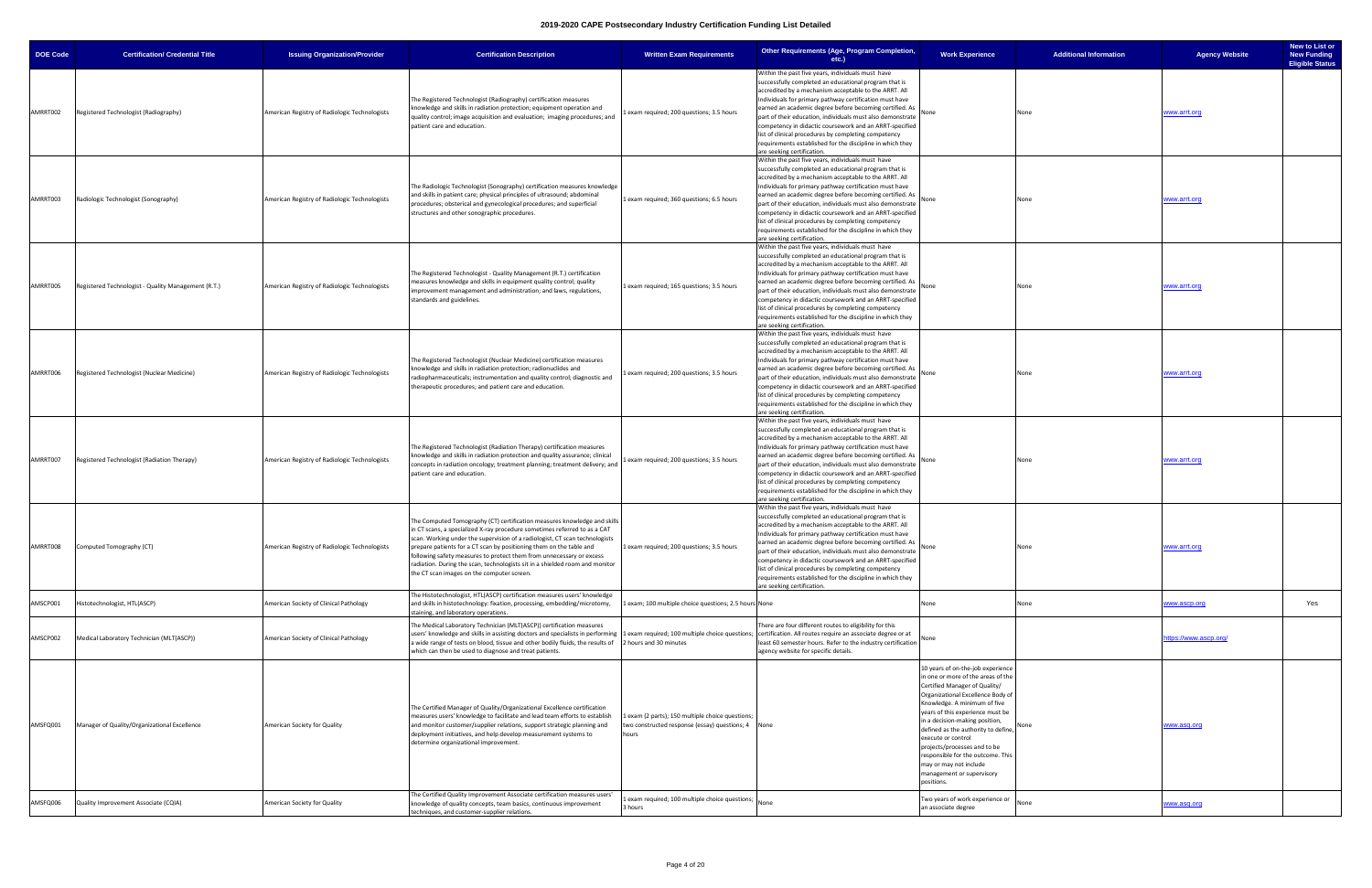| <b>DOE Code</b> | <b>Certification/ Credential Title</b>                                                        | <b>Issuing Organization/Provider</b>                         | <b>Certification Description</b>                                                                                                                                                                                                                                                                                                                                                                                                                                                                                                                                                                                                                                                                                                                                                                                                                                                                                                                                                                       | <b>Written Exam Requirements</b>                         | Other Requirements (Age, Program Completion,<br>etc.)                                                                                                                                                                                                                                                                                                                                                                                                                                                                         | <b>Work Experience</b>                     | <b>Additional Information</b> | <b>Agency Website</b>                                               | New to List or<br><b>New Funding</b><br><b>Eligible Status</b> |
|-----------------|-----------------------------------------------------------------------------------------------|--------------------------------------------------------------|--------------------------------------------------------------------------------------------------------------------------------------------------------------------------------------------------------------------------------------------------------------------------------------------------------------------------------------------------------------------------------------------------------------------------------------------------------------------------------------------------------------------------------------------------------------------------------------------------------------------------------------------------------------------------------------------------------------------------------------------------------------------------------------------------------------------------------------------------------------------------------------------------------------------------------------------------------------------------------------------------------|----------------------------------------------------------|-------------------------------------------------------------------------------------------------------------------------------------------------------------------------------------------------------------------------------------------------------------------------------------------------------------------------------------------------------------------------------------------------------------------------------------------------------------------------------------------------------------------------------|--------------------------------------------|-------------------------------|---------------------------------------------------------------------|----------------------------------------------------------------|
| AMSFQ011        | Six Sigma Black Belt (CSSBB)                                                                  | American Society for Quality                                 | The Certified Six Sigma Black Belt certification measures users' knowledge<br>and skills in Six Sigma philosophies and principles, including supporting<br>systems and tools. A Black Belt should demonstrate team leadership,<br>understand team dynamics and assign team member roles and<br>esponsibilities.                                                                                                                                                                                                                                                                                                                                                                                                                                                                                                                                                                                                                                                                                        | 4 hours                                                  | 1 exam required; 150 multiple choice questions; Requires two completed projects with signed affidavits or Requires three years of work<br>one completed project with signed affidavit                                                                                                                                                                                                                                                                                                                                         | experience                                 |                               | www.asq.org                                                         |                                                                |
| AMSFQ012        | Six Sigma Green Belt (CSSGB)                                                                  | American Society for Quality                                 | The Six Sigma Green Belt certification measures users' knowledge to operate<br>in support of or under the supervision of a Six Sigma Black Belt, analyzes and<br>solves quality problems and is involved in quality improvement projects.                                                                                                                                                                                                                                                                                                                                                                                                                                                                                                                                                                                                                                                                                                                                                              | exam required; 100 multiple choice questions;<br>4 hours |                                                                                                                                                                                                                                                                                                                                                                                                                                                                                                                               | Requires three years of work<br>experience |                               | www.asq.org                                                         |                                                                |
| AMSTL004        | Professional Designation in Supply Chain Management (PLS)                                     | American Production and Inventory Control Society<br>(APICS) | The Professional Designation in Logistics and Supply Chain Management<br>(PLS) certification measures users' knowledge and skills in the understanding<br>of the key strategies for improving customer service and increasing the<br>efficiency of their logistics and supply chain operations.                                                                                                                                                                                                                                                                                                                                                                                                                                                                                                                                                                                                                                                                                                        | 1 exam; multiple choice questions                        | None                                                                                                                                                                                                                                                                                                                                                                                                                                                                                                                          | None                                       | None                          | www.apics.org                                                       |                                                                |
| APICS001        | Certified in Logistics, Transportation, and Distribution (CLTD)                               | American Production and Inventory Control Society<br>(APICS) | The Certified in Logistics, Transportation, and Distribution (CLTD)<br>certification measures users' knowledge and skills in a broad range of supply<br>chain logistics topics.                                                                                                                                                                                                                                                                                                                                                                                                                                                                                                                                                                                                                                                                                                                                                                                                                        |                                                          | 3 years of related business experience or Bachelor's<br>degree or the international equivalent*, or CPIM, CLTD or<br>CSCP, CTL, CFPIM, CIRM, SCOR-P, C.P.M., CSM or CPSM<br>designations                                                                                                                                                                                                                                                                                                                                      | None                                       |                               | https://www.apics.org/                                              |                                                                |
| ARDMS001        | Registered Diagnostic Cardiac Sonographer (RDCS)                                              | American Registry for Diagnostic Medical<br>Sonography       | The RDCS certification measures users' knowledge and skills in sonography<br>principles and instrumentation (SPI); adult echocardiography (AE); fetal<br>echocardiography (FE); and pediatric echocardiography (PE).                                                                                                                                                                                                                                                                                                                                                                                                                                                                                                                                                                                                                                                                                                                                                                                   | 2 exams required (Physics and Specialty)                 | None                                                                                                                                                                                                                                                                                                                                                                                                                                                                                                                          | None                                       | None                          | www.ardms.org                                                       |                                                                |
| ARDMS002        | Registered Diagnostic Medical Sonographer (RDMS)                                              | American Registry for Diagnostic Medical<br>Sonography       | The RDMS certification measures users' knowledge and skills in using special<br>equipment to direct nonionizing, high frequency sound waves into areas of<br>the patient's body. This certification covers the following areas: physics<br>examination: sonography principles and instrumentation and five specialty<br>examinations: abdomen, breast, fetal echocardiography, neurosonology, and<br>obstetrics and gynecology.                                                                                                                                                                                                                                                                                                                                                                                                                                                                                                                                                                        | exam required                                            | First-time applicants must select a prerequisite under<br>which they want to apply for an ARDMS specialty<br>examination and/or the Sonography Principles &<br>Instrumentation (SPI) examination. Each prerequisite<br>requires (1) the appropriate educational background, (2) None<br>necessary clinical ultrasound or vascular experience and<br>(3) required documentation that must be submitted with<br>the application. All three components of the prerequisite<br>must be met before an application can be approved. |                                            | None                          | www.ardms.org                                                       |                                                                |
| ARDMS003        | Registered Vascular Technologist                                                              | American Registry for Diagnostic Medical<br>Sonography       | The RVT certification measures users' knowledge and skills in sonography<br>principles and instrumentation (SPI) and vascular technology (VT). The VT<br>examination assesses the knowledge, skills and abilities in the areas of<br>anatomy and hemodynamics (blood flow) of cerebrovascular, venous,<br>beripheral and abdominal blood vessels.                                                                                                                                                                                                                                                                                                                                                                                                                                                                                                                                                                                                                                                      | 2 exams required (Physics and Specialty)                 | None                                                                                                                                                                                                                                                                                                                                                                                                                                                                                                                          | None                                       |                               | ww.ardms.org                                                        |                                                                |
| AWELD003        | AWS Certified Welder - FCAW Plate                                                             | American Welding Society                                     | AWS Certified Welder - Flux Core Arc Welding (FCAW) Plate is a basic<br>structural practical hands-on guild-welding test certification. It measures a<br>welder's skill to deposit sound weld metal in multiple positions 2G<br>horizontal, 3G vertical, and 4G overhead on V-groove 3/8" plate with backing<br>plate using an E71T filler wire from the root, fill, to the cap passes. AWS -<br>D1.1 Structural codes and procedures governs the 3/8" plate test for<br>qualification and certification. This test shall-be inspected using both (NDT)<br>Non-Destructive testing (VT) Visual Testing, coupled with a guided bend test<br>o determine if the weld test meets the criteria of the governing codes and<br>procedures.                                                                                                                                                                                                                                                                   | 1 exam required                                          | An individual must deposit a sound weld that will be<br>inspected by an AWS Certified Welding Inspector (CWI) at None<br>an AWS Accredited Test Facility (ATF).                                                                                                                                                                                                                                                                                                                                                               |                                            | None                          | ttps://www.aws.org/certification/page<br>ertified-welder-program    |                                                                |
| AWELD004        | AWS Certified Welder - GMAW Plate                                                             | American Welding Society                                     | AWS Certified Welder - Gas Metal Arc Welding (GMAW) Plate is a basic<br>structural practical hands-on guild-welding test certification. It measures a<br>welder's skills to deposit sound weld metal in multiple positions 2G<br>horizontal, 3G vertical, and 4G overhead on open V-groove 3/8" plate using<br>ER70S-X filler metal from the root, fill, to the cap passes. Note: 3G vertical<br>root will be downhill with the remainder fill and cap up-hill. AWS - D1.1<br>Structural codes and procedures governs the 3/8" plate test for qualification<br>nd certification. This test shall-be inspected using both (NDT) Non-<br>Destructive testing (VT) Visual Testing, coupled with a guided bend test to<br>determine if the weld test meets the criteria of the governing codes and<br>procedures.                                                                                                                                                                                          | 1 exam required                                          | An individual must deposit a sound weld that will be<br>inspected by an AWS Certified Welding Inspector (CWI) at None<br>an AWS Accredited Test Facility (ATF).                                                                                                                                                                                                                                                                                                                                                               |                                            | None                          | https://www.aws.org/certification/page/<br>ertified-welder-program  |                                                                |
| AWELD005        | AWS Certified Welder - GTAW Pipe (Carbon Steel)                                               | American Welding Society                                     | AWS Certified Welder - Gas Tungsten Arc Welding (GTAW) Pipe - Carbon<br>Steel is considered a Class A pipe welder certification. This is a hands-on<br>guild-welding test and it measures a welder's skill to deposit sound weld<br>metal in an all in one 6G position on 2" carbon steel Schedule 80 pipe. This<br>test will be welded-out using ER70S-X wire from the root pass, fill, to the cap<br>passes. (ASME) American Society of Mechanical Engineers - Section 1 X<br>Boiler and Pressure Vessel Codes and procedures, governs the 2"- pipe weld<br>test for qualification and certification. This test shall-be inspected by using<br>both (NDT) Non-Destructive testing (VT) Visual Testing, and or x-ray,<br>coupled with a guided bend test to determine if the weld test meets the<br>criteria of the governing codes and procedures.                                                                                                                                                   | 1 exam required                                          | An individual must deposit a sound weld that will be<br>inspected by an AWS Certified Welding Inspector (CWI) at None<br>an AWS Accredited Test Facility (ATF).                                                                                                                                                                                                                                                                                                                                                               |                                            | None                          | https://www.aws.org/certification/page/<br>certified-welder-program |                                                                |
| AWELD006        | AWS Certified Welder - GTAW Pipe (Stainless Steel to Carbon Steel)   American Welding Society |                                                              | AWS Certified Welder - Gas Tungsten Arc Welding (GTAW) Pipe - Stainless<br>Steel to Carbon Steel is considered a Class A pipe welder certification on<br>dissimilar metals, stainless steel filler metal to carbon steel base metal. This<br>is a hands-on guild-welding test and it measures a welder's skill to deposit<br>sound weld metal in an all in one 6G position on 2" Schedule 80 carbon steel<br>pipe. This test will be welded-out using 309L filler metal from the root pass,<br>fill, to the cap passes, and purged with a backing gas argon. (ASME)<br>American Society of Mechanical Engineers - Section 1 X Boiler and Pressure<br>Vessel Codes and procedures, governs the 2"- pipe weld test for qualification<br>and certification. This test shall-be inspected by using both (NDT) Non-<br>Destructive testing (VT) Visual Testing, and or x-ray, coupled with a guided<br>bend test to determine if the weld test meets the criteria of the governing<br>codes and procedures. | 1 exam required                                          | An individual must deposit a sound weld that will be<br>inspected by an AWS Certified Welding Inspector (CWI) at None<br>an AWS Accredited Test Facility (ATF).                                                                                                                                                                                                                                                                                                                                                               |                                            |                               | https://www.aws.org/certification/page/<br>certified-welder-program |                                                                |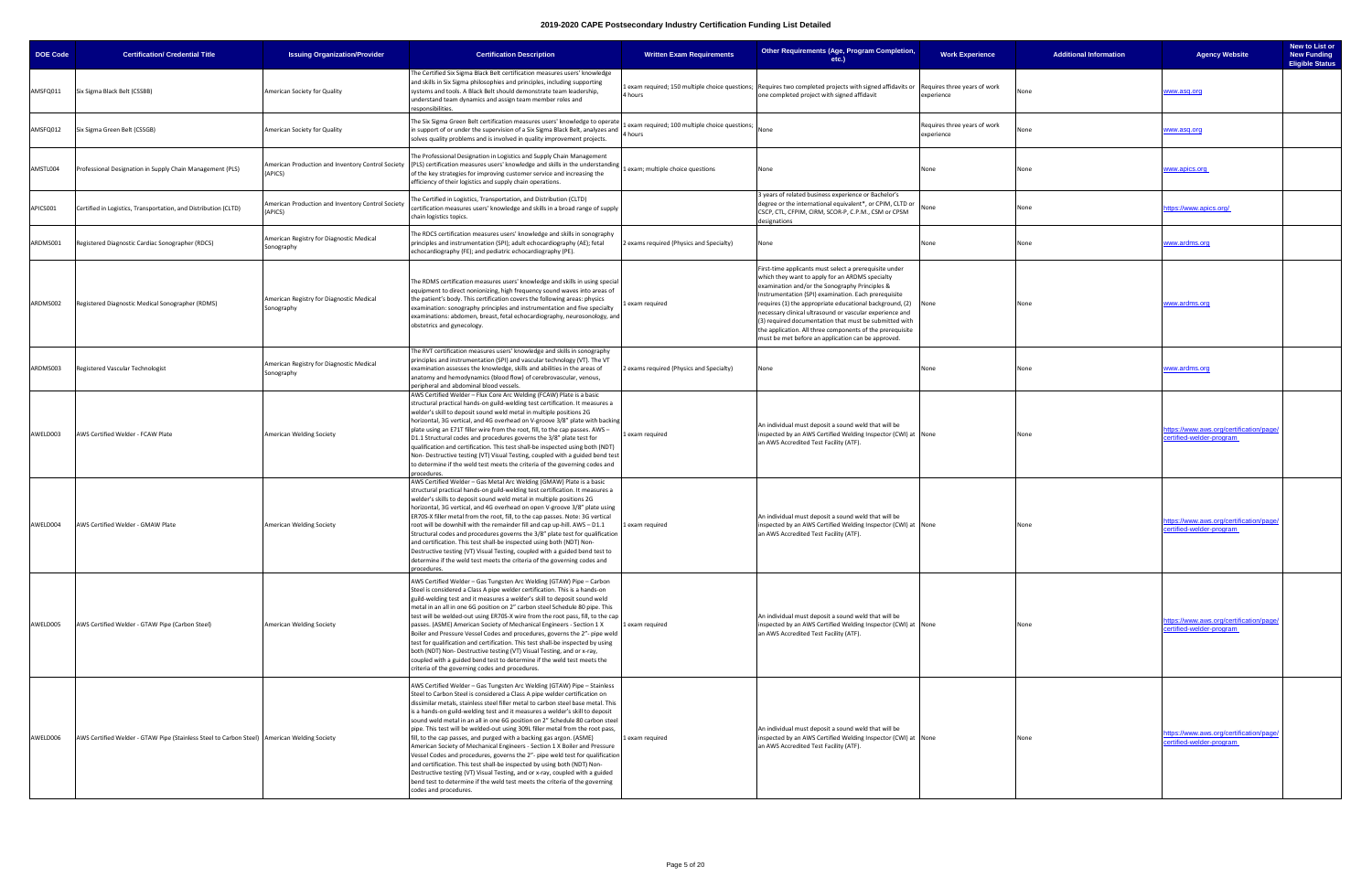| <b>DOE Code</b> | <b>Certification/ Credential Title</b>               | <b>Issuing Organization/Provider</b>                         | <b>Certification Description</b>                                                                                                                                                                                                                                                                                                                                                                                                                                                                                                                                                                                                                                                                                                                                                                                                                                                                                                                                                                                                     | <b>Written Exam Requirements</b>                           | Other Requirements (Age, Program Completion,<br>etc.)                                                                                                                                                                                                                                                                                                                                                                                                                   | <b>Work Experience</b> | <b>Additional Information</b> | <b>Agency Website</b>                                               | New to List or<br><b>New Funding</b><br><b>Eligible Status</b> |
|-----------------|------------------------------------------------------|--------------------------------------------------------------|--------------------------------------------------------------------------------------------------------------------------------------------------------------------------------------------------------------------------------------------------------------------------------------------------------------------------------------------------------------------------------------------------------------------------------------------------------------------------------------------------------------------------------------------------------------------------------------------------------------------------------------------------------------------------------------------------------------------------------------------------------------------------------------------------------------------------------------------------------------------------------------------------------------------------------------------------------------------------------------------------------------------------------------|------------------------------------------------------------|-------------------------------------------------------------------------------------------------------------------------------------------------------------------------------------------------------------------------------------------------------------------------------------------------------------------------------------------------------------------------------------------------------------------------------------------------------------------------|------------------------|-------------------------------|---------------------------------------------------------------------|----------------------------------------------------------------|
| AWELD007        | AWS Certified Welder - GTAW Pipe (Stainless Steel)   | American Welding Society                                     | AWS Certified Welder - Gas Tungsten Arc Welding (GTAW) Pipe - Stainless<br>Steel is considered a Class A pipe welder certification. This is a hands-on<br>guild-welding test and it measures a welder's skill to deposit sound weld<br>metal in an all in one 6G position on 2" Schedule 10 stainless steel alloy pipe.<br>This test will be welded-out using 316L filler metal from the root pass, fill, to<br>the cap passes, and purged with a backing gas argon. (ASME) American<br>Society of Mechanical Engineers - Section 1 X Boiler and Pressure Vessel<br>Codes and procedures, governs the 2"- pipe weld test for qualification and<br>certification. This test shall-be inspected using both (NDT) Non- Destructive<br>testing (VT) Visual Testing, coupled with a guided bend test to determine if<br>the weld test meets the criteria of the governing codes and procedures.                                                                                                                                           | 1 exam required                                            | An individual must deposit a sound weld that will be<br>nspected by an AWS Certified Welding Inspector (CWI) at None<br>an AWS Accredited Test Facility (ATF).                                                                                                                                                                                                                                                                                                          |                        | None                          | ttps://www.aws.org/certification/page<br>ertified-welder-program    |                                                                |
| AWELD008        | AWS Certified Welder - GTAW Plate                    | American Welding Society                                     | AWS Certified Welder – Gas Tungsten Arc Welding (GTAW) Plate is a basic<br>structural practical hands-on guild-welding test certification. It measures a<br>welder's skill to deposit sound weld metal in multiple positions 2G<br>horizontal, 3G vertical, and 4G overhead on open V-groove 3/8" plate using<br>an ER70S-X filler metal from the root pass, fill, to the cap passes. AWS - D1.1<br>Structural codes and procedures governs the 3/8" plate test for qualification<br>and certification. This test shall-be inspected using both (NDT) Non-<br>Destructive testing (VT) Visual Testing, coupled with a guided bend test to<br>determine if the weld test meets the criteria of the governing codes and<br>procedures.                                                                                                                                                                                                                                                                                                 | exam required                                              | An individual must deposit a sound weld that will be<br>inspected by an AWS Certified Welding Inspector (CWI) at None<br>an AWS Accredited Test Facility (ATF).                                                                                                                                                                                                                                                                                                         |                        | None                          | https://www.aws.org/certification/page/<br>certified-welder-program |                                                                |
| AWELD009        | AWS Certified Welder - GTAW/SMAW Pipe (Carbon Steel) | American Welding Society                                     | AWS Certified Welder - Gas Tungsten Arc Welding (GTAW) Pipe - Carbon<br>Steel is considered a Class A pipe welder certification. This is a hands-on<br>guild-welding test and it measures a welder's skill to deposit sound weld<br>metal in an all in one 6G position on 2" carbon steel Schedule 80 pipe. This<br>test will be welded-out using ER70S-X wire from the root pass, fill, to the cap<br>passes. (ASME) American Society of Mechanical Engineers - Section 1 X<br>Boiler and Pressure Vessel Codes and procedures, governs the 2"- pipe weld<br>test for qualification and certification. This test shall-be inspected by using<br>both (NDT) Non-Destructive testing (VT) Visual Testing, and or x-ray,<br>coupled with a guided bend test to determine if the weld test meets the<br>criteria of the governing codes and procedures.                                                                                                                                                                                 | 1 exam required                                            | An individual must deposit a sound weld that will be<br>nspected by an AWS Certified Welding Inspector (CWI) at None<br>an AWS Accredited Test Facility (ATF).                                                                                                                                                                                                                                                                                                          |                        | None                          | https://www.aws.org/certification/page<br>certified-welder-program  |                                                                |
| AWELD010        | AWS Certified Welder - GTAW/SMAW Pipe (Chrome PWHT)  | American Welding Society                                     | AWS Certified Welder - Gas Tungsten Arc Welding (GTAW)/Shielded Metal<br>Arc Welding (SMAW) Pipe – Chrome, Post Weld Heat Treatment (PWHT) is<br>considered a Class A pipe welder certification. This is a hands-on guild-<br>welding test and it measures a welder's skill to deposit sound weld metal in<br>an all in one 6G position on 2-3/4" OD 0.625 wall pipe. This test will be<br>welded-out using ER80S-B2 wire on the root and hot pass portion and E8018-<br>B2 on the remainder fill and cap. This test will also use the Post Weld Heat<br>Treatment (PWHT) for the duration of the entire test. (ASME) American<br>Society of Mechanical Engineers - Section 1 X Boiler and Pressure Vessel<br>Codes and procedures, governs the 2"- pipe weld test for qualification and<br>certification. This test shall-be inspected using both (NDT) Non- Destructive<br>testing (VT) Visual Testing, coupled with a guided bend test to determine if<br>the weld test meets the criteria of the governing codes and procedures. | 1 exam required                                            | An individual must deposit a sound weld that will be<br>inspected by an AWS Certified Welding Inspector (CWI) at None<br>an AWS Accredited Test Facility (ATF).                                                                                                                                                                                                                                                                                                         |                        | None                          | https://www.aws.org/certification/page/<br>certified-welder-program |                                                                |
|                 | AWELD011 AWS Certified Welder - SMAW Pipe            | American Welding Society                                     | AWS Certified Welder - Shielded Metal Arc Welding (SMAW) Pipe is<br>considered a Class B pipe welder certification. This is a hands-on guild-<br>welding test and it measures a welder's skill to deposit sound weld metal in<br>an all in one 6G position on 6" Schedule 40 pipe. On the root portion of the<br>test will be welded with E6010 and the remainder fill and cap will be welded<br>with E7018. (ASME) American Society of Mechanical Engineers - Section 1 X 1 exam required<br>Boiler and Pressure Vessel Codes and procedures, governs the 2"- pipe weld<br>test for qualification and certification. This pipe test shall-be inspected using<br>both (NDT) Non-Destructive testing (VT) Visual Testing, and or x-ray,<br>coupled with a guided bend test to determine if the weld test meets the<br>criteria of the governing codes and procedures.                                                                                                                                                                 |                                                            | An individual must deposit a sound weld that will be<br>nspected by an AWS Certified Welding Inspector (CWI) at None<br>an AWS Accredited Test Facility (ATF).                                                                                                                                                                                                                                                                                                          |                        | None                          | ttps://www.aws.org/certification/page/<br>tified-welder-progra      |                                                                |
| AWELD012        | AWS Certified Welder - SMAW Plate                    | American Welding Society                                     | AWS Certified Welder - Shielded Metal Arc Welding (SMAW) Plate is a basic<br>structural practical hands-on guild-welding test certification. It measures a<br>welder's skills to deposit sound weld metal in multiple positions 2G<br>horizontal, 3G vertical, and 4G overhead on open V-groove 3/8" plate using<br>an E6010 for the open root portion and an E7018 for the remainder passes<br>fill and cap. AWS - D1.1 Structural codes and procedures governs the 3/8"<br>plate test for qualification and certification. This test shall be inspected by<br>using both (NDT) Non- Destructive testing (VT) Visual Testing, coupled with a<br>guided bend test to determine if the weld test meets the criteria of the<br>governing codes and procedures.                                                                                                                                                                                                                                                                         | exam required                                              | An individual must deposit a sound weld that will be<br>inspected by an AWS Certified Welding Inspector (CWI) at None<br>an AWS Accredited Test Facility (ATF).                                                                                                                                                                                                                                                                                                         |                        | None                          | https://www.aws.org/certification/page/<br>certified-welder-program |                                                                |
| BNENT001        | Certified Hemodialysis Technologist/Technician       | Board of Nephrology Examiners Inc. Nursing and<br>Technology | The Certified Hemodialysis Technologist/Technician certification measures<br>users' knowledge and skills in patient care; machine technology; water<br>treatment; dialyzer reprocessing; and education/personal development.                                                                                                                                                                                                                                                                                                                                                                                                                                                                                                                                                                                                                                                                                                                                                                                                         | 1 exam required; 150 multiple choice questions;<br>3 hours | A copy of the candidate's high school diploma or official<br>transcript (with principal's signature and/or school seal), a<br>minimum of 12 months of experience in nephrology<br>patient care and current active participation in an ESRD<br>facility.<br>If the candidate has no experience as a patient care<br>technician/technologist, the candidate may apply to take<br>the BONENT exam within 2 years of successful completion<br>of a BONENT Approved Program. | None                   | None                          | www.bonent.org/                                                     |                                                                |
| CCINT002        | Registered Cardiac Sonographer (RCS)                 | Cardiovascular Credentialing International                   | The RCS certification measures users' knowledge and skills in general<br>policies, procedures and standards; performing echocardiographic<br>examinations; performing specialized echocardiographic techniques; and<br>pathophysiology of cardiovascular diseases/therapeutic measures.                                                                                                                                                                                                                                                                                                                                                                                                                                                                                                                                                                                                                                                                                                                                              | 3 hours                                                    | Lexam required; 170 multiple choice questions;   A high school diploma or general education diploma at the<br>time of application.                                                                                                                                                                                                                                                                                                                                      | None                   | None                          | ww.cci-online.org                                                   |                                                                |
| CCINT003        | Registered Cardiovascular Invasive Specialist        | Cardiovascular Credentialing International                   | The RCIS certification measures users' knowledge and skills in conducting pr<br>procedural activities; conducting intra-procedural activities; performing<br>invasive procedures; and conducting post-procedural activities.                                                                                                                                                                                                                                                                                                                                                                                                                                                                                                                                                                                                                                                                                                                                                                                                         | 3 hours                                                    | exam required; 170 multiple choice questions;   A high school diploma or general education diploma at the<br>time of application.                                                                                                                                                                                                                                                                                                                                       | None                   | None                          | www.cci-online.org                                                  |                                                                |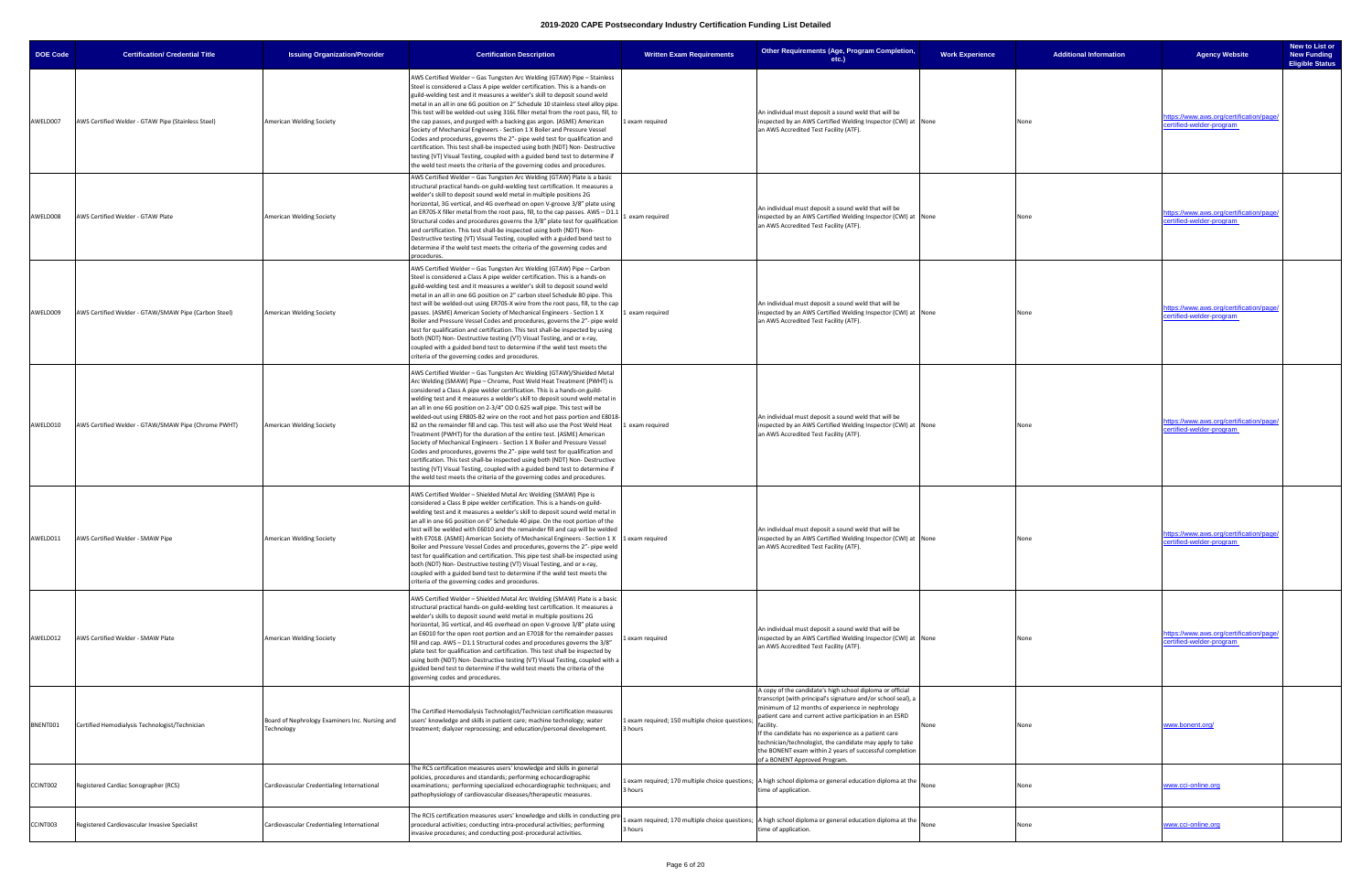| <b>DOE Code</b> | <b>Certification/ Credential Title</b>                                                  | <b>Issuing Organization/Provider</b>       | <b>Certification Description</b>                                                                                                                                                                                                                                                                                                                                                                                                                                       | <b>Written Exam Requirements</b>                                                                                                                                       | Other Requirements (Age, Program Completion,<br>etc.)                                                                                                                                                                                                                                                                                                                                                                                                                                                                                                                                                      | <b>Work Experience</b> | <b>Additional Information</b> | <b>Agency Website</b>  | New to List or<br><b>New Funding</b><br><b>Eligible Status</b> |
|-----------------|-----------------------------------------------------------------------------------------|--------------------------------------------|------------------------------------------------------------------------------------------------------------------------------------------------------------------------------------------------------------------------------------------------------------------------------------------------------------------------------------------------------------------------------------------------------------------------------------------------------------------------|------------------------------------------------------------------------------------------------------------------------------------------------------------------------|------------------------------------------------------------------------------------------------------------------------------------------------------------------------------------------------------------------------------------------------------------------------------------------------------------------------------------------------------------------------------------------------------------------------------------------------------------------------------------------------------------------------------------------------------------------------------------------------------------|------------------------|-------------------------------|------------------------|----------------------------------------------------------------|
| CCINT004        | Registered Vascular Specialist                                                          | Cardiovascular Credentialing International | The RVS certification measures users' knowledge and skills in maintaining<br>information, facility, and safety; applying physical principles; performing<br>abdominal/visceral examinations; performing extracranial/intracranial<br>examinations; performing peripheral arterial examinations; performing<br>peripheral venous examinations; and performing special procedures.                                                                                       | 3 hours                                                                                                                                                                | 1 exam required; 170 multiple choice questions; $ A$ high school diploma or general education diploma at the $ $ None<br>time of application.                                                                                                                                                                                                                                                                                                                                                                                                                                                              |                        | None                          | www.cci-online.org     |                                                                |
| CDREG001        | Dietetic Technician, Registered (DTR)                                                   | Commission on Dietetic Registration        | The DTR certification measures users' knowledge and skills for the delivery<br>of safe, culturally competent, quality food and nutrition services. DTRs are an<br>integral part of healthcare and food service management teams.                                                                                                                                                                                                                                       | 1 exam required; 110-130 multiple choice<br>questions                                                                                                                  | Completed a minimum of an Associate degree granted by<br>a U.S. regionally accredited college or university, or foreign<br>equivalent; a minimum of 450 supervised practice hours<br>through a Dietetic Technician Program as accredited by<br>the Accreditation Council for Education in Nutrition and<br>Dietetics (ACEND) of the Academy of Nutrition and<br>Dietetics; successfully completed the Registration<br>Examination for Dietetic Technicians; and remitted the<br>annual registration maintenance fee; and complied with<br>the Professional Development Portfolio (PDP)<br>recertification. | None                   | None                          | www.cdrnet.org/        |                                                                |
| CISCO001        | Cisco Certified Design Associate (CCDA)                                                 | Cisco Systems, Inc.                        | The Cisco Certified Design Associate (CCDA) certification measures users'<br>knowledge required to design routed and switched network infrastructures<br>and services involving LAN, WAN, and broadband access for business<br>organizations.                                                                                                                                                                                                                          | 1 exam (640-863 DESGN) required; 65 questions;<br>90 minutes                                                                                                           |                                                                                                                                                                                                                                                                                                                                                                                                                                                                                                                                                                                                            | None                   | None                          | www.cisco.com          |                                                                |
| <b>CISCO002</b> | Cisco Certified Design Professional (CCDP)                                              | Cisco Systems, Inc.                        | The CCDP certification measures users' knowledge of intelligent network<br>design concepts and principles. A CCDP credentialed network professional<br>can discuss, design, and create advanced addressing and routing, security,<br>network management, data center, and IP multicast complex multi-layered<br>enterprise architectures that include virtual private networking and wireless<br>domains.                                                              | 3 required exams (642-901 BSCI and 642-812<br>BCMSN; and 642-873 ARCH or 642-871 ARCH)                                                                                 | one                                                                                                                                                                                                                                                                                                                                                                                                                                                                                                                                                                                                        | None                   | None                          | www.cisco.com          |                                                                |
| CISCO004        | Cisco Certified Network Associate (CCNA)                                                | Cisco Systems, Inc.                        | The Cisco Certified Network Associate (CCNA) Routing and Switching<br>validates the ability to install, configure, operate, and troubleshoot medium<br>size routed and switched networks, including implementation and<br>verification of connections to remote sites.                                                                                                                                                                                                 | exam required; 90 minutes                                                                                                                                              | Vone                                                                                                                                                                                                                                                                                                                                                                                                                                                                                                                                                                                                       | None                   | None                          | ww.cisco.com           |                                                                |
| <b>CISCO005</b> | Cisco Certified Network Professional (CCNP)                                             | Cisco Systems, Inc.                        | The Cisco Certified Network Professional (CCNP) Routing and Switching<br>certification validates the ability to plan, implement, verify and troubleshoot  4 exams required (642-901 BSCI, 642-812<br>local and wide-area enterprise networks and work collaboratively with<br>specialists on advanced security, voice, wireless and video solutions.                                                                                                                   | BCMSN, 642-825 ISCW, 642-845 ONT)                                                                                                                                      | None                                                                                                                                                                                                                                                                                                                                                                                                                                                                                                                                                                                                       | None                   | None                          | www.cisco.com          |                                                                |
| <b>CISCO009</b> | <b>Cisco Certified Architect</b>                                                        | Cisco Systems, Inc.                        | The Cisco Certified Architect certification measures users' knowledge and<br>skills in architectural expertise of network designers who can gather<br>business requirements and objectives necessary to produce a blueprint for<br>an integrate, large-scale, complex, global network.                                                                                                                                                                                 | exam required                                                                                                                                                          | None                                                                                                                                                                                                                                                                                                                                                                                                                                                                                                                                                                                                       | None                   | None                          | www.cisco.com          |                                                                |
| CISCO010        | Cisco Certified Design Expert (CCDE)                                                    | Cisco Systems, Inc.                        | The CCDE certification measures users' knowledge and skills in advanced<br>network infrastructure design principles and fundamentals for large<br>networks. It also allows a network professional to demonstrate an ability to 2 exams (1 written and 1 CCDE practical)<br>develop solutions which address planning, design, integration, optimization,<br>operations, security and ongoing support focused at the infrastructure level<br>for customer networks.      | required; 2 hours (written)                                                                                                                                            | None                                                                                                                                                                                                                                                                                                                                                                                                                                                                                                                                                                                                       | None                   | None                          | www.cisco.com          |                                                                |
| CISCO011        | Cisco Certified Network Associate Security (CCNA Security)                              | Cisco Systems, Inc.                        | The Cisco Certified Network Associate Security (CCNA Security) validates<br>associate-level knowledge and skills required to secure Cisco networks. Wit<br>a CCNA Security certification, a network professional demonstrates the skills<br>required to develop a security infrastructure, recognize threats and<br>vulnerabilities to networks, and mitigate security threats.                                                                                        | exam required (640-553); 90 minutes; 60-70<br>questions                                                                                                                | None                                                                                                                                                                                                                                                                                                                                                                                                                                                                                                                                                                                                       | None                   | None                          | ww.cisco.com           |                                                                |
| CISCO013        | Cisco Certified Network Associate Wireless (CCNA Wireless)                              | Cisco Systems, Inc.                        | The CCNA Wireless Certification validates skills in the configuration,<br>implementation and support of wireless LANs, specifically those networks<br>using Cisco equipment.                                                                                                                                                                                                                                                                                           | exam required (640-721); 90 minutes; 75-85<br>questions                                                                                                                | None                                                                                                                                                                                                                                                                                                                                                                                                                                                                                                                                                                                                       | None                   | None                          | www.cisco.com          |                                                                |
| <b>CISCO017</b> | Cisco Certified Network Professional Wireless (CCNP Wireless)                           | Cisco Systems, Inc.                        | CCNP Wireless certification measures knowledge and skills in designing,<br>implementing, and securing Cisco Wireless networks for optimal<br>performance. CCNP Wireless certification emphasizes wireless networking<br>principles and theory.                                                                                                                                                                                                                         | 4 exams required (642-731; 642-741; 642-746;<br>642-736).                                                                                                              |                                                                                                                                                                                                                                                                                                                                                                                                                                                                                                                                                                                                            | None                   | None                          | www.cisco.com          |                                                                |
| <b>CISCO018</b> | Cisco Certified Internetwork Expert Routing and Switching (CCIE<br>Routing & Switching) | Cisco Systems, Inc.                        | Cisco Certified Internetwork Expert Routing and Switching (CCIE Routing and<br>Switching) measures the skills required of expert-level network engineers to 1 exam required; 2 hours; 90-110 questions<br>plan, operate and troubleshoot complex, converged network infrastructure.                                                                                                                                                                                    |                                                                                                                                                                        | None                                                                                                                                                                                                                                                                                                                                                                                                                                                                                                                                                                                                       | None                   | None                          | ww.cisco.com           |                                                                |
| CISCO019        | Cisco Certified Internetwork Expert Security (CCIE Security)                            | Cisco Systems, Inc.                        | The CCIE Security certification measures users' knowledge and skills in<br>security protocols and components, as well as IP and IP routing.                                                                                                                                                                                                                                                                                                                            | 1 (CCIE Security) exam required; 100 questions;<br>2 hours                                                                                                             | ndividuals for CCIE Security certification must first pass a<br>written qualification exam and then the corresponding<br>ands-on lab exam.                                                                                                                                                                                                                                                                                                                                                                                                                                                                 | None                   | None                          | www.cisco.com          |                                                                |
| <b>CISCO024</b> | Cisco Certified Network Associate Routing and Switching (CCNA<br>Routing and Switching) | Cisco Systems, Inc.                        | The CCNA Routing and Switching Certification measures users' knowledge<br>and skills in installing, monitoring, and troubleshooting network<br>infrastructure products in IP networking.                                                                                                                                                                                                                                                                               | 1 (200-120 CCNA) exam required                                                                                                                                         | None                                                                                                                                                                                                                                                                                                                                                                                                                                                                                                                                                                                                       | None                   | None                          | <u>www.cisco.com</u>   |                                                                |
| <b>CISCO025</b> | Cisco Certified Network Associate Cyber Ops (CCNA Cyber Ops)                            | Cisco Systems, Inc.                        | The Cisco Certified Network Associate Cyber Ops (CCNA Cyber Ops)<br>certification prepares candidates to begin a career working with associate-<br>evel cybersecurity analysts within security operations centers.                                                                                                                                                                                                                                                     | 2 exams required (Exam 210-250 Understanding<br>Cisco Cybersecurity Fundamentals (SECFND) and<br>Exam 210-255 Implementing Cisco Cybersecurity<br>Operations (SECOPS); |                                                                                                                                                                                                                                                                                                                                                                                                                                                                                                                                                                                                            | None                   | None                          | www.cisco.com          |                                                                |
| CITRX004        | Citrix Certified Administrator (CCA)- XenApp                                            | Citrix Systems Incorporated                | The Citrix Certified Administrator (CCA)- XenApp certification measures<br>users' knowledge and skills in Understanding the Citrix Architecture;<br>Licensing and Installing XenApp; Configuring XenApp Sessions; Configuring<br>XenApp Policies; Publishing Applications and Content; Additional<br>Management; Managing Performance and Load Configuring Printing;<br>Enabling and Securing Web Access to Published Applications and Content;<br>and Troubleshooting | exam required; 68 questions; 90 minutes;<br>score of 61% or higher                                                                                                     | Vone                                                                                                                                                                                                                                                                                                                                                                                                                                                                                                                                                                                                       | None                   | None                          | www.citrixtraining.com |                                                                |
| CNCSI001        | Mastercam Certified Programmer Mill Level 1 (CPgM1)                                     | CNC Software Inc.                          | The Mastercam Certified Programmer Mill Level 1 (CPgM1) is a set of<br>practical tests that demonstrate a programmer's ability to work effectively<br>with CAM software, overcome common issues facing today's shops, and<br>produce high quality finished parts. Geared to 2D machining, it assesses the<br>user's CNC (Computer Numerical Control) knowledge.                                                                                                        | Lexam required; 120 multiple choice questions;<br>passing score of 70% or greater                                                                                      |                                                                                                                                                                                                                                                                                                                                                                                                                                                                                                                                                                                                            | None                   | None                          | ww.mastercam.com       |                                                                |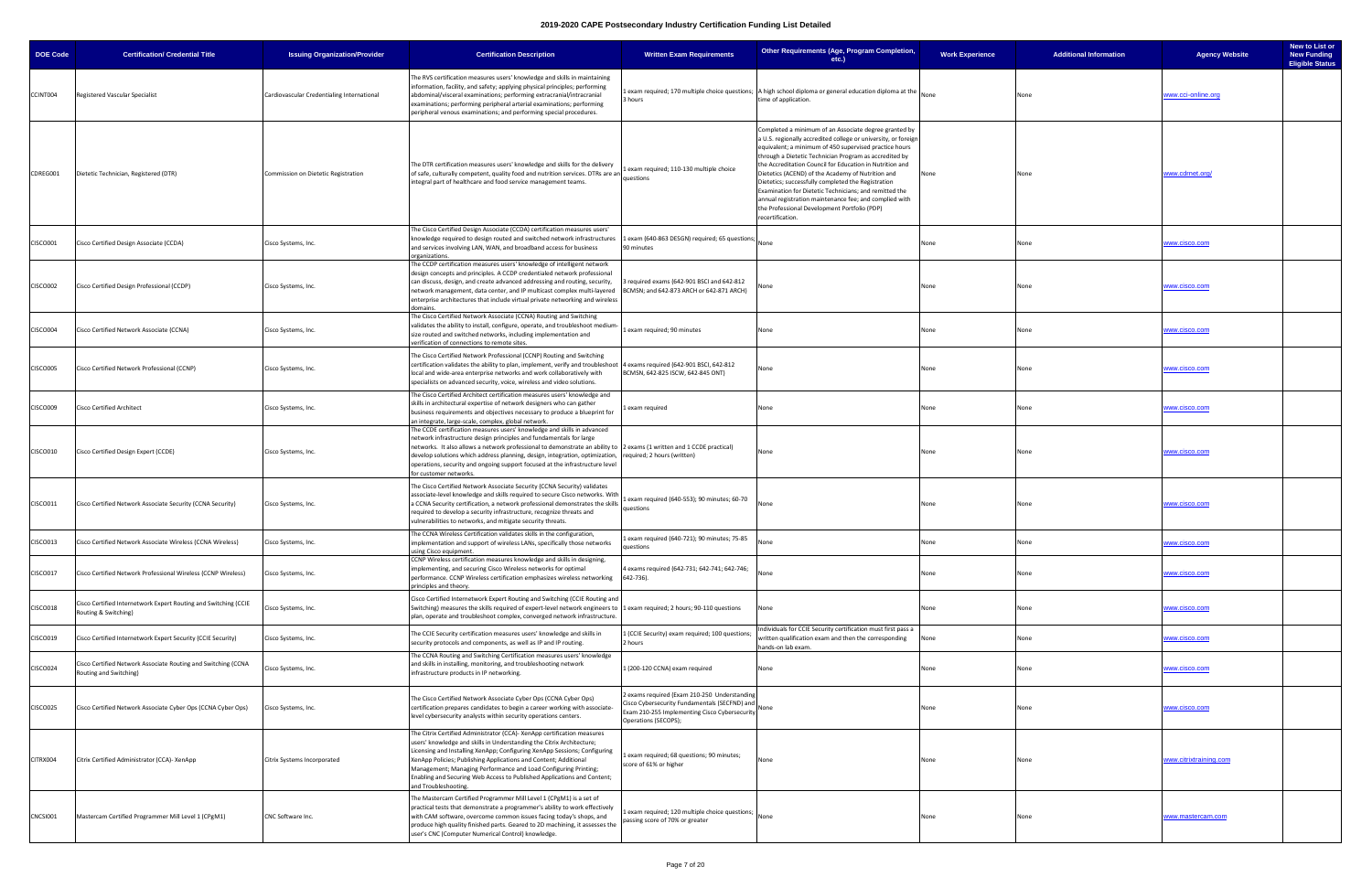| <b>DOE Code</b> | <b>Certification/ Credential Title</b>                        | <b>Issuing Organization/Provider</b>                     | <b>Certification Description</b>                                                                                                                                                                                                                                                                                                                                                                                                                                                                                          | <b>Written Exam Requirements</b>                                                                                                                                           | Other Requirements (Age, Program Completion,<br>$etc.$ )                                                                                                                            | <b>Work Experience</b>                                                                                                                                         | <b>Additional Information</b>                                                                                                                                                                | <b>Agency Website</b>                            | New to List or<br><b>New Funding</b><br><b>Eligible Status</b> |
|-----------------|---------------------------------------------------------------|----------------------------------------------------------|---------------------------------------------------------------------------------------------------------------------------------------------------------------------------------------------------------------------------------------------------------------------------------------------------------------------------------------------------------------------------------------------------------------------------------------------------------------------------------------------------------------------------|----------------------------------------------------------------------------------------------------------------------------------------------------------------------------|-------------------------------------------------------------------------------------------------------------------------------------------------------------------------------------|----------------------------------------------------------------------------------------------------------------------------------------------------------------|----------------------------------------------------------------------------------------------------------------------------------------------------------------------------------------------|--------------------------------------------------|----------------------------------------------------------------|
| CNCSI002        | Mastercam Associate Certification - Mill Design and Toolpaths | CNC Software Inc.                                        | The Mastercam Associate Certification - Mill Design and Toolpaths<br>certification measures knowledge and skills in geometry; 2D high speed<br>toolpaths (HST) and feature based machining (FBM); solids; toolpath; and<br>operations manager                                                                                                                                                                                                                                                                             | L comprehensive online exam required after<br>every module, one final comprehensive online<br>exam required; passing score of 80% or greater                               | None                                                                                                                                                                                | None                                                                                                                                                           | None                                                                                                                                                                                         | www.mastercam.com                                |                                                                |
| COMPT001        | CompTIA A+                                                    | Computing Technology Industry Association<br>(CompTIA)   | The CompTIA A+ certification measures knowledge and skills in<br>troubleshooting, networking and security in varied IT environments, from<br>mobile to traditional devices and operating systems.                                                                                                                                                                                                                                                                                                                         | 2 exams required; 100 questions (each exam);<br>time limit of 90 minutes (each exam)                                                                                       | None                                                                                                                                                                                | None                                                                                                                                                           | None                                                                                                                                                                                         | <u>www.comptia.org</u>                           |                                                                |
| COMPT005        | CompTIA Linux+                                                | Computing Technology Industry Association<br>(CompTIA)   | The CompTIA Linux+ certification measures knowledge and skills in<br>fundamental open source resources/licenses, user administration, file<br>permissions/software configurations and local storage devices and network<br>protocols.                                                                                                                                                                                                                                                                                     | 1 exam required; 90 minutes; 98 questions;<br>minimum passing score of 675 on a scale of 100-None<br>900                                                                   |                                                                                                                                                                                     | Individuals with a minimum of six<br>to 12 months of practical Linux<br>experience are eligible to take the<br>CompTIA Linux+ certification.                   |                                                                                                                                                                                              | <u>www.comptia.org</u>                           |                                                                |
| COMPT006        | CompTIA Network+                                              | Computing Technology Industry Association<br>(CompTIA)   | The CompTIA Network+ certification measures knowledge and skills in<br>networking components and the ability to install, configure and troubleshoot minimum passing score of 720 on a scale of 100-None<br>basic networking hardware, protocols and services.                                                                                                                                                                                                                                                             | 1 exam required; 90 minutes; 85 questions;<br>900                                                                                                                          |                                                                                                                                                                                     | None                                                                                                                                                           | Nine months networking experience recommended,<br>but not required.                                                                                                                          | www.comptia.org                                  |                                                                |
| COMPT007        | CompTIA Project+                                              | Computing Technology Industry Association<br>(CompTIA)   | CompTIA Project+ certifies the knowledge and skills of professionals in<br>project management. Project+ validates the ability to initiate, manage and<br>support a project or business initiative. Project+ is designed for any<br>ndividual who wants to validate project management experience.                                                                                                                                                                                                                         | 1 exam required; 90 minutes; 100 questions;<br>minimum passing score of 710 on a scale of 100-None<br>900                                                                  |                                                                                                                                                                                     | None                                                                                                                                                           | None                                                                                                                                                                                         | www.comptia.org                                  |                                                                |
| COMPT008        | CompTIA Security+                                             | Computing Technology Industry Association<br>(CompTIA)   | The CompTIA Security+ certification demonstrates proof of knowledge and<br>expertise in security topics, such as communication security, infrastructure<br>security, cryptography, access control, authentication, external attack and<br>operational and organization security.                                                                                                                                                                                                                                          | exam required; 90 minutes; 100 questions;<br>minimum passing score of 750 on a scale of 100-None                                                                           |                                                                                                                                                                                     | None                                                                                                                                                           | None                                                                                                                                                                                         | www.comptia.org                                  |                                                                |
| COMPT009        | CompTIA Server+                                               | Computing Technology Industry Association<br>(CompTIA)   | The CompTIA Server+ certification measures knowledge and skills in<br>virtualization, data centers, software-defined networking, security risks and 1 exam required; 80 questions; 90 minutes<br>network attached storage improvements.                                                                                                                                                                                                                                                                                   |                                                                                                                                                                            | None                                                                                                                                                                                | None                                                                                                                                                           | None                                                                                                                                                                                         | www.comptia.org                                  |                                                                |
| COMPT014        | CompTIA Cloud+                                                | Computing Technology Industry Association<br>(CompTIA)   | The CompTIA Cloud+ certification measures users' knowledge and skills<br>needed to implement and maintain cloud technologies as project managers<br>for cloud computing services, cloud engineers, data center mangers, and<br>business analysts specializing in cloud computing                                                                                                                                                                                                                                          | 1 exam required (CV0-001); 120 multiple choice<br>questions; 2 hours; minimum passing score of<br>750 on a scale of 100-900                                                | None                                                                                                                                                                                | None                                                                                                                                                           | None                                                                                                                                                                                         | www.comptia.org                                  |                                                                |
| COMPT016        | Cybersecurity Analyst (CySA+)                                 | Computing Technology Industry Association<br>(CompTIA)   | The CompTIA Cybersecurity Analyst (CySA+) certification measures users<br>knowledge and skills required to configure and use threat detection tools,<br>perform data analysis and interpret the results to identify vulnerabilities,<br>threats and risks to an organization, with the end goal of securing and<br>protecting applications and systems within an organization.                                                                                                                                            | Lexam required (CS0-001); maximum of 85<br>multiple choice questions; 165 minutes; passing None<br>score of 750 required (on a scale of 100-900).                          |                                                                                                                                                                                     | minimum of 3-4 years of hands<br>on information security or related None<br>experience is recommended.                                                         |                                                                                                                                                                                              | <u>www.comptia.orc</u>                           |                                                                |
| COMPT017        | CompTIA Advanced Security Practitioner (CASP)                 | Computing Technology Industry Association<br>(CompTIA)   | The CompTIA Advanced Security Practitioner (CASP) certification measures<br>users' technical knowledge and skills required to conceptualize, engineer,<br>integrate and implement secure solutions across complex environments to<br>support a resilient enterprise.                                                                                                                                                                                                                                                      | 1 exam required (CAS-002 retires 10/2/2018;<br>CAS-003); maximum of 90 multiple choice &<br>performance-based questions; 165 minutes;<br>Pass/Fail only (no scaled score). | lone                                                                                                                                                                                | A minimum of ten years of<br>experience in IT administration,<br>including at least five years of<br>hands-on technical security<br>experience is recommended. | None                                                                                                                                                                                         | <u>www.comptia.org</u>                           |                                                                |
| COMPT019        | CompTIA PenTest+                                              | Computing Technology Industry Association<br>(CompTIA)   | The CompTIA PenTest+ certification verifies that successful candidates have<br>the knowledge and skills required to plan and scope an assessment,<br>understand legal and compliance requirements, perform vulnerability<br>scanning and penetration testing, analyze data, and effectively report and<br>communicate results                                                                                                                                                                                             | 85 questions, performance-based and multiple<br>choice questions, 165 minutes, passing score of None<br>750 (on a scale of 100-900).                                       |                                                                                                                                                                                     |                                                                                                                                                                | Intended to follow CompTIA Security+ or equivalent<br>experience. Recommended to be taken in<br>conjunction with CySA+, which focuses on defense<br>through incident detection and response. | ww.comptia.org                                   |                                                                |
| CPSTL001        | Check Point Certified Security Administrator (CCSA)           | Check Point Software Technologies Ltd.                   | The Check Point Certified Security Administrator (CCSA) certification<br>measures knowledge and skills to install the security gateway in a<br>distributed environment; configure rules on web and gateway servers;<br>create a basic rule base in smart dashboard and assign permissions; schedule 215.80)<br>backups and seamless upgrades with minimal downtime; and monitor and<br>roubleshoot IPs and common network traffic.                                                                                        | 1 exam required (Exam #156-215.77 or #156-                                                                                                                                 | None                                                                                                                                                                                | None                                                                                                                                                           | 5 months to 1 year of experience with Check Point<br>products recommended                                                                                                                    | ttps://www.checkpoint.com                        |                                                                |
| CPSTL002        | Check Point Certified Security Expert (CCSE)                  | Check Point Software Technologies Ltd.                   | The Check Point Certified Security Expert (CCSE) certification measures<br>knowledge and skills to backup a security gateway and management server;<br>build, test and troubleshoot a clustered security gateway; upgrade and<br>troubleshoot a management server; configure and maintain security<br>acceleration solutions; and manage, test and optimize corporate VPN<br>tunnels.                                                                                                                                     | 1 exam required (Exam #156-215.77 or #156-<br>215.80)                                                                                                                      | None                                                                                                                                                                                | None                                                                                                                                                           | months to 1 year of experience with Check Point<br>products recommended                                                                                                                      | https://www.checkpoint.com                       |                                                                |
| CSCMP001        | SCPro Fundamentals Bundle (8 exams)                           | Council of Supply Chain Management Professionals         | SCPro Fundamentals Bundle certification measures users' knowledge and<br>skills needed to assess and train supply chain team members in the eight<br>training certification tracks: Supply Chain Management Principles, Customer<br>Service Operations, Transportation Operations, Warehousing Operations,<br>Demand Planning, Inventory Management, Manufacturing & Service<br>Operations, and Supply Management & Procurement.                                                                                          | 8 exams required; 60 questions per exam; 90<br>minutes per exam                                                                                                            | None                                                                                                                                                                                | None                                                                                                                                                           | None                                                                                                                                                                                         | www.cscmp.org                                    |                                                                |
| CWNPT001        | Certified Wireless Network Administrator (CWNA)               | <b>CWNP</b>                                              | The CWNA is the foundation-level wireless LAN (Local Area Network)<br>certification measures users' knowledge and skills in a broad range of<br>wireless LAN topics focused on 802.11 wireless technology rather than<br>vendor-specific products.                                                                                                                                                                                                                                                                        | 1 exam (PW0-100) required; 60 multiple choice<br>questions; passing score of at least 70 percent                                                                           | None                                                                                                                                                                                | None                                                                                                                                                           | None                                                                                                                                                                                         | www.cwnp.com                                     |                                                                |
| DANBD001        | Certified Dental Assistant (CDA)                              | Dental Assisting National Board                          | The CDA certification measures users' knowledge and skills in general<br>chairside (GC) assisting; radiation health and safety (RHS); and infection<br>control (ICE).                                                                                                                                                                                                                                                                                                                                                     | 1 exam required; 320 questions; 4 hours                                                                                                                                    | A minimum of 3500 hours of work as a dental assistant<br>over a period of 2-4 years or be a current or former DANB None<br>DA, a CODA DDS or DMD program.                           |                                                                                                                                                                | None                                                                                                                                                                                         | www.dentalassisting.com                          |                                                                |
| EMCSQ001        | Information Storage and Management (EMCISA) Associate         | EMC                                                      | The Information Storage and Management (EMCISA) Associate certification<br>measures users' knowledge and skills in storing, managing, and protecting<br>digital information in classic, virtualized, and cloud environments.                                                                                                                                                                                                                                                                                              | 1 exam (E05-011 or E10-001) required                                                                                                                                       | None                                                                                                                                                                                | None                                                                                                                                                           | None                                                                                                                                                                                         | ittps://education.emc.com/default_que<br>st.aspx |                                                                |
| ENTCP001        | ETCP Certified Entertainment Electrician                      | Entertainment Technician Certification Program<br>(ETCP) | The ETCP Certified Entertainment Electrician certification measures users'<br>knowledge and skills in electrician duties of the entertainment industry<br>including, but not limited to: theatres, film/ TV studios and on location,<br>arenas/stadiums/sporting events, carnivals/fairs/festivals, circuses, cruise<br>ships, industrial/corporate events, religious events/houses of worship,<br>theme parks, touring concerts/theatre, and other places of public assembly<br>throughout the United States and Canada. | 1 exam, 150 questions                                                                                                                                                      | ETCP uses a point system to determine eligibility to sit for<br>examinations. An individual must have 30 points to apply None<br>for the ETCP Entertainment Electrician Examination |                                                                                                                                                                | None                                                                                                                                                                                         | etcp.plasa.org                                   |                                                                |
| ETAIN002        | Fiber Optics Installer (FOI)                                  | Electronics Technician Association International         | The Fiber Optic Installer (FOI) certification measures users' knowledge and<br>skills in optical fiber installation, connectorization, splicing, and testing,<br>optical fiber, connector, and splice performance characteristics.                                                                                                                                                                                                                                                                                        | 2 exams required (1 hands-on exam and 1<br>written exam (FOI113); 75 multiple choice<br>questions; 2 hours; minimum passing score of<br>75% or higher                      | None                                                                                                                                                                                | None                                                                                                                                                           | None                                                                                                                                                                                         | <u>www.eta-i.org</u>                             |                                                                |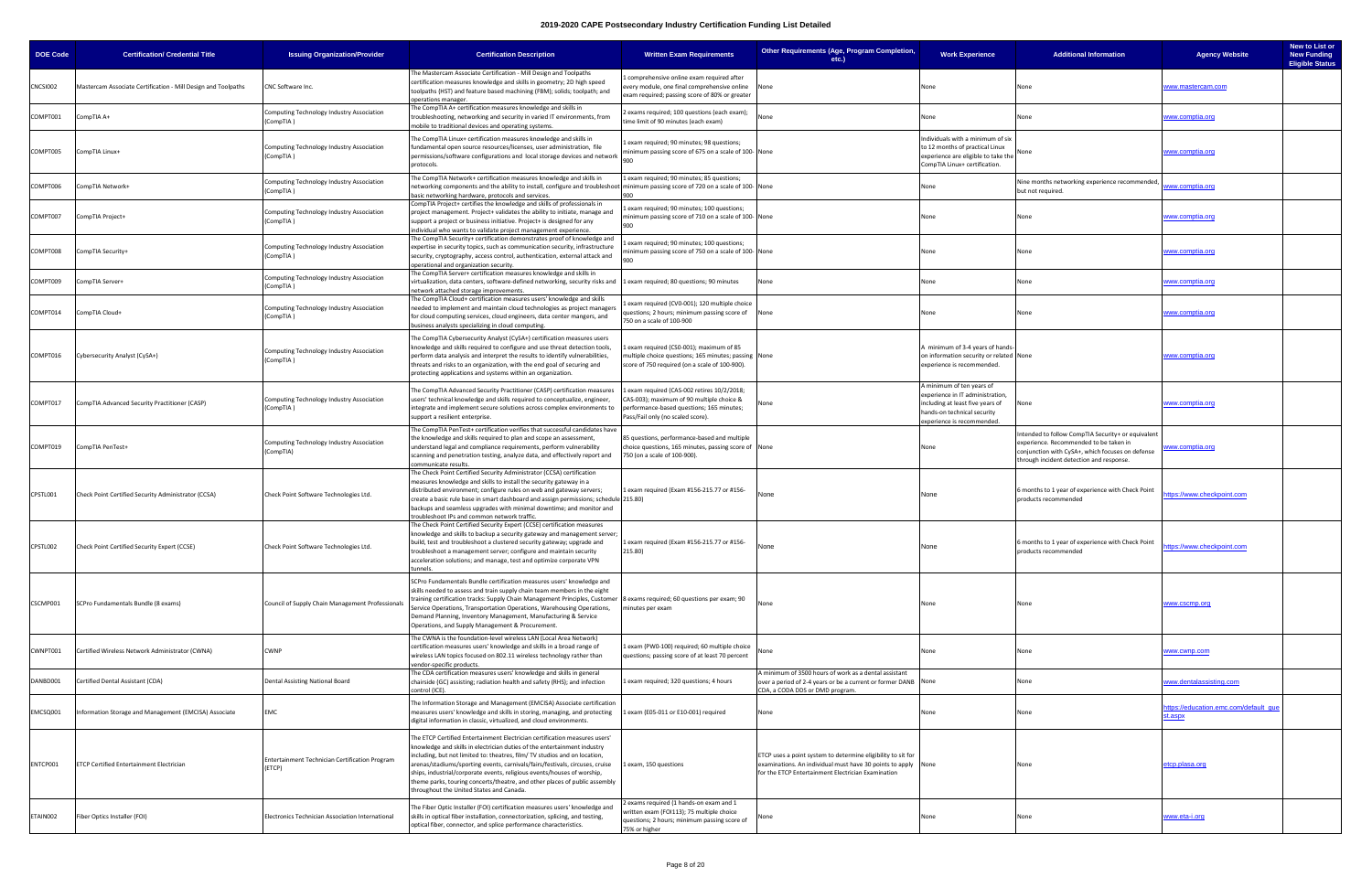| <b>DOE Code</b> | <b>Certification/ Credential Title</b>            | <b>Issuing Organization/Provider</b>             | <b>Certification Description</b>                                                                                                                                                                                                                                                                                                                                                                                                                                                                                                                                                                                                                                                                                                                                                                                | <b>Written Exam Requirements</b>                                                                                                                                                                                                                                                                                                                                                   | Other Requirements (Age, Program Completion,<br>etc.)                                                                                                                                                                                                      | <b>Work Experience</b> | <b>Additional Information</b>                                                                                                                   | <b>Agency Website</b>      | New to List or<br><b>New Funding</b><br><b>Eligible Status</b> |
|-----------------|---------------------------------------------------|--------------------------------------------------|-----------------------------------------------------------------------------------------------------------------------------------------------------------------------------------------------------------------------------------------------------------------------------------------------------------------------------------------------------------------------------------------------------------------------------------------------------------------------------------------------------------------------------------------------------------------------------------------------------------------------------------------------------------------------------------------------------------------------------------------------------------------------------------------------------------------|------------------------------------------------------------------------------------------------------------------------------------------------------------------------------------------------------------------------------------------------------------------------------------------------------------------------------------------------------------------------------------|------------------------------------------------------------------------------------------------------------------------------------------------------------------------------------------------------------------------------------------------------------|------------------------|-------------------------------------------------------------------------------------------------------------------------------------------------|----------------------------|----------------------------------------------------------------|
| ETAIN008        | Associate Certified Electronics Technician (CETa) | Electronics Technician Association International | The Associate Certified Electronics Technician (CETa) certification measures<br>users' knowledge and skills in the four basic electronics modules: DC, AC,<br>Analog, and Digital including electrical theory, electronic components,<br>soldering and de-soldering tools, block diagrams/schematics /wiring<br>liagrams, cabling, power supplies, test equipment and measurements,<br>safety precautions, mathematics and formulas, radio communications<br>technology, electronic circuits: series and parallel, amplifiers, interfacing of<br>electronics products, digital concepts and circuitry, computer electronics,<br>computer applications, audio and video systems, optical electronics,<br>elecommunications basics, and technician work procedures.                                               | 1 single comprehensive exam required or 5<br>individual module exams (DC, AC, Analog, Digital<br>and Comprehensive) required; Comprehensive<br>(100 multiple choice questions; 2 hours); 5<br>Individual module exams (all five exams must be  <br>completed within a two-year period); Module<br>exams (75 multiple choice questions; 2 hours;<br>passing score of 75% or higher) |                                                                                                                                                                                                                                                            | None                   | None                                                                                                                                            | www.eta-i.orq              |                                                                |
| ETAIN009        | Data Cabling Installer Certification (DCIC)       | Electronics Technician Association International | The Data Cabling Installer (DCIC) certification measures users' knowledge<br>and skills in copper cabling installation and service, which are then applicable  2 exams required (1 hands-on and 1 written<br>to all the functions required to safely and competently install<br>communications cabling                                                                                                                                                                                                                                                                                                                                                                                                                                                                                                          | (DCI113); 75 questions; 2 hours                                                                                                                                                                                                                                                                                                                                                    | None                                                                                                                                                                                                                                                       | None                   |                                                                                                                                                 | <u>vww.eta-i.org</u>       |                                                                |
| ETAIN010        | Fiber Optics Technician (FOT)                     | Electronics Technician Association International | The Fiber Optic Technician (FOT) certification measures users' knowledge<br>and skills of inside plant optical fiber, connector, and splice performance<br>characteristics and use of these performance characteristics to create a<br>worst case power budget for a fiber optic cable plant. An FOT can<br>proficiently perform optical loss testing and perform connector endface<br>evaluation.                                                                                                                                                                                                                                                                                                                                                                                                              | 2 exams required (1 hands-on exam and 1<br>written exam (FOT113); 75 multiple choice<br>questions; 2 hours; minimum passing score of<br>75% or higher                                                                                                                                                                                                                              | None                                                                                                                                                                                                                                                       | None                   |                                                                                                                                                 | <u>vww.eta-i.org</u>       |                                                                |
| ETAIN011        | Fiber Optics Technician-Outside Plant (FOT-OSP)   | Electronics Technician Association International | The Fiber Optic Technician - Outside Plant (OSP) certification measures<br>users' knowledge to properly terminate, test and troubleshoot singlemode<br>fiber optic communication systems. This includes various types of<br>termination techniques applicable to high speed laser based systems.<br>Disciplines include mechanical and fusion splicing and the preparation of<br>fiber optical cables and cable management products.                                                                                                                                                                                                                                                                                                                                                                            | 2 exams required (1 hands-on exam and 1<br>written exam (FOT-OSP113); 75 multiple choice<br>questions; 2 hours; minimum passing score of<br>75% or higher                                                                                                                                                                                                                          |                                                                                                                                                                                                                                                            | None                   |                                                                                                                                                 | <u>www.eta-i.org</u>       |                                                                |
| ETAIN012        | Photonics Technician - Operator (PTO)             | Electronics Technician Association International | The Photonics Technician - Operators (PTO) certification measures users'<br>knowledge and skills in assembling, measuring, testing, and repairing optical<br>components such as lenses, mirrors, filters, fiber optics and electro-optic or<br>other photonics devices plus optical sources such as lasers and light-emitting<br>diodes (LEDs).                                                                                                                                                                                                                                                                                                                                                                                                                                                                 | 5 exams required (1 hands-on exam and 4<br>written exams: Applied Mathematics exam (63<br>multiple choice questions); Principles of Optics<br>exam (102 multiple choice questions); PTO Laser None<br>Basic exam (30 multiple choice questions);<br>Safety exam (38 multiple choice questions); a<br>minimum score of 75% or higher required on all<br>written exams               |                                                                                                                                                                                                                                                            | None                   | None                                                                                                                                            | <u>www.eta-i.org</u>       |                                                                |
| ETAIN013        | Photonics Technician Specialist (PTS)             | Electronics Technician Association International | The Photonics Technician Specialists (PTS) certification measures users'<br>knowledge and skills to assemble, measure, test, and repair optical<br>components such as lenses, mirrors, filters, fiber optics and electro-optic or<br>other photonics devices plus optical sources such as lasers and light-emitting  multiple choice questions); Principles of Optics<br>diodes (LEDs). They typically work in applications such as research and<br>development laboratories; product development, test, and production<br>specialists who are team members for original equipment manufacturers<br>(OEMs) of lasers, optics, and photonics components and systems; field<br>service specialists for OEMs or companies that manufacture and/or utilize<br>lasers, optics, and photonics components and systems. | 5 exams required (1 hands-on exam and 4<br>written exams: Applied Mathematics exam (63<br>exam (102 multiple choice questions); PTO Laser<br>Basic exam (30 multiple choice questions);<br>Safety exam (38 multiple choice questions); 2<br>hours per exam; a minimum score of 75% or<br>higher required on all written exams                                                      | None                                                                                                                                                                                                                                                       | None                   | None                                                                                                                                            | www.eta-i.org              |                                                                |
| ETAIN014        | Photovoltaic Installer (PVI) - Level 1            | Electronics Technician Association International | The Photovoltaic Installer (PVI) - Level 1 certification measures users'<br>knowledge and skills in topics such as solar resources and principles;<br>selection identification; proper installation sequence, performance<br>characteristics and troubleshooting methods; permitting best safety<br>practices; and potential economic impact of renewable energy.                                                                                                                                                                                                                                                                                                                                                                                                                                               | 2 exams (1 hands-on assessment and 1 written<br>assessment); 75 multiple choice questions; 2<br>hours; minimum score of 75% or higher                                                                                                                                                                                                                                              | Individuals must attend an ETAI approved school or have a<br>minimum of 12 months of OJT training with an ETAI<br>approved employer                                                                                                                        | None                   |                                                                                                                                                 | <u>vww.eta-i.orq</u>       |                                                                |
| ETAIN019        | Small Wind Installer (SWI) - Level 1              | Electronics Technician Association International | The Small Wind Installer (SWI) – Level 1 certification measures users'<br>knowledge and skills in wind power energy generation under 100 kW,<br>cluding topics such as theory of wind energy and electrical generation; site<br>evaluation; design and selection of wind systems; proper installation,<br>components and troubleshooting methods; safety; finance; and<br>environmental assessment and management.                                                                                                                                                                                                                                                                                                                                                                                              | assessment); 86 multiple choice questions; 2<br>hours; minimum score of 75% or higher                                                                                                                                                                                                                                                                                              | 2 exams (1 hands-on assessment and 1 written   Individuals must attend an ETAI approved school or have a<br>minimum of 12 months of OJT training with an ETAI<br>approved employer                                                                         | None                   | None                                                                                                                                            | www.eta-i.org              |                                                                |
| ETAIN022        | Specialist in Precision Optics (SPO)              | Electronics Technician Association International | The Specialist in Precision Optics (SPO) certification measures users'<br>knowledge to produce, test, and handle optical (infrared, visible, and<br>ultraviolet) components that are used in lasers and sophisticated<br>electro-optical systems for defense, homeland security, aerospace,<br>biomedical equipment, digital displays, renewable energy production, and<br>nanotechnology. SPOs also integrate precision optical components into<br>these electro-optical systems and maintain them, including handling, storage<br>and transport.                                                                                                                                                                                                                                                              | 4 exams required (1 hands-on exam and 3<br>written exams: Applied Mathematics exam (80<br>multiple choice questions); Principles of Optics<br>exam (107 multiple choice questions); Safety<br>exam (38 multiple choice questions); a minimum approved training facility<br>score of 75% or higher required on all written<br>exams                                                 | Individuals must possess the Technician in Precision Optics<br>(TPO) certification, have completed training at an ETA                                                                                                                                      | None                   |                                                                                                                                                 | www.eta-i.org              |                                                                |
| ETAIN023        | Technician in Precision Optics (TPO)              | Electronics Technician Association International | The Technician in Precision Optics (TPO) certification measures users'<br>knowledge and skills in optical component fabrication technical areas in<br>optical shops, optics manufacturers and in quality control departments<br>(incoming and/or outgoing inspection) for organizations that incorporate<br>precision optics into various systems.                                                                                                                                                                                                                                                                                                                                                                                                                                                              | 3 exams required (1 hands-on exam and 2<br>written exams: Applied Mathematics exam (60<br>multiple choice questions); Safety exam (38<br>multiple choice questions); 2 hours per exam; a<br>minimum score of 75% or higher required on all<br>written exams                                                                                                                        | ndividuals must have completed training at an ETA<br>approved training facility                                                                                                                                                                            | None                   | None                                                                                                                                            | <u>vww.eta-i.orq</u>       |                                                                |
| FASMB001        | Massage and Bodywork Licensing Examination        | Federation of State Massage Therapy Boards       | The MBLEx exam tests knowledge in the following topics: Anatomy &<br>Physiology; Kinesiology; Pathology, Contraindications, Areas of Caution,<br>Special Populations; Benefits and Physiological Effects of Techniques that<br>Manipulate Soft Tissue; Client Assessment Reassessment & Treatment<br>Planning; Ethics, Boundaries, Laws and Regulations; and Guidelines for<br>Professional Practice.                                                                                                                                                                                                                                                                                                                                                                                                           | 2 hours                                                                                                                                                                                                                                                                                                                                                                            | exam required; 100 multiple choice questions; Applicants must substantiate enrollment in or graduation<br>from an approved massage therapy education program.                                                                                              |                        | This exam is the only currently available option for<br>icensure by the Florida Department of Health Board Www.fsmtb.org<br>of Massage Therapy. |                            |                                                                |
| FDMQA002        | Certified Nursing Assistant (CNA)                 | Florida Department of Health                     | The Certified Nursing Assistant (CNA) certification is a state required<br>licensure and documents the individual's knowledge of core skills required o<br>nursing assistants.                                                                                                                                                                                                                                                                                                                                                                                                                                                                                                                                                                                                                                  | exam required; 2 parts (1 written and 1<br>performance (skill) section); 2 hour written; 50<br>multiple choice questions; 5 randomly selected<br>nursing assistant skills                                                                                                                                                                                                          | A high school diploma or its equivalent, or be 18 years of<br>age, is required if the applicant is taking the exam without<br>completion of an approved training program. Applicants<br>must pass a level 2 background screen prior to taking the<br>exam. | None                   | state-approved training program is not required<br>prior to examination; however, it is strongly<br>recommended.                                | <u>loridasnursing.gov/</u> |                                                                |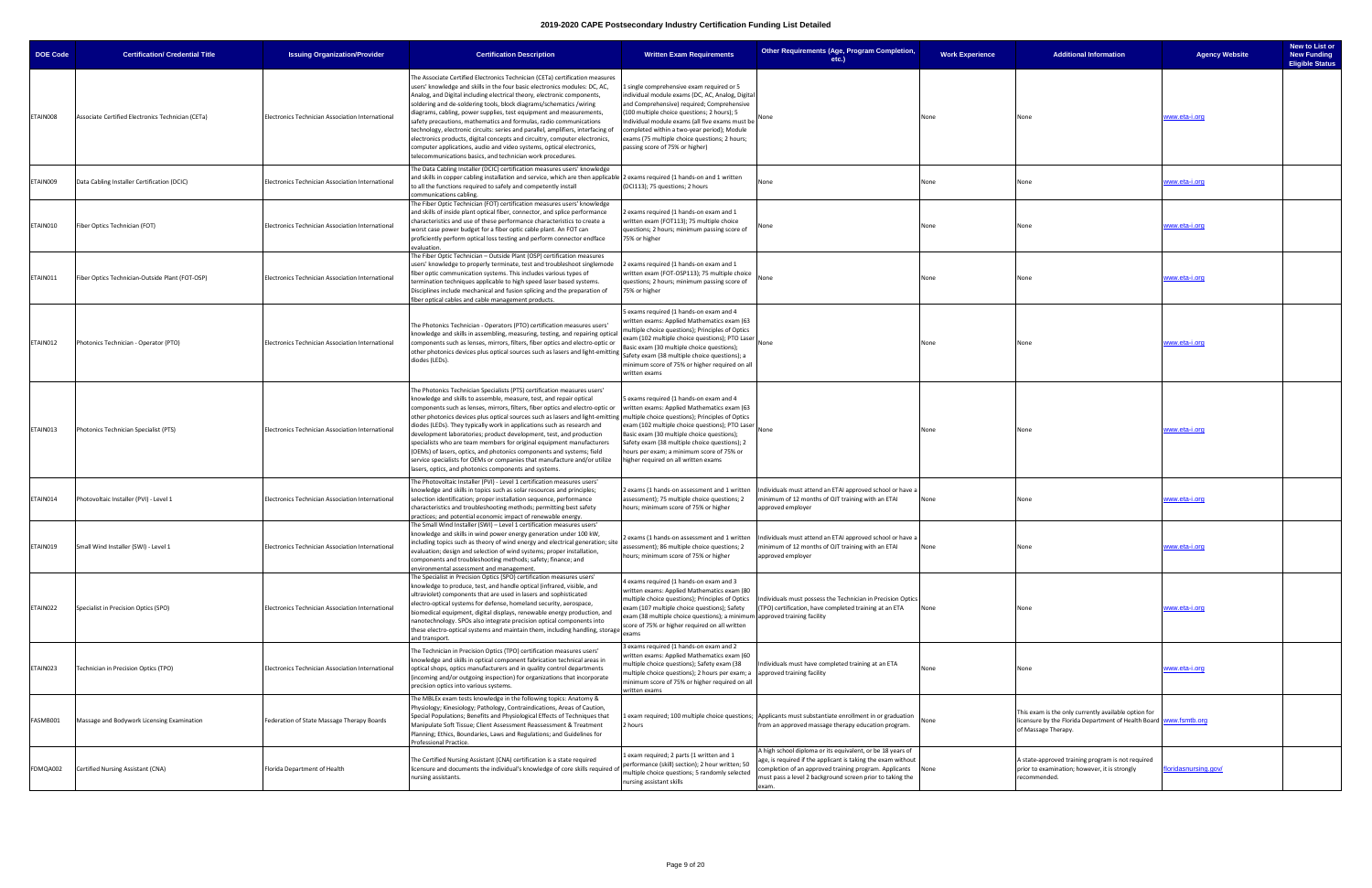| <b>DOE Code</b> | <b>Certification/ Credential Title</b>           | <b>Issuing Organization/Provider</b>                                                                 | <b>Certification Description</b>                                                                                                                                                                                                                                                                                                                                 | <b>Written Exam Requirements</b>                                                                                                                                | Other Requirements (Age, Program Completion,<br>$etc.$ )                                                                                                                                                                                                                                                                                                                                                                                                                                                                                                                                                                                                                                               | <b>Work Experience</b>                                                                                                                                                                                    | <b>Additional Information</b> | <b>Agency Website</b>                                                                 | New to List or<br><b>New Funding</b><br><b>Eligible Status</b> |
|-----------------|--------------------------------------------------|------------------------------------------------------------------------------------------------------|------------------------------------------------------------------------------------------------------------------------------------------------------------------------------------------------------------------------------------------------------------------------------------------------------------------------------------------------------------------|-----------------------------------------------------------------------------------------------------------------------------------------------------------------|--------------------------------------------------------------------------------------------------------------------------------------------------------------------------------------------------------------------------------------------------------------------------------------------------------------------------------------------------------------------------------------------------------------------------------------------------------------------------------------------------------------------------------------------------------------------------------------------------------------------------------------------------------------------------------------------------------|-----------------------------------------------------------------------------------------------------------------------------------------------------------------------------------------------------------|-------------------------------|---------------------------------------------------------------------------------------|----------------------------------------------------------------|
| FDMQA010        | <b>Licensed Dental Hygienist</b>                 | Florida Department of Health                                                                         | The Licensed Dental Hygienist license allows the individual to perform<br>service for the public as a dental hygienist pursuant to requirements<br>established in section 466.007, Florida Statutes.                                                                                                                                                             | 3 exams required (Dental Hygiene National<br>Board Examination, ADEX Dental Hygiene<br>Licensing Examination, and Florida Laws and<br><b>Rules Examination)</b> | Must be at least 18 years of age; graduated from 1) a<br>dental hygiene college or school; OR 2) a graduate of an<br>unaccredited dental college or school and have completed<br>minimum of 4 years of postsecondary dental education<br>and received a dental school diploma which is comparable None<br>to a D.D.S. or D.M.D.; and successful completion of the<br>following examinations: Dental Hygiene National Board<br>Examination, ADEX Dental Hygiene Licensing Examination,<br>and Florida Laws and Rules Examination.                                                                                                                                                                       |                                                                                                                                                                                                           | None                          | www.doh.state.fl.us/mqa/                                                              |                                                                |
| FDMQA014        | Paramedic (EMT-P)                                | Florida Department of Health                                                                         | The Paramedic (EMT-P) license measures users' knowledge to care for the<br>sick or injured in emergency medical settings including responding to<br>emergency calls, performing medical services and transporting patients to<br>medical facilities.                                                                                                             | 2 exams required (EMT exam and NREMT<br>certification exam)                                                                                                     | None                                                                                                                                                                                                                                                                                                                                                                                                                                                                                                                                                                                                                                                                                                   | None                                                                                                                                                                                                      | None                          | www.doh.state.fl.us/mqa/                                                              |                                                                |
| FDMQA018        | Licensed Physical Therapist Assistant            | Florida Department of Health                                                                         | The Licensed Physical Therapist Assistant license measures users' knowledge<br>to provide physical therapy services including examining the patient and<br>developing a plan of care that promotes the ability to move, reduces pain,<br>restores function, and prevents disability.                                                                             | 1 exam required                                                                                                                                                 | Applicants must have graduated from a school giving a<br>course of not less than two years for physical therapist<br>assistants, which has been approved for the educational<br>preparation of physical therapist assistants by the<br>appropriate accrediting agency.                                                                                                                                                                                                                                                                                                                                                                                                                                 | None                                                                                                                                                                                                      |                               | www.doh.state.fl.us/mqa/                                                              |                                                                |
| FDMQA025        | <b>Licensed Optician</b>                         | Florida Department of Health                                                                         | The Licensed Optician license measures users' knowledge to help fit<br>eyeglasses and contact lenses, following prescriptions from<br>ophthalmologists and optometrists. They also help customers decide which<br>eyeglass frames or contact lenses to buy.                                                                                                      | 1 exam required                                                                                                                                                 | Applicant is not less than 18 years of age; Is a graduate of<br>an accredited high school or possesses a certificate of<br>equivalency of a high school education; successfully<br>passed the National Opticianry Competency Examination<br>within three years of application or has current ABO<br>certification; successfully passed the Contact Lens Registry<br>Examination within three years of application or has<br>current NCLE certification; and has received an associate<br>degree, or equivalent, in opticianry from an accredited<br>school; or Is licensed to practice opticianry in another state<br>and has actively practiced in such state for more than 3 of<br>the last 5 years. | None                                                                                                                                                                                                      | None                          | www.doh.state.fl.us/mqa/                                                              |                                                                |
| FDMQA030        | 911 Public Safety Telecommunicator               | Florida Department of Health                                                                         | The 911 Public Safety Telecommunicator certification is a state licensure that<br>documents the knowledge and skills for employment as a dispatcher for<br>police, fire, and ambulance.                                                                                                                                                                          | 1 exam required                                                                                                                                                 | An individual must complete an approved PST training<br>orogram as defined in §401.465(1)(c), Florida Statutes.                                                                                                                                                                                                                                                                                                                                                                                                                                                                                                                                                                                        |                                                                                                                                                                                                           | None                          | www.doh.state.fl.us/mga/                                                              |                                                                |
| FEDAA002        | FAA Aviation Maintenance Technician - General    | Federal Aviation Administration                                                                      | The FAA Aviation Maintenance Technician - General certification measures<br>knowledge and skills in maintenance supervision, preventive maintenance or 1 exam required; passing score of 70% or<br>alteration of an aircraft but excluding major repairs to and alterations of<br>propellers and/or instruments.                                                 | greater                                                                                                                                                         | To be eligible for a mechanic certificate a candidate must<br>be: at least 18 years of age; able to read, write, and speak experience working on both at<br>English                                                                                                                                                                                                                                                                                                                                                                                                                                                                                                                                    | 18 months practical experience<br>with either airframes or power<br>plants, or 30 months of practical<br>the same time or have graduated<br>from an FAA-Approved Aviation<br>Maintenance Technical School |                               | ww.faa.gov/licenses certificates/                                                     |                                                                |
| FEDAA004        | FAA Aviation Mechanic Technician - Airframe      | Federal Aviation Administration                                                                      | The FAA Aviation Mechanic Technician - Airframe certification measures<br>knowledge and skills to work on any part of the aircraft except the<br>instruments, power plants, and propellers.                                                                                                                                                                      | 3 exams required (Oral, Practical, Written)                                                                                                                     | An individual can get the experience to become a certified<br>power plant or airframe mechanic in one of three ways:<br>attend one of the 170 Federal Aviation Regulations (FAR)<br>part 147 Aviation Maintenance Technician Schools<br>nationwide (12 months and 24 months); work an FAA<br>Repair Station or FBO under the supervision of a certified<br>mechanic for 18 months for each certificate, or 30 months<br>for both; or join one of the armed services and get training<br>and experience in aircraft maintenance.                                                                                                                                                                        | None                                                                                                                                                                                                      | None                          | www.faa.gov/licenses certificates/                                                    |                                                                |
| FEDAA010        | FAA Aviation Maintenance Technician - Powerplant | Federal Aviation Administration                                                                      | The FAA Aviation Maintenance Technician - Powerplant certification<br>measures knowledge and skills to work on engines and do limited work on<br>propellers.                                                                                                                                                                                                     | 2 written exams required (oral & practical tests<br>are also required); 8 hours                                                                                 | An individual can get the experience to become a certified<br>power plant or airframe mechanic in one of three ways:<br>attend one of the 170 FAR part 147 Aviation Maintenance<br>Technician Schools nationwide (12 months and 24<br>months); work an FAA Repair Station or FBO under the<br>supervision of a certified mechanic for 18 months for each<br>certificate, or 30 months for both; or join one of the armed<br>services and get training and experience in aircraft<br>maintenance.                                                                                                                                                                                                       | None                                                                                                                                                                                                      | None                          | www.faa.gov/licenses certificates/                                                    |                                                                |
| FLDLE002        | <b>Correctional Officer</b>                      | Florida Department of Law Enforcement, Criminal<br>Justice Standards and Training Commission         | The Correctional Officer certification measures knowledge and skills to<br>maintain their personal safety as well as the safety of the inmates they<br>oversee. Correctional officers are responsible for overseeing individuals who 1 exam required<br>have been arrested and are awaiting trial or who have been sentenced to<br>serve time in jail or prison. |                                                                                                                                                                 | Meet the minimum requirements (see Testing<br>Prerequisites); Complete the required training; Pass the<br>State Officer Certification Exam (SOCE); and become<br>employed as a sworn officer. Note: Employment<br>requirement has been waived for reporting/funding<br>purposes.                                                                                                                                                                                                                                                                                                                                                                                                                       |                                                                                                                                                                                                           |                               | http://www.fdle.state.fl.us/Content/CJS<br>T/Menu/cist-index/CJSTC-Home-<br>Page.aspx |                                                                |
| FLDLE003        | Correctional Probation Officer                   | Florida Department of Law Enforcement, Criminal<br>Justice Standards and Training Commission         | The Correctional Probation Officer certification measures knowledge and<br>skills for performing professional work investigating, assessing, supervising, 1 exam required<br>counseling, and/or classifying offenders.                                                                                                                                           |                                                                                                                                                                 | Meet the minimum requirements (see Testing<br>Prerequisites); Complete the required training; Pass the<br>State Officer Certification Exam (SOCE); and become<br>employed as a sworn officer. Note: Employment<br>requirement has been waived for reporting/funding<br>urposes.                                                                                                                                                                                                                                                                                                                                                                                                                        |                                                                                                                                                                                                           |                               | http://www.fdle.state.fl.us/Content/CJS<br>T/Menu/cjst-index/CJSTC-Home-<br>Page.aspx |                                                                |
| LDLE004         | Law Enforcement Officer                          | Florida Department of Law Enforcement, Criminal<br>Justice Standards and Training Commission         | The Law Enforcement Officer certification measures knowledge and skills to<br>be responsible for the prevention, investigation, apprehension, or detention<br>of individuals suspected or convicted of offenses against the criminal laws,<br>including an employee engaged in this activity who is transferred to a<br>supervisory or administrative position.  | 1 exam required                                                                                                                                                 | Meet the minimum requirements (see Testing<br>Prerequisites); Complete the required training; Pass the<br>State Officer Certification Exam (SOCE); and become<br>employed as a sworn officer. Note: Employment<br>requirement has been waived for reporting/funding<br>ourposes.                                                                                                                                                                                                                                                                                                                                                                                                                       |                                                                                                                                                                                                           |                               | http://www.fdle.state.fl.us/Content/CJS<br>T/Menu/cist-index/CJSTC-Home-<br>Page.aspx |                                                                |
| FLSFM006        | Fire Fighter II                                  | Florida Department of Financial Services, State Fire<br>Marshal, Bureau of Fire Standards & Training | The Fire Fighter II certification measures knowledge and skills in fire<br>department communications, fireground operations, rescue operations,<br>preparedness and maintenance, and fire and life safety initiatives.                                                                                                                                           | 2 exams required (written and practical)                                                                                                                        | An individual must meet minimum qualifications for<br>certification as a career firefighter: 1) be at least 18yrs of<br>age; 2) have a high school diploma or GED; 3) be of good<br>moral character; 4) be in excellent physical condition; 5)<br>have a Associate of Arts, Baccalaureate or graduate-level<br>degree or stipulated test scores on SAT, ACT, CPT, MAPS,<br>or TABE; and 6) complete the Minimum Standards Training<br>Course and the State Certification Examination.                                                                                                                                                                                                                  |                                                                                                                                                                                                           |                               | www.myfloridacfo.com/                                                                 |                                                                |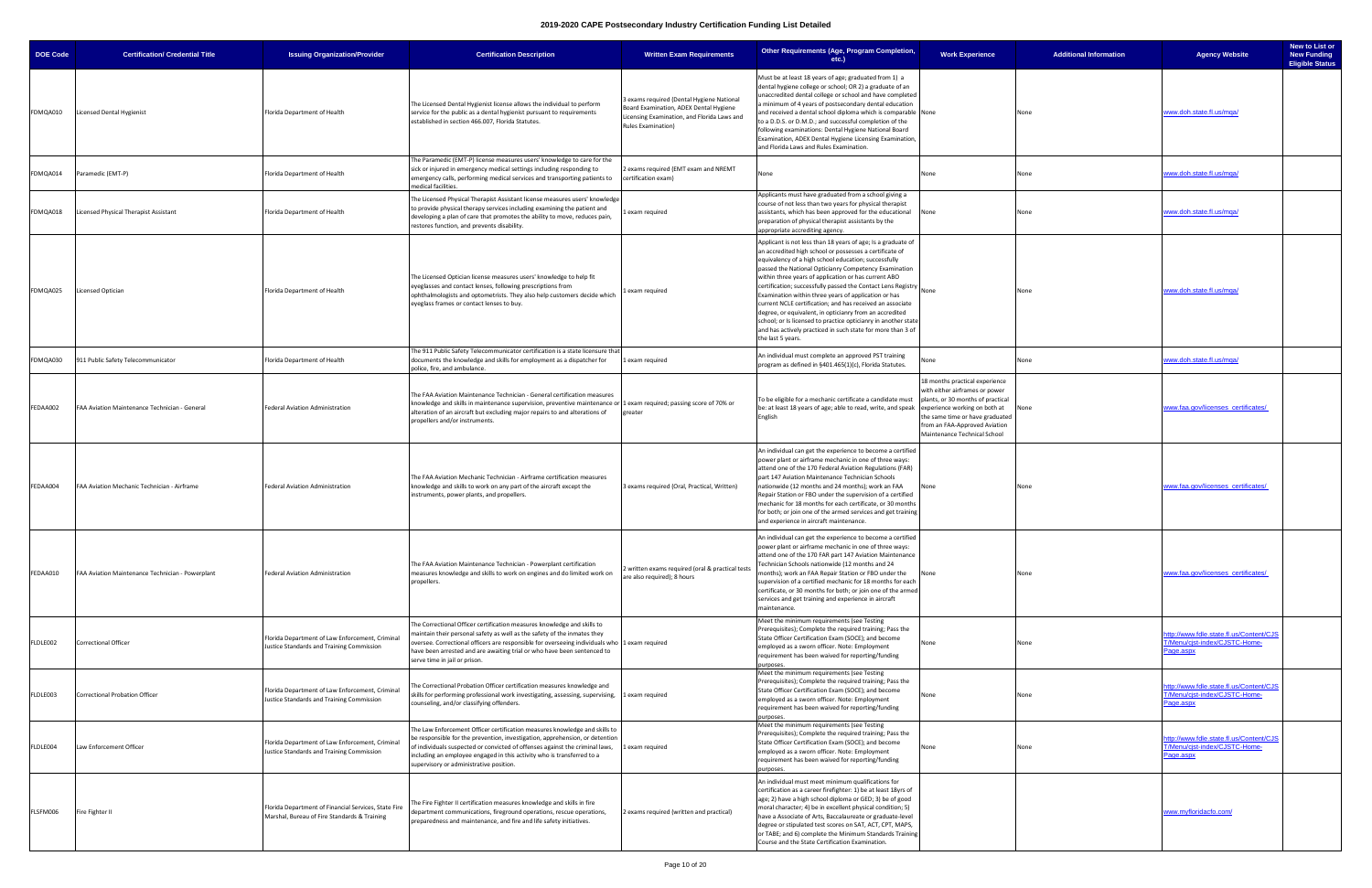| <b>DOE Code</b> | <b>Certification/ Credential Title</b>                                  | <b>Issuing Organization/Provider</b>                                                                 | <b>Certification Description</b>                                                                                                                                                                                                                                                                                                                                                                                                                        | <b>Written Exam Requirements</b>                                                                                                    | Other Requirements (Age, Program Completion,<br>etc.)                                                                                                                                                                                                                                                                                                                                                                                                                                                                           | <b>Work Experience</b> | <b>Additional Information</b>                                                                                                                                                                                                                                                | <b>Agency Website</b>                                                   | New to List or<br><b>New Funding</b><br><b>Eligible Status</b> |
|-----------------|-------------------------------------------------------------------------|------------------------------------------------------------------------------------------------------|---------------------------------------------------------------------------------------------------------------------------------------------------------------------------------------------------------------------------------------------------------------------------------------------------------------------------------------------------------------------------------------------------------------------------------------------------------|-------------------------------------------------------------------------------------------------------------------------------------|---------------------------------------------------------------------------------------------------------------------------------------------------------------------------------------------------------------------------------------------------------------------------------------------------------------------------------------------------------------------------------------------------------------------------------------------------------------------------------------------------------------------------------|------------------------|------------------------------------------------------------------------------------------------------------------------------------------------------------------------------------------------------------------------------------------------------------------------------|-------------------------------------------------------------------------|----------------------------------------------------------------|
| FLSFM007        | Fire Safety Inspector I                                                 | Florida Department of Financial Services, State Fire<br>Marshal, Bureau of Fire Standards & Training | The Fire Safety Inspector I certification measures knowledge and skills to<br>examine buildings, homes and other facilities to ensure that they meet<br>applicable fire safety codes and regulations.                                                                                                                                                                                                                                                   | 1 exam required                                                                                                                     | An individual must successfully complete 200 hours of<br>basic certification training for Fire safety Inspectors, or<br>have received equivalent training in another state, and<br>pass a state written examination. Documentation of<br>raining is to be submitted with the required Application<br>for Fire safety Inspector Certification Examination (DFS-K4-<br>1023), Personal Inquiry Waiver (DFS-K4-1020), along with<br>all other supporting documents, at least 10 business days<br>prior to the scheduled test date. | None                   |                                                                                                                                                                                                                                                                              | www.myfloridacfo.com/                                                   |                                                                |
| FLSFM014        | Fire Officer II                                                         | Florida Department of Financial Services, State Fire<br>Marshal, Bureau of Fire Standards & Training | he Fire Officer II certification is part of an advanced training and<br>certification program for firefighters having supervisory and management<br>responsibilities. The Fire Officer II exam tests knowledge in Human Resource   1 exam required; 50 randomly generated test<br>Management and Leadership; Community and Government Relations;<br>Administration; Inspection and Investigation; Emergency Service Delivery;<br>and Health and Safety. | questions; 70% passing; 2 hours                                                                                                     | The candidate must have completed Fire Officer I<br>Certification; Fire Officer II Curriculum; Fire Officer II Task NFPA 1021 job performance<br>Book with required signatures; and coursework required<br>by the Bureau of Firefighter Standards & Training.                                                                                                                                                                                                                                                                   | requirement.           |                                                                                                                                                                                                                                                                              | ttps://www.mvfloridacfo.com/Division/<br>SFM/BFST/Standards/default.htm |                                                                |
| GLIAC001        | GIAC Certified Forensic Analyst (GCFA)                                  | Global Information Assurance Certification                                                           | The Certified Forensic Analyst (GCFA) certification measures users'<br>knowledge and skills in formal incident investigations and handle advanced<br>incident handling scenarios, including internal and external data breach<br>intrusions, advanced persistent threats, anti-forensic techniques used by<br>attackers, and complex digital forensic cases.                                                                                            | Lexam required; 115 questions; 3 hours;<br>minimum score of 69% or higher                                                           | None                                                                                                                                                                                                                                                                                                                                                                                                                                                                                                                            | None                   |                                                                                                                                                                                                                                                                              | <u>www.qiac.orq</u>                                                     |                                                                |
| GLIAC002        | GIAC Certified Forensic Examiner (GCFE)                                 | Global Information Assurance Certification                                                           | The Certified Forensic Examiner (GCFE) certification measures users'<br>knowledge to conduct typical incident investigations including e-Discovery,<br>forensic analysis and reporting, evidence acquisition, browser forensics and Iminimum score of 71% or higher<br>tracing user and application activities on Windows systems.                                                                                                                      | 1 exam required; 115 questions; 3 hours;                                                                                            | None                                                                                                                                                                                                                                                                                                                                                                                                                                                                                                                            | None                   |                                                                                                                                                                                                                                                                              | <u>vww.qiac.orq</u>                                                     |                                                                |
| GLIAC003        | GIAC Certified UNIX Security Administrator (GCUX)                       | Global Information Assurance Certification                                                           | The Certified UNIX Security Administrator (GCUX) certification measures<br>users' knowledge to secure and audit UNIX and Linux systems including<br>responsibility for installing, configuring, and monitoring UNIX and/or Linux<br>systems.                                                                                                                                                                                                            | 1 exam required; 75 questions; 2 hours;<br>minimum score of 65.3% or higher                                                         | None                                                                                                                                                                                                                                                                                                                                                                                                                                                                                                                            | None                   |                                                                                                                                                                                                                                                                              | www.giac.org                                                            |                                                                |
| GLIAC004        | GIAC Information Security Fundamentals (GISF)                           | Global Information Assurance Certification                                                           | The GIAC Information Security Fundamentals (GISF) certification measures<br>users' knowledge of key concepts of information security including<br>understanding the threats and risks to information and information<br>resources, identifying best practices that can be used to protect them, and<br>earning to diversify our protection strategy.                                                                                                    | 1 exam required; 75 questions; 2 hours;<br>minimum score of 70% or higher                                                           | vone                                                                                                                                                                                                                                                                                                                                                                                                                                                                                                                            | None                   |                                                                                                                                                                                                                                                                              | <u>vww.qiac.orq</u>                                                     |                                                                |
| GLIAC005        | GIAC Security Essentials (GSEC)                                         | Global Information Assurance Certification                                                           | The Security Essentials (GSEC) certification measures users' knowledge and<br>skills in IT systems with respect to security tasks including an understanding 1 exam required<br>of information security beyond simple terminology and concepts.                                                                                                                                                                                                         |                                                                                                                                     | None                                                                                                                                                                                                                                                                                                                                                                                                                                                                                                                            | None                   | None                                                                                                                                                                                                                                                                         | <u>www.qiac.orq</u>                                                     |                                                                |
| HIMSS001        | Certified Associate in Healthcare Information & Management<br>Systems   | Healthcare Information and Management Systems<br>Society (HIMSS)                                     | The Certified Associate in Healthcare Information & Management Systems<br>certification measures competencies in organizational and technology<br>environments; systems analysis, design, selection, implementation, support<br>maintenance, testing, evaluation, privacy and security; and leadership and<br>management support.                                                                                                                       | 1 exam required; 2 hours; 115 multiple-choice<br>questions, 100 of which are scored                                                 | High school diploma or GED                                                                                                                                                                                                                                                                                                                                                                                                                                                                                                      | None                   | None                                                                                                                                                                                                                                                                         | <u>ttps://himss.org/health-it-</u><br>ertifications/cahims              | Yes                                                            |
| IVACE001        | HVAC Excellence Employment Ready - Heat Pump                            | <b>HVAC Excellence</b>                                                                               | HVAC Excellence Employment Ready Heat Pump certification measures<br>knowledge and skills in components, controls, heat pump cycle, service,<br>theory, troubleshooting, interpreting heat pump schematics.                                                                                                                                                                                                                                             | Lexam required; 100 questions                                                                                                       | None                                                                                                                                                                                                                                                                                                                                                                                                                                                                                                                            | None                   | None                                                                                                                                                                                                                                                                         | ww.hvacexcellence.org                                                   |                                                                |
| HVACE002        | HVAC Excellence EmploymentReady - Air Conditioning                      | <b>HVAC Excellence</b>                                                                               | HVAC Excellence Employment Ready Air Conditioning certification measures<br>knowledge and skills in air conditioning and refrigeration theory, equipment<br>service, systems and components, troubleshooting, refrigerant flow control<br>theory and application.                                                                                                                                                                                       | Lexam required; 100 questions                                                                                                       | None                                                                                                                                                                                                                                                                                                                                                                                                                                                                                                                            | None                   | None                                                                                                                                                                                                                                                                         | ww.hvacexcellence.org                                                   |                                                                |
| HVACE003        | HVAC Excellence Employment Ready - Light Commercial Air<br>Conditioning | <b>HVAC Excellence</b>                                                                               | HVAC Excellence Employment Ready Light Commercial Air Conditioning<br>certification measures users' knowledge and skills in commercial air<br>conditioning systems & components, equipment installation & service,<br>refrigeration theory & application, troubleshooting.                                                                                                                                                                              | exam required; 100 questions                                                                                                        |                                                                                                                                                                                                                                                                                                                                                                                                                                                                                                                                 |                        |                                                                                                                                                                                                                                                                              | ww.nvacexcellence.ord                                                   |                                                                |
| HVACE004        | HVAC Excellence Employment Ready - Electric Heat                        | <b>HVAC Excellence</b>                                                                               | HVAC Excellence Employment Ready-Electric Heat certification measures<br>users' knowledge and skills in systems & components, equipment -<br>installation & service, heating systems & components, safety, theory &<br>application, troubleshooting.                                                                                                                                                                                                    | Lexam required; 100 questions                                                                                                       | None                                                                                                                                                                                                                                                                                                                                                                                                                                                                                                                            | None                   | None                                                                                                                                                                                                                                                                         | ww.hvacexcellence.org                                                   |                                                                |
| HVACE005        | HVAC Excellence Employment Ready - Light Commercial<br>Refrigeration    | <b>HVAC Excellence</b>                                                                               | HVAC Excellence Employment Ready Light Commercial Refrigeration<br>certification measures users' knowledge and skills in equipment installation<br>& service, refrigeration systems & components, refrigeration theory &<br>application, troubleshooting.                                                                                                                                                                                               | Lexam required; 100 questions                                                                                                       | None                                                                                                                                                                                                                                                                                                                                                                                                                                                                                                                            | None                   | None                                                                                                                                                                                                                                                                         | www.hvacexcellence.org                                                  |                                                                |
| HVACE006        | HVAC Excellence Employment Ready - Gas Heat                             | <b>HVAC Excellence</b>                                                                               | HVAC Excellence Employment Ready Gas Heat certification measures users'<br>knowledge and skills in combustion theory, electrical troubleshooting,<br>furnace installation & service, furnace troubleshooting, heating safety,<br>heating system & components.                                                                                                                                                                                           | 1 exam required; 100 questions                                                                                                      | None                                                                                                                                                                                                                                                                                                                                                                                                                                                                                                                            | None                   | None                                                                                                                                                                                                                                                                         | ww.hvacexcellence.org                                                   |                                                                |
| HVACE011        | HVAC Excellence Employment Ready - Electrical                           | <b>HVAC Excellence</b>                                                                               | HVAC Excellence Employment Ready Electrical certification measures<br>knowledge and skills in components, meter usage, safety, theory,<br>troubleshooting, fundamentals of motors and capacitors, interpreting<br>electrical diagrams.                                                                                                                                                                                                                  | 1 exam required; 100 questions                                                                                                      | None                                                                                                                                                                                                                                                                                                                                                                                                                                                                                                                            | None                   | None                                                                                                                                                                                                                                                                         | www.hvacexcellence.org                                                  |                                                                |
| ASSC001         | IASSC Certified Black Belt                                              | International Association For Six Sigma Certification                                                | This certification tests the candidate's understanding of the IASSC Black Belt<br>Lean Six Sigma Body of Knowledge™, which includes the primary sections of<br>Define, Measure, Analyze, Improve and Control. Each section is broken down<br>into sub-categories consisting of individual subject matter topics.                                                                                                                                        | 1 exam required; 150 question, closed book,<br>proctored exam, 4 hours. A minimum passing<br>score is 580 points out of 750 points. | None                                                                                                                                                                                                                                                                                                                                                                                                                                                                                                                            | None                   | Lean Six Sigma training obtained through a qualified<br>institution, Lean Six Sigma trainer or corporate<br>program is recommended, but not required. Real-<br>world Lean Six Sigma work experience and project<br>application experience is recommended, but not<br>guired. | ww.iassc.org/six-sigma-certification                                    |                                                                |
| ICOEC002        | Certified Ethical Hacker (CEH)                                          | EC-Council                                                                                           | he Certified Ethical Hacker (CEH) certification measures users' knowledge<br>and skills to undertake an attempt to penetrate networks and/or computer<br>systems using the same methods and techniques as a Hacker.                                                                                                                                                                                                                                     | Lexam required; 125 multiple choice questions<br>4 hours; minimum score of 70% or higher                                            | ndividuals must have completed an approved training<br>program or have two years of information security related None<br>experience.                                                                                                                                                                                                                                                                                                                                                                                            |                        | None                                                                                                                                                                                                                                                                         | www.eccouncil.org/                                                      |                                                                |
| ICOEC003        | Computer Hacking Forensic Investigator (CHFI)                           | EC-Council                                                                                           | The Computer Hacking Forensic Investigator (CHFI) certification measures<br>users' knowledge and skills in detecting hacking attacks and properly<br>extracting evidence to report the crime and conduct audits to prevent future<br>attacks including methods for discovering data that resides in computer<br>systems and recovering deleted, encrypted, or damaged file information.                                                                 | 1 exam required; 150 multiple choice questions<br>4 hours; minimum score of 70% or higher                                           | ndividuals must have completed an approved training<br>orogram or have two years of information security related None<br>experience.                                                                                                                                                                                                                                                                                                                                                                                            |                        |                                                                                                                                                                                                                                                                              | www.eccouncil.org/                                                      |                                                                |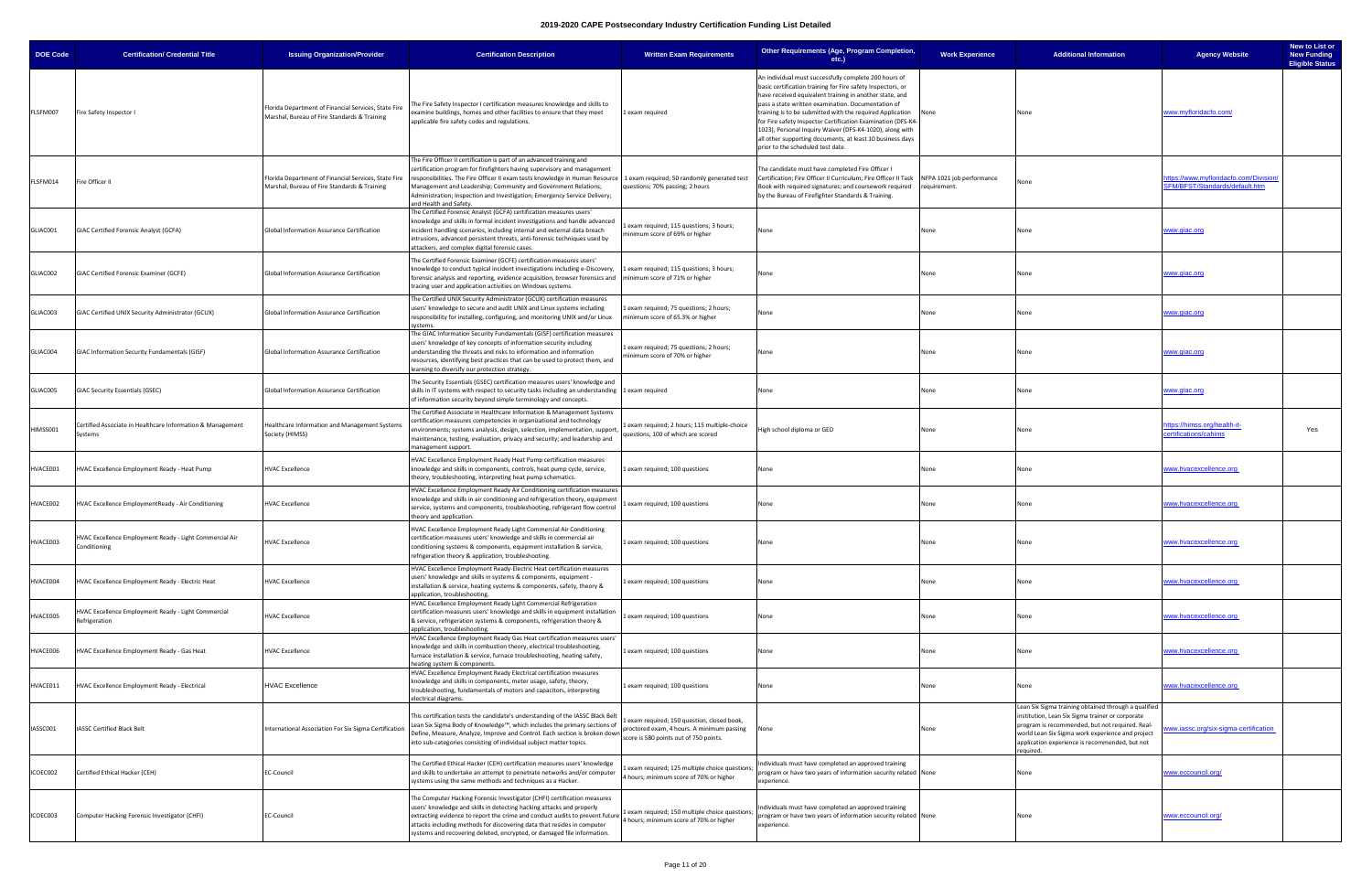| <b>DOE Code</b> | <b>Certification/ Credential Title</b>                                       | <b>Issuing Organization/Provider</b>                                         | <b>Certification Description</b>                                                                                                                                                                                                                                                                                                                                                                                                                                                                                                                                                                                                                                                                               | <b>Written Exam Requirements</b>                                                                 | Other Requirements (Age, Program Completion,<br>$etc.$ )                                                                              | <b>Work Experience</b>                                                                                                                                                                                                                                                                                                                                                                                                                                                                                                                                                                                                                                                                                                                                                                                                                                                 | <b>Additional Information</b> | <b>Agency Website</b>                                  | New to List or<br><b>New Funding</b><br><b>Eligible Status</b> |
|-----------------|------------------------------------------------------------------------------|------------------------------------------------------------------------------|----------------------------------------------------------------------------------------------------------------------------------------------------------------------------------------------------------------------------------------------------------------------------------------------------------------------------------------------------------------------------------------------------------------------------------------------------------------------------------------------------------------------------------------------------------------------------------------------------------------------------------------------------------------------------------------------------------------|--------------------------------------------------------------------------------------------------|---------------------------------------------------------------------------------------------------------------------------------------|------------------------------------------------------------------------------------------------------------------------------------------------------------------------------------------------------------------------------------------------------------------------------------------------------------------------------------------------------------------------------------------------------------------------------------------------------------------------------------------------------------------------------------------------------------------------------------------------------------------------------------------------------------------------------------------------------------------------------------------------------------------------------------------------------------------------------------------------------------------------|-------------------------------|--------------------------------------------------------|----------------------------------------------------------------|
| ICOEC004        | Certified Security Analyst (ECSA)                                            | <b>EC-Council</b>                                                            | The Certified Security Analyst (ECSA) certification measures users'<br>knowledge and skills in advanced uses of the LPT methodologies, tools and<br>techniques required to perform comprehensive information security tests.<br>ECSAs design, secure and test networks to protect organizations from the<br>hreats.                                                                                                                                                                                                                                                                                                                                                                                            | exam required; 50 multiple choice questions;<br>hours; minimum score of 70% or higher            | Individuals must have completed an approved training<br>program or have two years of information security related None<br>experience. |                                                                                                                                                                                                                                                                                                                                                                                                                                                                                                                                                                                                                                                                                                                                                                                                                                                                        | None                          | www.eccouncil.org/                                     |                                                                |
| IECON001        | Field Service Engineer - Low Voltage Systems                                 | Independent Electrical Contractors                                           | The Field Service Engineer - Low Voltage Systems certification measures<br>users' knowledge and skills in intro to electronics; fire alarm systems; nurse<br>call systems; security systems; audio and sound systems; wireless<br>broadband networks; building automation; intro to fiber optics; intro to<br>structured cabling; mass notification - exterior; and emerging technologies.                                                                                                                                                                                                                                                                                                                     | 1 exam required; 4 hours                                                                         | None                                                                                                                                  | None                                                                                                                                                                                                                                                                                                                                                                                                                                                                                                                                                                                                                                                                                                                                                                                                                                                                   | None                          | www.iecfwcc.org                                        |                                                                |
| IECON002        | Field Service Engineer - Voice-Data-Video                                    | Independent Electrical Contractors                                           | The Field Service Engineer - Voice-Data-Video certification measures users'<br>knowledge and skills in intro to structured cabling systems; intermediate<br>structured cabling systems; intro to optical fiber; intro to networking and<br>telephone systems; wireless and broadband networks; tv systems (CAT 5);<br>CCTV security systems; and emerging technologies.                                                                                                                                                                                                                                                                                                                                        | 1 exam required; 4 hours                                                                         | None                                                                                                                                  | None                                                                                                                                                                                                                                                                                                                                                                                                                                                                                                                                                                                                                                                                                                                                                                                                                                                                   | None                          | ww.iecfwcc.org                                         |                                                                |
| IECON003        | Journeyman Electrician                                                       | Independent Electrical Contractors                                           | The Journeyman Electrician certification measures users' knowledge and<br>skills in electrical theory & national electric code (NEC); commercial &<br>industrial installations & service; commercial motor control and/or service<br>residential installations; and site & slab work.                                                                                                                                                                                                                                                                                                                                                                                                                          | 1 exam required; 4 hours                                                                         | None                                                                                                                                  | None                                                                                                                                                                                                                                                                                                                                                                                                                                                                                                                                                                                                                                                                                                                                                                                                                                                                   | None                          | www.iecfwcc.org                                        |                                                                |
| IECON004        | <b>Residential Wireman</b>                                                   | Independent Electrical Contractors                                           | The Residential Wireman certification measures users' knowledge and skills<br>in residential wiring, residential finish work, general lighting and service<br>installation, troubleshooting, and residential telecommunications.                                                                                                                                                                                                                                                                                                                                                                                                                                                                               | 1 exam required; 4 hours                                                                         | None                                                                                                                                  | None                                                                                                                                                                                                                                                                                                                                                                                                                                                                                                                                                                                                                                                                                                                                                                                                                                                                   | None                          | www.iecfwcc.org                                        |                                                                |
| IHKBZ001        | <b>CNC Production Specialist</b>                                             | IHK-Bildungszentrum                                                          | The CNC (computer numeric controlled) Production Specialist certification<br>enables individuals to show their knowledge of computer-aided<br>programming systems of CAD/CNC coupling and the CIM environment.<br>Individuals are able to generate CNC programs on their own with a graphical<br>programming system and to apply their knowledge to multi-axial turning and<br>milling centers. Topics include application software, input and output<br>devices, CAD system 2D/3D, menu-tablet-oriented operation, basic drawing<br>commands, object snap functions, editing functions, layers, formats,<br>CAD/CAM coupling, CAD 3D/CNC coupling, CNC operation, graphical<br>simulation, and CNC machining. | 1 exam required                                                                                  | None                                                                                                                                  | None                                                                                                                                                                                                                                                                                                                                                                                                                                                                                                                                                                                                                                                                                                                                                                                                                                                                   | None                          | www.machiningtrainingsolutions.com/l<br><b>HK.html</b> |                                                                |
| IISSC001        | CISSP- Information Systems Security Management Professional<br>(CISSP-ISSMP) | International Information Systems Security<br>Certification Consortium, Inc. | The CISSP- Information Systems Security Management Professional (CISSP-<br>ISSMP) certification measures users' knowledge and skills in project<br>management, risk management, setting up and delivering a security<br>awareness program, and managing a business continuity planning program.                                                                                                                                                                                                                                                                                                                                                                                                                | 1 exam required                                                                                  | None                                                                                                                                  | The current requirements for the<br>ISSMP call for four years of work<br>experience in one or more of the<br>ten domains of the CISSP CBK, or<br>three years of experience with an<br>applicable college degree or a<br>credential from the (ISC)<br>approved list.                                                                                                                                                                                                                                                                                                                                                                                                                                                                                                                                                                                                    | None                          | www.isc2.org                                           |                                                                |
| IISSC002        | Systems Security Certified Practitioner (SSCP)                               | International Information Systems Security<br>Certification Consortium, Inc. | The Systems Security Certified Practitioner (SSCP) certification measures<br>users' knowledge and skills in access controls, security operations and<br>administration, monitoring and analysis, risk, response and recovery,<br>cryptography, networks and communications, and malicious code and<br>activity.                                                                                                                                                                                                                                                                                                                                                                                                | exam required; minimum score of 700 points<br>or greater required                                | None                                                                                                                                  | None                                                                                                                                                                                                                                                                                                                                                                                                                                                                                                                                                                                                                                                                                                                                                                                                                                                                   | None                          | www.isc2.org                                           |                                                                |
| IISSC003        | Certified Cyber Forensics Professional (CCFP)                                | International Information Systems Security<br>Certification Consortium, Inc. | The Certified Cyber Forensics Professional (CCFP) certification measures<br>users' knowledge and skills in mobile forensics, cloud forensics, and anti-<br>forensics in law enforcement to support criminal investigations, cybercrime<br>and cyber security professionals working in the public or private sectors,<br>computer forensic engineers and managers working in corporate<br>information security, digital forensic and e-discovery consultants focused on<br>litigation support, cyber intelligence analysts working for<br>defense/intelligence agencies, and computer forensic consultants working<br>for management or specialty consulting firms.                                             | 1 exam (CCFP) required; 125 questions; 4 hours; None<br>minimum score of 700 or higher required  |                                                                                                                                       | Individuals with a four-year<br>college degree leading to a<br>Baccalaureate must demonstrate<br>three years of full time digital<br>forensics or IT security experience<br>in three out of the six domains of<br>the credential. Individuals who do<br>not hold a four-year college<br>degree leading to a<br>Baccalaureate, must have six<br>years of full time digital forensics<br>or IT security experience in three<br>out of the six domains of the<br>credential. One year of the work<br>experience may be waived for<br>Individuals without a 4 year<br>degree, who have earned an<br>alternate forensics certification on<br>the (ISC)2 approved list.<br>Individuals may sit for the exam<br>before completing the work<br>experience requirement and are<br>issued the Associate of (ISC)2 for<br>CCFP until they have documented<br>the work experience. |                               | www.isc2.org                                           |                                                                |
| IISSC004        | Certified Information Systems Security Professional (CISSP)                  | International Information Systems Security<br>Certification Consortium, Inc. | The Certified Information Systems Security Professional (CISSP) certification<br>measures users' knowledge and skills to design, engineer, implement, and<br>manage their overall information security program to protect organizations<br>rom growing sophisticated attacks.                                                                                                                                                                                                                                                                                                                                                                                                                                  | 1 exam (CISSP) required; 250 questions; 6 hours; None<br>minimum score of 700 or higher required |                                                                                                                                       | Individuals must demonstrate five<br>years of full time paid work<br>experience in two of the ten<br>domains. One year of the work<br>experience may be waived for<br>Individuals with a 4 year degree.<br>Individuals may sit for the exam<br>before completing the work<br>experience requirement and are<br>issued the Associate of (ISC)2 for<br>CISSP until they have documented<br>the work experience.                                                                                                                                                                                                                                                                                                                                                                                                                                                          |                               | www.isc2.org                                           |                                                                |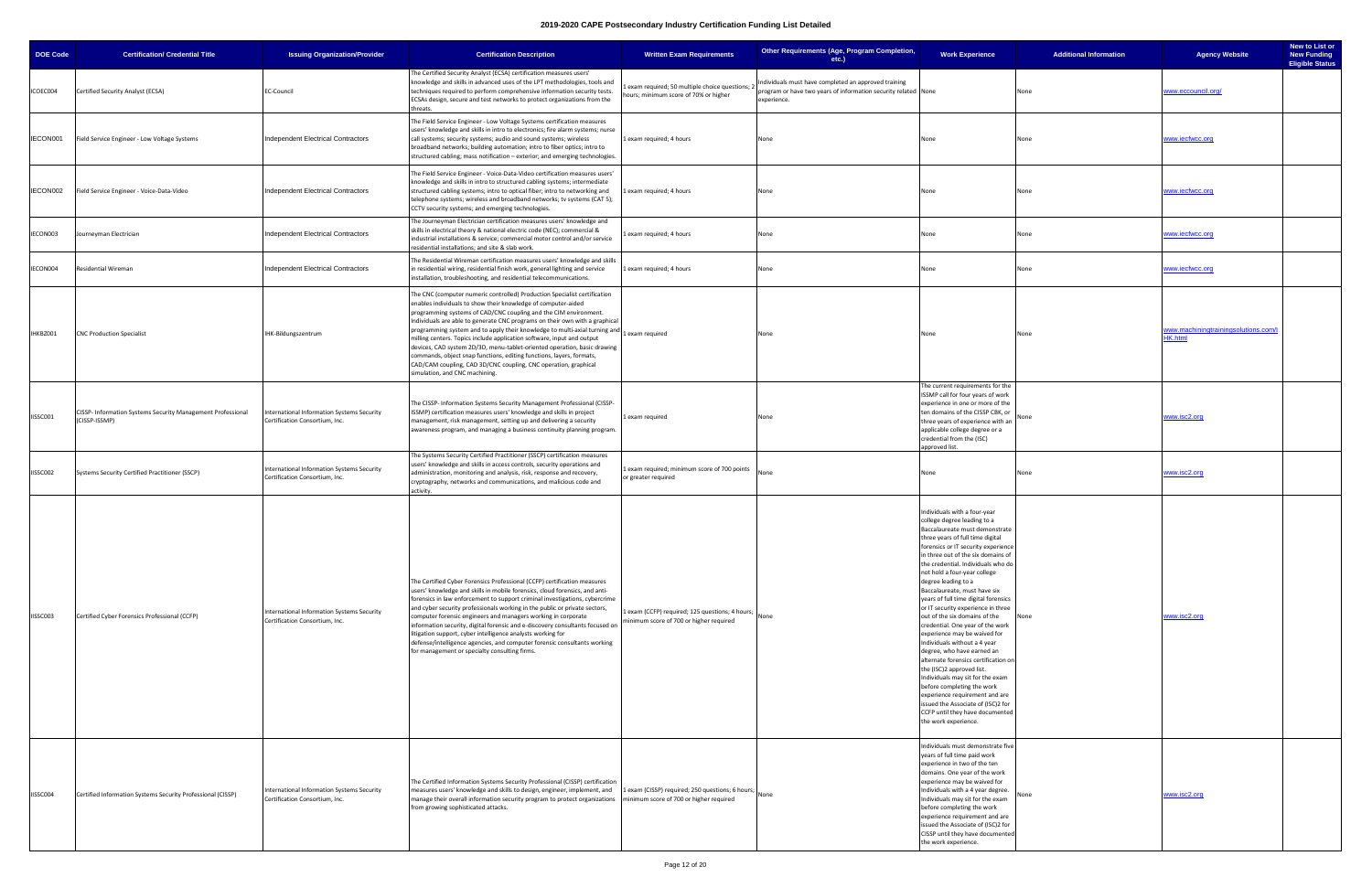| <b>DOE Code</b> | <b>Certification/ Credential Title</b>                                         | <b>Issuing Organization/Provider</b>                                     | <b>Certification Description</b>                                                                                                                                                                                                                                                                                                                                                                                                                                                                                                                                         | <b>Written Exam Requirements</b>                                                                                                                                                                                   | Other Requirements (Age, Program Completion,<br>etc.)                                                                                                                                                                                        | <b>Work Experience</b>                                                                                                                                                                                                                                                                                                                                                                                                                                                                                                   | <b>Additional Information</b> | New to List or<br><b>New Funding</b><br><b>Agency Website</b><br><b>Eligible Status</b>  |
|-----------------|--------------------------------------------------------------------------------|--------------------------------------------------------------------------|--------------------------------------------------------------------------------------------------------------------------------------------------------------------------------------------------------------------------------------------------------------------------------------------------------------------------------------------------------------------------------------------------------------------------------------------------------------------------------------------------------------------------------------------------------------------------|--------------------------------------------------------------------------------------------------------------------------------------------------------------------------------------------------------------------|----------------------------------------------------------------------------------------------------------------------------------------------------------------------------------------------------------------------------------------------|--------------------------------------------------------------------------------------------------------------------------------------------------------------------------------------------------------------------------------------------------------------------------------------------------------------------------------------------------------------------------------------------------------------------------------------------------------------------------------------------------------------------------|-------------------------------|------------------------------------------------------------------------------------------|
| INSOC002        | Certified Automation Professional (CAP)                                        | International Society of Automation                                      | The Certified Automation Professional (CAP) certification measures users'<br>knowledge and skills for the direction, definition, design,<br>development/application, deployment, documentation, and support of<br>systems, software, and equipment used in control systems, manufacturing<br>information systems, systems integration, and operational consulting.                                                                                                                                                                                                       | 1 exam required                                                                                                                                                                                                    | None                                                                                                                                                                                                                                         | Ten (10) years of work in the<br>automation field. One (1) year of<br>work experience means 1,500<br>hours of active employment. A<br>cumulative total of 15,000 hours<br>of documented work experience<br>is required during the ten (10)<br>year period prior to application<br>date. An Associate Degree in<br>automation or a related<br>technology from an accredited<br>educational institution will count<br>as two (2) years of work<br>experience.                                                              |                               | www.isa.org                                                                              |
| INSOC005        | Certified Control Systems Technician (CCST) - Level 3                          | International Society of Automation                                      | The Certified Control Systems Technician (CCST) certification measures<br>users' knowledge and skills for the calibration, documentation,<br>troubleshooting, and repair/replacement of instrumentation for systems<br>that measure and control level, temperature, pressure, flow, and other<br>process variables in the field of automation.                                                                                                                                                                                                                           | Lexam required                                                                                                                                                                                                     | None                                                                                                                                                                                                                                         | A thirteen-year total of education,<br>training, and/or experience. The<br>following elements may be used<br>to satisfy this requirement: A<br>registered apprenticeship in an<br>instrumentation, measurement<br>and control, electronics, electrical<br>and/or mechanical program, if<br>applicable. Academic degree (or<br>equivalent) in a related<br>technology area, to a maximum of<br>four years. Related work<br>experience, including at least five<br>years in<br>instrumentation/measurement<br>and control. |                               | <u>www.isa.org</u>                                                                       |
| ISCET002        | Electronics System Associate (ESA)                                             | International Society for Certified Electronics<br>Technicians           | The Electronics System Associate (ESA) measures competencies in direct<br>current (DC), alternating current (AC), Semi and Digital.                                                                                                                                                                                                                                                                                                                                                                                                                                      | 4 exams required: DC, AC, Semi-conductor and<br>Digital. Certificates are awarded for passing each<br>of the 4 parts. Once all 4 certificates are earned<br>the Associate CET is awarded.                          | None                                                                                                                                                                                                                                         | None                                                                                                                                                                                                                                                                                                                                                                                                                                                                                                                     |                               | www.iscet.org                                                                            |
| JCAHO001        | Certified Ophthalmic Medical Technologist (COMT)                               | Joint Commission on Allied Health Personnel in<br>Ophthalmology (JCAHPO) | The Certified Ophthalmic Technician certification measures users' knowledge<br>and skills to assist ophthalmologists by performing ophthalmic clinical<br>functions and ophthalmic photography, provide instruction and supervision 1 (2-part) exam required; Written test: 160<br>to other ophthalmic personnel, and assist with minor surgical procedures,<br>applying aseptic techniques and preparing instruments. COMTs may perform Test: 5-12 skill areas<br>eye exams, administer eye medications, and instruct patients in care and use<br>of corrective lenses. | multiple choice questions; 3 hours; Performance None                                                                                                                                                               |                                                                                                                                                                                                                                              | None                                                                                                                                                                                                                                                                                                                                                                                                                                                                                                                     | None                          | www.jcahpo.org/certification/                                                            |
| JCAHO002        | Certified Ophthalmic Technician (COT)                                          | Joint Commission on Allied Health Personnel in<br>Ophthalmology (JCAHPO) | The Certified Ophthalmic Technician certification measures users' knowledge<br>and skills to assist ophthalmologists by performing ophthalmic clinical<br>functions including administering eye exams, administering eye medications,<br>and instructing the patient in care and use of corrective lenses.                                                                                                                                                                                                                                                               | 1 (2-part) exam required; Written test: 200<br>multiple choice questions; 3 hours; Skill<br>Evaluation: 7 skills; 2 hours                                                                                          | None                                                                                                                                                                                                                                         | None                                                                                                                                                                                                                                                                                                                                                                                                                                                                                                                     | None                          | www.jcahpo.org/certification/                                                            |
| MANSI001        | Manufacturing Technician 1 (MT1)                                               | Manufacturing Skills Institute (MSI)                                     | The MT1 certification measures users' knowledge and skills in CAD skills,<br>computer controlled machine programming, precision measurement,<br>process and machine trouble-shooting, problem-solving, machine<br>maintenance and proficient use of diagnostic and statistical tools.                                                                                                                                                                                                                                                                                    | 1 exam required: 3 Modules; minimum score of<br>75% required of all three MT1 certificate<br>ooules                                                                                                                | None                                                                                                                                                                                                                                         | None                                                                                                                                                                                                                                                                                                                                                                                                                                                                                                                     | None                          | ttps://www.microsoft.com/en-<br>us/learning/default.aspx                                 |
| MICRO052        | Microsoft Certified Trainer (MCT)                                              | <b>Microsoft Corporation</b>                                             | The Microsoft Certified Trainer (MCT) certifies readiness of individuals to be<br>Microsoft authorized to deliver training that is based on Official Microsoft<br>Learning Products or Microsoft Dynamics Learning Products for the MCT<br>program.                                                                                                                                                                                                                                                                                                                      | 1 exam required                                                                                                                                                                                                    | Before an individual can apply to become a Microsoft<br>Certified Trainer (MCT), they must acquire either one of<br>the Microsoft Certified Professional (MCP) certifications or None<br>a Microsoft Dynamics qualifier for the MCT program. |                                                                                                                                                                                                                                                                                                                                                                                                                                                                                                                          | None                          | www.microsoft.com/learning                                                               |
| MICRO082        | Microsoft Certified Solutions Associate (MCSA) - SQL Server 2012               | Microsoft Corporation                                                    | The Microsoft Certified Solutions Associate (MCSA) - SQL Server 2012<br>certification measures users' knowledge and skills in creating database<br>objects; working with data; modifying data; and troubleshooting and<br>optimizing.                                                                                                                                                                                                                                                                                                                                    | 3 exams required (Exam 461-Querying Microsof<br>SQL Server 2012, Exam 462-Administering a<br>Microsoft SQL Server 2012 Database and Exam None<br>463-Implementing Data Warehouse with<br>Microsoft SQL Server 2012 |                                                                                                                                                                                                                                              | None                                                                                                                                                                                                                                                                                                                                                                                                                                                                                                                     | None                          | www.microsoft.com/learning/en/us/defa<br>ult.aspx                                        |
| MICRO085        | Microsoft Certified Solutions Associate (MCSA) - Windows Server<br>2008        | Microsoft Corporation                                                    | The Microsoft Certified Solutions Associate (MCSA) : Windows Server 2008<br>certification validates a set of primary Windows Server skills, relevant across Windows Server 2008 Network Infrastructure,<br>multiple solution areas.                                                                                                                                                                                                                                                                                                                                      | 3 exams required (Exam 640-Windows Server<br>2008 Active Directory, Configuring; Exam 642-<br>Configuring; Exam 646-Windows Server 2008<br>Server Administrator)                                                   | None                                                                                                                                                                                                                                         | None                                                                                                                                                                                                                                                                                                                                                                                                                                                                                                                     | None                          | www.microsoft.com/learning                                                               |
| MICRO086        | Microsoft Certified Solutions Associate (MCSA) - Windows Server<br>2012        | Microsoft Corporation                                                    | The Microsoft Certified Solutions Associate (MCSA) : Windows Server 2012<br>certification validates a primary set of Windows Server skills that are<br>relevant across multiple solution areas in a business environment.                                                                                                                                                                                                                                                                                                                                                | 3 exams required (exam 410-Installing and<br>Configuring Windows Server 2012, exam 411-<br>Administering Windows Server 2012 and exam None<br>412-Configuring Advance Windows Server 2012<br>Services)             |                                                                                                                                                                                                                                              | None                                                                                                                                                                                                                                                                                                                                                                                                                                                                                                                     | None                          | www.microsoft.com/learning                                                               |
| MICRO106        | Microsoft Certified Solutions Associate (MCSA) - Windows Server                | Microsoft Corporation                                                    | The Microsoft Certified Solutions Associate (MCSA) - Windows Server 2016<br>certification measures skill in the following competencies: installation,<br>storage, compute features, networking and identity functionality.                                                                                                                                                                                                                                                                                                                                               | 3 exams required (Exam 70-740 Installation,<br>Storage, and Compute with Windows Server<br>2016; Exam 70-741 Networking with Windows None<br>Server 2016; Exam 70-742 Identity with<br>Windows Server 2016)        |                                                                                                                                                                                                                                              | None                                                                                                                                                                                                                                                                                                                                                                                                                                                                                                                     | None                          | https://www.microsoft.com/en-<br>s/learning/mcsa-windows-server-201<br>ertification.aspx |
| MICRO107        | Microsoft Certified Solutions Expert (MCSE) - Data Management<br>and Analytics | Microsoft Corporation                                                    | The Microsoft Certified Solutions Expert (MCSE) - Data Management and<br>Analytics certification measures broad skills in SQL administration, building<br>enterprise-scale data solutions and leveraging business intelligence data -<br>both on-premises and in cloud environments.                                                                                                                                                                                                                                                                                     | 1 exam required                                                                                                                                                                                                    | Must first earn MCSA in SQL Server 2012/2014; or SQL<br>2016 Database Administration, Database Development, BI<br>Development, Machine Learning, BI Reporting or Data<br>Engineering with Azure.                                             | Work experience is<br>recommended, and varies<br>depending on the specific exam.<br>Visit the website for more specific<br>information.                                                                                                                                                                                                                                                                                                                                                                                  | None                          | https://www.microsoft.com/en-<br>is/learning/mcse-data-management-<br>analytics.aspx     |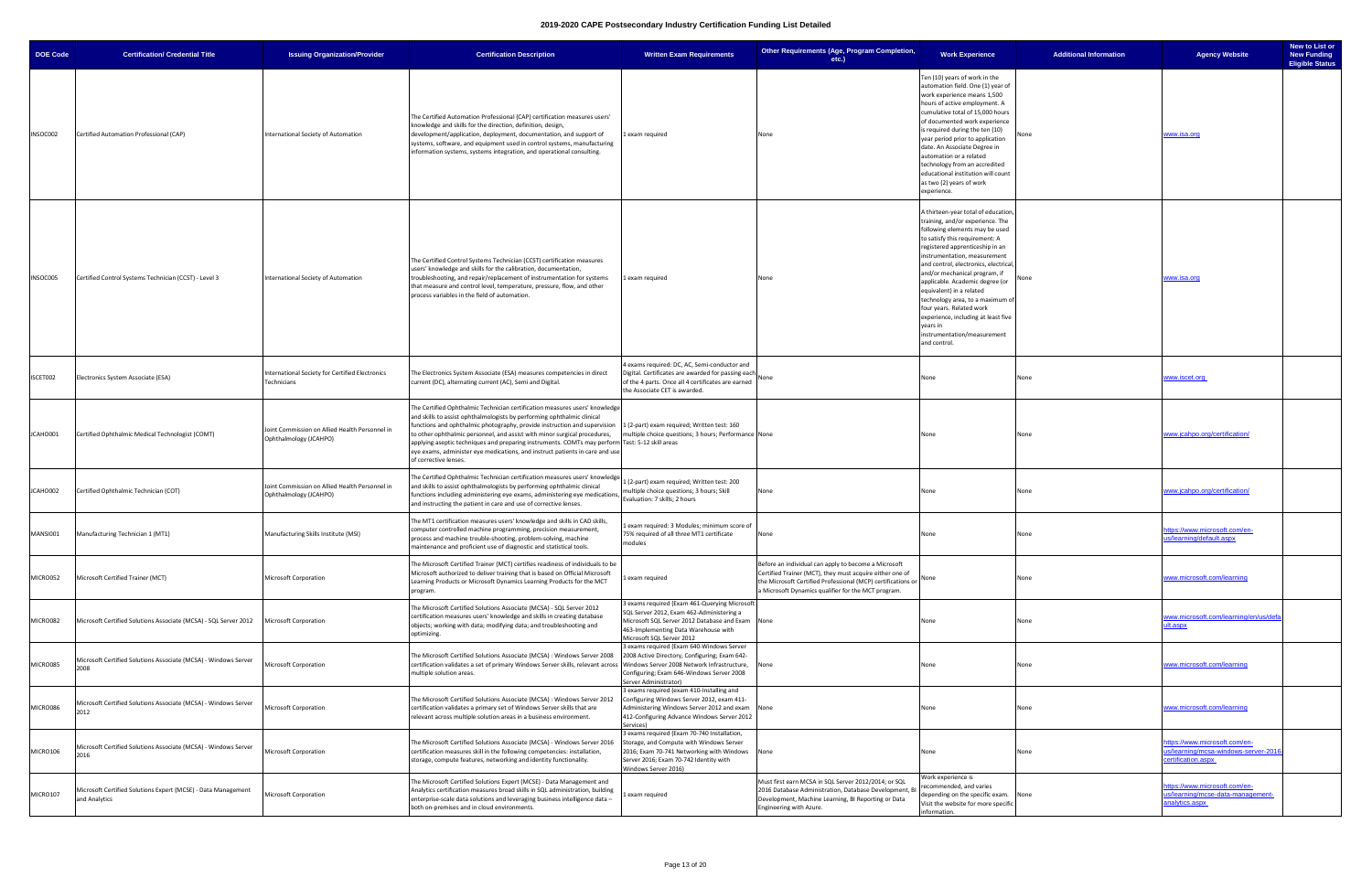| <b>DOE Code</b> | <b>Certification/ Credential Title</b>                                            | <b>Issuing Organization/Provider</b>          | <b>Certification Description</b>                                                                                                                                                                                                                                                                                                                                                                                                                                                                                                                          | <b>Written Exam Requirements</b>                                                                                                                                                                                         | Other Requirements (Age, Program Completion,<br>$etc.$ )                                                                                                                                                                                                                                                              | <b>Work Experience</b>                                                                                                                  | <b>Additional Information</b> | New to List or<br><b>New Funding</b><br><b>Agency Website</b><br><b>Eligible Status</b> |  |
|-----------------|-----------------------------------------------------------------------------------|-----------------------------------------------|-----------------------------------------------------------------------------------------------------------------------------------------------------------------------------------------------------------------------------------------------------------------------------------------------------------------------------------------------------------------------------------------------------------------------------------------------------------------------------------------------------------------------------------------------------------|--------------------------------------------------------------------------------------------------------------------------------------------------------------------------------------------------------------------------|-----------------------------------------------------------------------------------------------------------------------------------------------------------------------------------------------------------------------------------------------------------------------------------------------------------------------|-----------------------------------------------------------------------------------------------------------------------------------------|-------------------------------|-----------------------------------------------------------------------------------------|--|
| MICRO108        | Microsoft Certified Solutions Expert (MCSE) - Productivity                        | <b>Microsoft Corporation</b>                  | The Microsoft Certified Solutions Expert (MCSE) - Productivity certification<br>measures skills in cloud technology, ability to increase user productivity and 1 exam required<br>flexibility, reduce data loss and improve data security.                                                                                                                                                                                                                                                                                                                |                                                                                                                                                                                                                          | Must first earn one of the following: MCSA Office 365,<br>MCSA Windows Server 2012 or MCSA Windows Server<br>2016.                                                                                                                                                                                                    | Work experience is<br>recommended, and varies<br>depending on the specific exam.<br>Visit the website for more specific<br>nformation.  |                               | ttps://www.microsoft.com/en-<br>s/learning/mcse-productivity-<br>ertification.aspx      |  |
| MICRO109        | Microsoft Certified Solutions Expert (MCSE) - Cloud Platform and<br>nfrastructure | Microsoft Corporation                         | The Microsoft Certified Solutions Expert (MCSE) - Cloud Platform and<br>Infrastructure certification measures skills needed to run a data center with<br>expertise in cloud technologies, identity management, systems<br>management, virtualization, storage and networking.                                                                                                                                                                                                                                                                             | exam required                                                                                                                                                                                                            | Must first earn an MCSA certification in Windows Server<br>2016, Cloud Platform, Linux on Azure or Windows Server<br>2012.                                                                                                                                                                                            | Work experience is<br>recommended, and varies<br>depending on the specific exam.<br>Visit the website for more specific<br>nformation.  | None                          | ttps://www.microsoft.com/en-<br>s/learning/mcse-cloud-platform-<br>rastructure.aspx     |  |
| MICRO110        | Microsoft Certified Solutions Expert (MCSE) - Mobility                            | <b>Microsoft Corporation</b>                  | Microsoft Certified Solutions Expert (MCSE) - Mobility certification measures<br>skills needed to manage devices in the 'bring-your-own-device' enterprise.                                                                                                                                                                                                                                                                                                                                                                                               | exam required                                                                                                                                                                                                            | Must first earn MCSA: Windows 10 certification.                                                                                                                                                                                                                                                                       | Work experience is<br>recommended, and varies<br>depending on the specific exam.<br>Visit the website for more specific<br>information. |                               | ttps://www.microsoft.com/en-<br>s/learning/mcse-mobility-<br>ertification.aspx          |  |
| MICRO111        | Microsoft Certified Solutions Developer (MCSD) - App Builder                      | Microsoft Corporation                         | The Microsoft Certified Solutions Developer (MCSD) - App Builder<br>certification measures skills needed to build modern mobile and/or web<br>applications and services.                                                                                                                                                                                                                                                                                                                                                                                  | exam required                                                                                                                                                                                                            | Must first earn MCSA certification in either Web<br>Applications or Universal Windows Platform.                                                                                                                                                                                                                       | Work experience is<br>ecommended, and varies<br>depending on the specific exam.<br>Visit the website for more specific<br>information.  | None                          | ttps://www.microsoft.com/en-<br>s/learning/mcsd-app-builder-<br>ertification.aspx       |  |
| MSSCN001        | MSSC Certified Production Technician (CPT)                                        | Manufacturing Skills Standards Council (MSSC) | The MSSC Certified Production Technician (CPT) certification measures<br>knowledge and skills to demonstrate mastery of the core competencies for<br>manufacturing production at the front-line (entry-level through front-line<br>upervisor).                                                                                                                                                                                                                                                                                                            | 4 exams required; 80-90 questions each; 90<br>minutes each                                                                                                                                                               | None                                                                                                                                                                                                                                                                                                                  | None                                                                                                                                    | None                          | vww.msscusa.org                                                                         |  |
| MSSCN002        | MSSC Certified Logistics Technician (CLT)                                         | Manufacturing Skills Standards Council (MSSC) | The Certified Logistics Technician (CLT) Certification measures knowledge<br>and skills in product receiving, product storage, order processing, packaging<br>and shipment, inventory control, safe handling of hazmat materials,<br>evaluation of transportation modes, dispatch and tracking, and<br>measurements and metric conversions.                                                                                                                                                                                                               | 1 exam required; 96 multiple choice questions;<br>120 minutes                                                                                                                                                            | Individuals must already have their Certified Logistics<br>Associate (CLA) Certificate.                                                                                                                                                                                                                               | None                                                                                                                                    | None                          | www.msscusa.org                                                                         |  |
| NASME001        | NASM Certified Personal Trainer (CPT)                                             | National Academy of Sports Medicine           | The National Academy of Sports Medicine - Certified Professional Trainer<br>certification measures individual's ability to perform individualized<br>assessments, and design safe exercise and conditioning programs that are<br>scientifically valid and based on clinical evidence.                                                                                                                                                                                                                                                                     | 1 exam required; 2 hour time limit with 120 test<br>questions, in which 20 are research questions<br>and do not count toward or against the final<br>score. A passing score is 70% or better.                            | Must have a high school diploma or equivalent.<br>Must have current Emergency Cardiac Care (CPR) and<br>Automated External Defibrillator (AED) Certification prior<br>to sitting for the exam (not required to purchase the CPT).                                                                                     |                                                                                                                                         | None                          | www.nasm.org                                                                            |  |
| NATEX001        | Air Conditioning Service Technician                                               | North American Technician Excellence          | The Air Conditioning Service Technician certification measures knowledge<br>and skills in installation, service, maintenance, and repair of HVAC systems<br>with a focus on service. System sizes are limited to 30 tons or less cooling<br>capacity.                                                                                                                                                                                                                                                                                                     | 2 exam required (a CORE and a Specialty Air<br>Conditioning Installation test); 50 questions on<br>CORE tests and 100 questions on Specialty test;<br>must score 70% or higher on each                                   | Vone                                                                                                                                                                                                                                                                                                                  | None                                                                                                                                    |                               | ww.natex.org/site/353/Technicians/C<br>ertification-Basics/101                          |  |
| NATEX002        | Air Conditioning Installation Specialization                                      | North American Technician Excellence          | The Air Conditioning Service Technician certification measures knowledge<br>and skills in installation, service, maintenance, and repair of HVAC systems,<br>with a specialization in installation. System sizes are limited to 30 tons or less CORE tests and 100 questions on Specialty test;<br>cooling capacity.                                                                                                                                                                                                                                      | 2 exam required (a CORE and a Specialty Air<br>Conditioning Installation test); 50 questions on<br>must score 70% or higher on each                                                                                      | None                                                                                                                                                                                                                                                                                                                  | None                                                                                                                                    | None                          | vww.natex.org/site/353/Technicians/C<br>ertification-Basics/101                         |  |
| NATEX003        | Air to Air Heat Pump Installation Technician                                      | North American Technician Excellence          | The Air to Air Heat Pump Installation Technician certification measures<br>knowledge and skills to prepare installation sites (including removal of<br>existing HVAC/R equipment), fabricate systems, and assemble systems.                                                                                                                                                                                                                                                                                                                               | 2 exams required (a CORE and a Specialty Air to<br>Air Heat Pump Installation exam); 50 questions<br>on CORE tests with 90 minutes to complete; 100 None<br>questions on Specialty test with 150 minutes to<br>complete. |                                                                                                                                                                                                                                                                                                                       | None                                                                                                                                    | None                          | ww.natex.org/site/353/Technicians/C<br>rtification-Basics/101                           |  |
| NATEX004        | Air to Air Heat Pump Service Technician                                           | North American Technician Excellence          | The Air to Air Heat Pump Service Technician certification measures<br>nowledge and skills in installation, service, maintenance, and repair of heat<br>pump systems, with a focus on service. System sizes are limited to 30 tons or<br>less cooling capacity.                                                                                                                                                                                                                                                                                            | 2 exams required; CORE exam (50 questions; 90<br>minutes) and Air to Air Heat Pump Service<br>Technician exam (100 questions; 150 minutes); None<br>minimum passing score of 70% or higher<br>required on each exan      |                                                                                                                                                                                                                                                                                                                       | None                                                                                                                                    | None                          | ww.natex.org/site/353/Technicians/C<br>rtification-Basics/101                           |  |
| NATHA002        | Certified EKG Technician (CET)                                                    | National Healthcareer Association             | The Certified EKG Technician (CET) certification is for cardiovascular<br>technologists and technicians who assist physicians in diagnosing and<br>treating cardiac (heart) and peripheral vascular (blood vessel) ailments.<br>Cardiovascular technologists may specialize in any of three areas of practice:<br>invasive cardiology, echocardiography, and vascular technology.                                                                                                                                                                         | 1 exam required; 100 questions; 2 hours                                                                                                                                                                                  | Applicant must be 18 years of age or older, must have<br>completed high school and completed 60 hours of training None<br>and performed 10 live EKG's.                                                                                                                                                                |                                                                                                                                         |                               | vww.nhanow.com                                                                          |  |
| NATHA006        | Certified Patient Care Technician (CPCT)                                          | National Healthcareer Association             | The Certified Patient Care Technician (CPCT) measures knowledge and skills<br>to provide direct patient care in a variety of healthcare environments. CPCT  1 exam required; 100 questions; 1 hours 50<br>duties may include basic patient care including feeding, bathing or moving<br>patients and changing linens.                                                                                                                                                                                                                                     | minutes                                                                                                                                                                                                                  | ndividuals must be at least 18 years of age and have a<br>high school diploma, or equivalency and must have<br>successfully completed an accredited or approved training None<br>program within the last year or must have worked within<br>the past year in the field of certification for a minimum of<br>one year. |                                                                                                                                         |                               | <u>www.nhanow.com</u><br>Yes                                                            |  |
| NATHA008        | Certified Billing & Coding Specialist (CBCS)                                      | National Healthcareer Association             | The Certified Billing & Coding Specialist (CBCS) certification measures users'<br>knowledge and skills in converting medical procedures, diagnoses, or<br>symptoms into specific codes for submitting a claim for reimbursement<br>including documentation in a patient record to support coding and billing<br>process, assigning codes for diagnoses and procedures, submitting claims for<br>reimbursement based on payer policies and procedures, and working with<br>providers to document procedures to support quality coding and<br>eimbursement. | 1 exam required; 100 multiple choice questions<br>1 hour and 45 minutes; minimum passing score<br>of 72% or higher required.                                                                                             | Individuals must have a High School Diploma or the<br>equivalent and have successfully completed a training<br>rogram or one year of work experience within the field.<br>Individuals must provide written proof of training or<br>experience and/or documentation of education<br>completion upon request.           |                                                                                                                                         |                               | <u>vww.nhanow.com</u>                                                                   |  |
| NATHA009        | Certified Clinical Medical Assistant (CCMA)                                       | National Healthcareer Association             | The Certified Clinical Medical Assistant (CCMA) certification measures users<br>knowledge and skills in interviewing patients, measuring and recording vital<br>signs, preparing exam rooms, preparing medical equipment, and performing<br>venipuncture and point of care testing.                                                                                                                                                                                                                                                                       | 1 exam required; 160 multiple choice questions;<br>2 hour and 40 minutes; minimum passing score<br>of 390 or higher required.                                                                                            | Individuals must have a High School Diploma or the<br>equivalent and have successfully completed a training<br>rogram or one year of work experience within the field.<br>Individuals must provide written proof of training or<br>experience and/or documentation of education<br>ompletion upon request.            | None                                                                                                                                    |                               | <u>www.nhanow.com</u>                                                                   |  |
| NATHA010        | Certified Pharmacy Technician (CPhT)                                              | National Healthcareer Association             | The Certified Pharmacy Technician (CPhT) certification measures knowledge<br>and skills to perform work delegated by licensed pharmacists in accordance<br>with state rules and regulations. CPhT's duties may include receiving written<br>prescriptions requests from patients, and sent electronically from doctor's<br>offices, prepare medications including retrieving, counting, poring, weighing,<br>and measuring, establish and maintain patient profiles, and prepare<br>insurance claim forms and manage inventory.                           | 1 exam required; 100 questions; 2 hours 10<br>minutes                                                                                                                                                                    | Individuals must have a High School Diploma or the<br>equivalent and have successfully completed a training<br>program or one year of work experience within the field.<br>Individuals must provide written proof of training or<br>experience and/or documentation of education<br>completion upon request.          |                                                                                                                                         |                               | vww.nhanow.com                                                                          |  |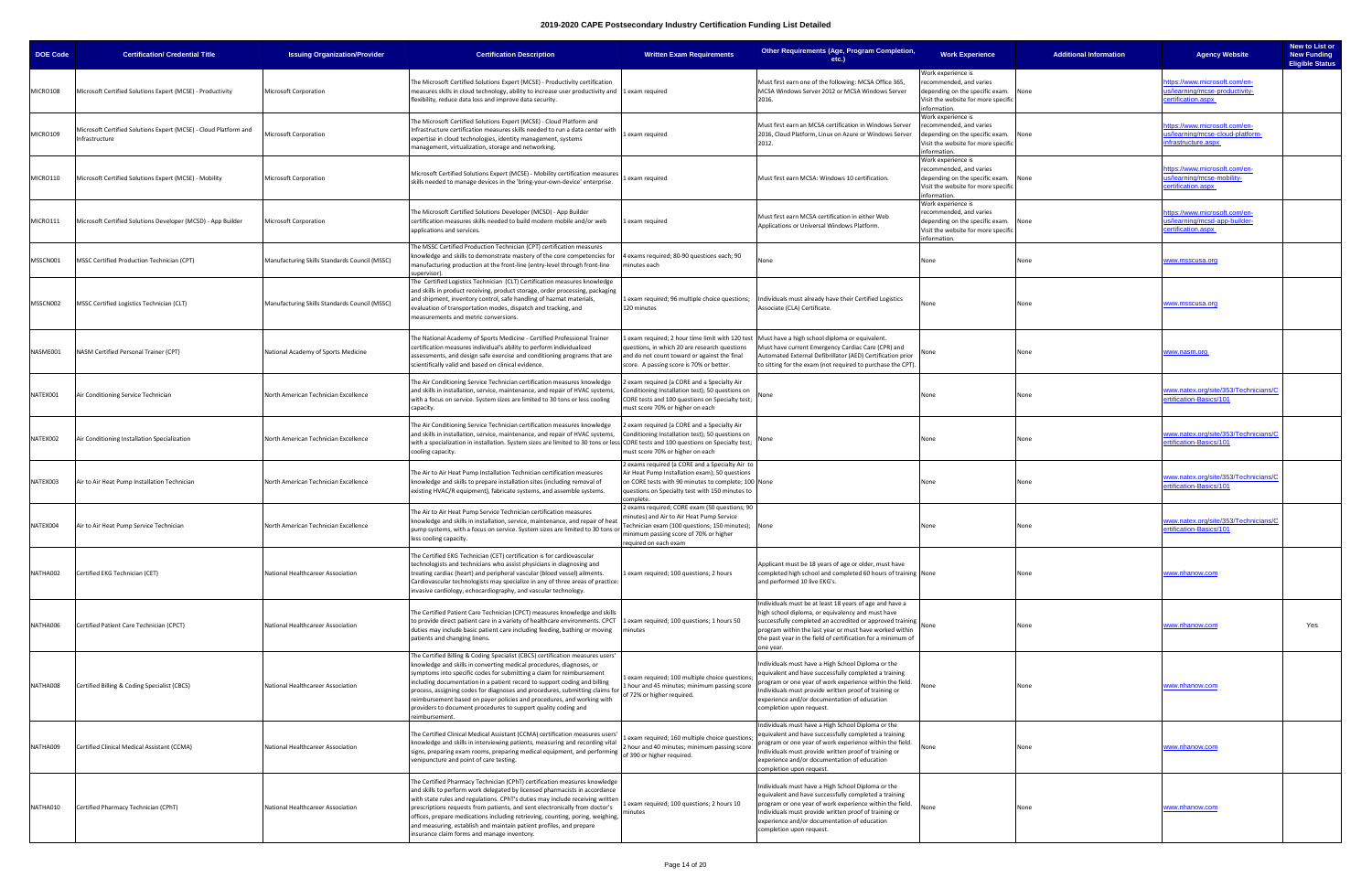| <b>DOE Code</b> | <b>Certification/ Credential Title</b>                                                             | <b>Issuing Organization/Provider</b>                                     | <b>Certification Description</b>                                                                                                                                                                                                                                                                                                                                                                                                                                                                                                                                                                                                                                                                                   | <b>Written Exam Requirements</b>                                                                                                                                            | Other Requirements (Age, Program Completion,<br>$etc.$ )                                                                                                                                                                                                                                                                                                                                                                                                                                                                                                                                                                                                                                     | <b>Work Experience</b> | <b>Additional Information</b>                                                                                                                                                                                                                                                                                                                                                                                                                                                                                                                                                                                                                                  | New to List or<br><b>New Funding</b><br><b>Agency Website</b><br><b>Eligible Status</b> |
|-----------------|----------------------------------------------------------------------------------------------------|--------------------------------------------------------------------------|--------------------------------------------------------------------------------------------------------------------------------------------------------------------------------------------------------------------------------------------------------------------------------------------------------------------------------------------------------------------------------------------------------------------------------------------------------------------------------------------------------------------------------------------------------------------------------------------------------------------------------------------------------------------------------------------------------------------|-----------------------------------------------------------------------------------------------------------------------------------------------------------------------------|----------------------------------------------------------------------------------------------------------------------------------------------------------------------------------------------------------------------------------------------------------------------------------------------------------------------------------------------------------------------------------------------------------------------------------------------------------------------------------------------------------------------------------------------------------------------------------------------------------------------------------------------------------------------------------------------|------------------------|----------------------------------------------------------------------------------------------------------------------------------------------------------------------------------------------------------------------------------------------------------------------------------------------------------------------------------------------------------------------------------------------------------------------------------------------------------------------------------------------------------------------------------------------------------------------------------------------------------------------------------------------------------------|-----------------------------------------------------------------------------------------|
| NBCOT001        | Orthopaedic Technologist Certified (OTC)                                                           | National Board for Certification of Orthopaedic<br>Technologists         | The Orthopaedic Technologist - Certified certification measures knowledge<br>and skills in assisting orthopedic surgeons by applying and removing casts or<br>splints, setting up traction devices and adjusting medical equipment, like<br>crutches or walkers.                                                                                                                                                                                                                                                                                                                                                                                                                                                   | 1 exam required; 3 hours                                                                                                                                                    | To be eligible an individual must meet the following<br>requirements: A) two-years of full time employment in<br>Orthopaedics specific to Orthopaedic Technology and in<br>accordance with the current Examination Breakdown<br>under the direct supervision of a Physician specializing in None<br>the musculoskeletal system. B. Completion of an<br>Orthopaedic Technologist (OT) Training Program that<br>satisfies the requirements of the NBCOT Eligibility Route B                                                                                                                                                                                                                    |                        | None                                                                                                                                                                                                                                                                                                                                                                                                                                                                                                                                                                                                                                                           | www.nbcot.net                                                                           |
| NBFOT001        | Certified Occupational Therapy Assistant                                                           | National Board for Certification in Occupational<br>Therapy              | The Certified Occupational Therapy Assistant certification measures users'<br>knowledge and skills in helping patients develop, recover, and improve the 1 exam required<br>skills needed for daily living and working.                                                                                                                                                                                                                                                                                                                                                                                                                                                                                            |                                                                                                                                                                             | Individuals must graduate with an accredited/approved<br>entry-level occupational therapy degree<br>Associate degree in occupational therapy - COTA exam.                                                                                                                                                                                                                                                                                                                                                                                                                                                                                                                                    |                        |                                                                                                                                                                                                                                                                                                                                                                                                                                                                                                                                                                                                                                                                | <u>www.nbcot.net</u>                                                                    |
| NBFRC001        | Certified Respiratory Therapist (CRT)                                                              | National Board for Respiratory Care                                      | The Certified Respiratory Therapist (CRT) certification measures knowledge<br>and skills to evaluate, treat, and care for patients with breathing or other<br>cardiopulmonary disorders. CRTs assume primary responsibility for all<br>respiratory care therapeutic treatments and diagnostic procedures, including<br>the supervision of respiratory therapy technicians.                                                                                                                                                                                                                                                                                                                                         | 1 exam required; 160 multiple choice questions;                                                                                                                             | Applicants must be 18 years of age or older. Applicants<br>shall satisfy one of the following educational<br>requirements: A) Applicants shall have a minimum of an<br>associate degree from a respiratory therapy education<br>program accredited by the Commission on Accreditation<br>for Respiratory Care (CoARC) or accredited by the<br>Commission on Accreditation of Allied Health Education<br>Programs (CAAHEP) B) Applicants enrolled in an<br>accredited respiratory therapy program in an institution<br>offering a baccalaureate degree may be admitted to the<br>CRT Examination with a "special certificate of completion"<br>issued by a sponsoring educational institution |                        | None                                                                                                                                                                                                                                                                                                                                                                                                                                                                                                                                                                                                                                                           | www.nbrc.org                                                                            |
| NBFRC002        | Registered Respiratory Therapist (RRT)                                                             | National Board for Respiratory Care                                      | The Registered Respiratory Therapist (RRT) certification measures<br>knowledge and skills to care for patients who have trouble breathing from a<br>chronic respiratory disease, such as asthma or emphysema. RRTs also<br>provide emergency care to patients suffering from heart attacks, drowning,<br>or shock.                                                                                                                                                                                                                                                                                                                                                                                                 | Two exams required; the Therapist Multiple<br>Choice Examination (160 multiple choice<br>questions; 3 hours); the Clinical Simulation<br>Examination (22 problems; 4 hours) | None                                                                                                                                                                                                                                                                                                                                                                                                                                                                                                                                                                                                                                                                                         | None                   | There are two established cut scores for the<br>Therapist Multiple-Choice Examination. Individuals<br>may become eligible to take the Clinical Simulation<br>Examination by achieving the higher cut score on the<br>Therapist Multiple-Choice Examination. The passing<br>point associated with RRT eligibility is higher than<br>the passing point associated with the CRT credential. <b>www.nbrc.org</b><br>Individuals who attempt and pass the Therapist<br>Multiple-Choice Examination at the higher cut score<br>and attempt and pass the Clinical Simulation<br>Examination will be awarded the Registered<br>Respiratory Therapist (RRT) credential. |                                                                                         |
| NCATT001        | Aircraft Electronics Technician (AET)                                                              | National Center for Aerospace and Transportation<br>Technologies (NCATT) | The Aircraft Electronics Technician (AET) certification prepares individuals for<br>installation, calibration and repair of electronic systems used on aircraft.<br>Aircraft electronics specialists and avionics technicians work closely with the<br>maintenance technicians to keep all aircraft systems operational. This work 1 exam required; passing score of 70% or<br>can take place in an aircraft or in a repair station. The duties include routine greater required<br>electronic maintenance (wiring), troubleshooting or localizing and diagnosing<br>causes of equipment malfunction, replacement of faulty components,<br>tracing circuitry as well as aligning and adjusting repaired equipment. |                                                                                                                                                                             | None                                                                                                                                                                                                                                                                                                                                                                                                                                                                                                                                                                                                                                                                                         | None                   | None                                                                                                                                                                                                                                                                                                                                                                                                                                                                                                                                                                                                                                                           | www.ncatt.org                                                                           |
| NCCER211        | NCCER Electrical - Level 4 (Postsecondary)                                                         | National Center for Construction Education &<br>Research (NCCER)         | The Electrical - Level 4 credential measures knowledge and skills in load<br>calculations feeders & services; health care facilities; standby and<br>emergency systems; basic electronic theory; fire alarm systems; specialty<br>transformers; HVAC controls; heat tracing and freeze protection; motor<br>operation and maintenance; medium-voltage terminations/splices; special<br>locations; and fundamentals of crew leadership.                                                                                                                                                                                                                                                                             | 13 module-based written and performance<br>exams are required.                                                                                                              |                                                                                                                                                                                                                                                                                                                                                                                                                                                                                                                                                                                                                                                                                              |                        | The CORE: Introduction to Craft Skills certification is<br>required for all NCCER trades.                                                                                                                                                                                                                                                                                                                                                                                                                                                                                                                                                                      | <u>www.nccer.orc</u>                                                                    |
| NCCER222        | NCCER HVAC - Level 4 (Postsecondary)                                                               | National Center for Construction Education &<br>Research (NCCER)         | The HVAC - Level 4 credential measures knowledge and skills in water<br>treatment; indoor air quality; energy conservation equipment; building<br>management systems; system air balancing; system startup and shutdown; 11 module-based written and performance<br>construction drawings and specifications; heating and cooling system design; exams are required.<br>commercial/industrial refrigeration systems; alternative and specialized<br>heating and cooling systems; and fundamentals of crew leadership.                                                                                                                                                                                              |                                                                                                                                                                             | None                                                                                                                                                                                                                                                                                                                                                                                                                                                                                                                                                                                                                                                                                         | None                   | The CORE: Introduction to Craft Skills certification is<br>required for all NCCER trades.                                                                                                                                                                                                                                                                                                                                                                                                                                                                                                                                                                      | www.nccer.org                                                                           |
| NCCER249        | NCCER Pipefitting - Level 4 (Postsecondary)                                                        | National Center for Construction Education &<br>Research (NCCER)         | The Pipefitting - Level 4 credential measures knowledge and skills in<br>advanced blueprint reading; advanced pipe fabrication; stress relieving and  9 module-based written and performance<br>aligning; steam traps; in-line specialties; steel piping; hot taps; maintaining exams are required.<br>valves; and introduction to supervisory roles                                                                                                                                                                                                                                                                                                                                                               |                                                                                                                                                                             | None                                                                                                                                                                                                                                                                                                                                                                                                                                                                                                                                                                                                                                                                                         | None                   | The CORE: Introduction to Craft Skills certification is<br>required for all NCCER trades.                                                                                                                                                                                                                                                                                                                                                                                                                                                                                                                                                                      | www.nccer.org                                                                           |
| NCCER253        | NCCER Plumbing - Level 4 (Postsecondary)                                                           | National Center for Construction Education &<br>Research (NCCER)         | The Plumbing - Level 4 credential measures knowledge and skills in business<br>principles for plumbers; fundamentals of crew leadership; water pressure<br>booster and recirculation systems; indirect and special waste; hydronic and 11 module-based written and performance<br>solar heating systems; codes; private water supply well systems; private<br>waste disposal systems; swimming pools and hot tubs; plumbing for mobile<br>homes and travel trailer parks; and medical gas and vacuum systems.                                                                                                                                                                                                      | exams are required.                                                                                                                                                         | None                                                                                                                                                                                                                                                                                                                                                                                                                                                                                                                                                                                                                                                                                         | None                   | The CORE: Introduction to Craft Skills certification is<br>equired for all NCCER trades.                                                                                                                                                                                                                                                                                                                                                                                                                                                                                                                                                                       | www.nccer.org                                                                           |
| NCCER265        | NCCER Welding - Level 3 (Postsecondary)                                                            | National Center for Construction Education &<br>Research (NCCER)         | The Welding - Level 3 credential measures knowledge and skills in SMAW -<br>open-root pipe welds; GMAW - pipe; FCAW - pipe; GTAW - carbon steel pipe; 6 module-based written and performance<br>GTAW - low alloy and stainless steel pipe; and SMAW - stainless steel plate exams are required.<br>and pipe groove welds.                                                                                                                                                                                                                                                                                                                                                                                          |                                                                                                                                                                             | None                                                                                                                                                                                                                                                                                                                                                                                                                                                                                                                                                                                                                                                                                         | None                   | The CORE: Introduction to Craft Skills certification is<br>equired for all NCCER trades.                                                                                                                                                                                                                                                                                                                                                                                                                                                                                                                                                                       | ww.nccer.org                                                                            |
| NCCER267        | NCCER Industrial Maintenance, Electrical & Instrumentation<br>Technician - Level 4 (Postsecondary) | National Center for Construction Education &<br>Research (NCCER)         | The Industrial Maintenance, Electrical & Instrumentation Technician - Level 4<br>credential measures knowledge and skills in standby and emergency<br>systems; basic process control elements, transducers and transmitters;<br>instrument calibration and configuration; pneumatic control valves,<br>actuators, and positioners; performing loop checks; troubleshooting and<br>commissioning a loop; process control loops and tuning; data networks;<br>programmable logic controllers; and distributed control systems.                                                                                                                                                                                       | 10 module-based written and performance<br>exams are required.                                                                                                              | None                                                                                                                                                                                                                                                                                                                                                                                                                                                                                                                                                                                                                                                                                         | None                   | The CORE: Introduction to Craft Skills certification is<br>required for all NCCER trades.                                                                                                                                                                                                                                                                                                                                                                                                                                                                                                                                                                      | ww.nccer.org                                                                            |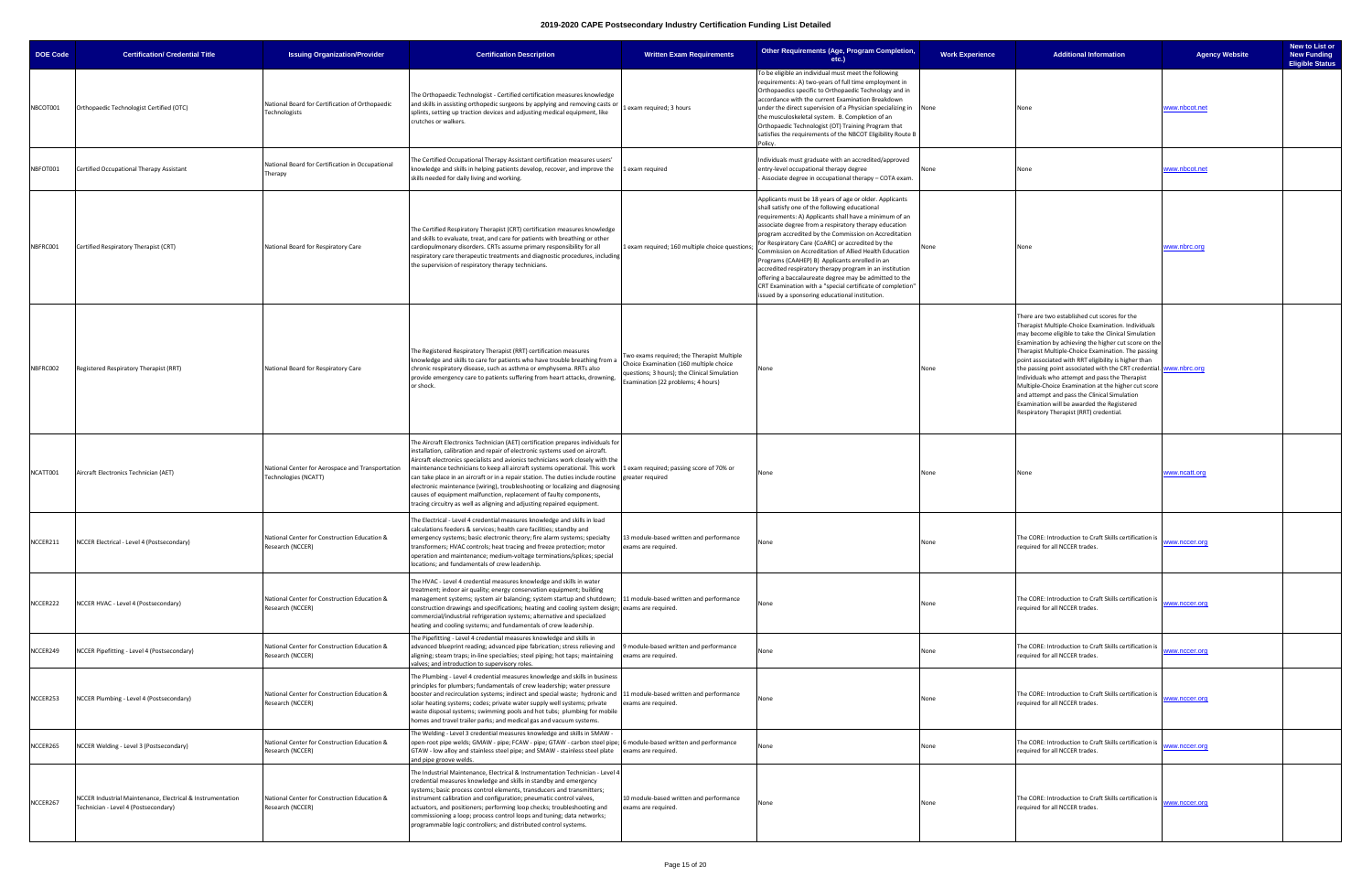| <b>DOE Code</b> | <b>Certification/ Credential Title</b>                | <b>Issuing Organization/Provider</b>                 | <b>Certification Description</b>                                                                                                                                                                                                                                                                                                                                                                                                                                                                                                                                                                                                                                                                                                                                                                                                                                                                                                                                                                                           | <b>Written Exam Requirements</b>                                                                              | Other Requirements (Age, Program Completion,<br>etc.)                                                                                                                                                                                                                                                                                      | <b>Work Experience</b>                                                                                                                                     | <b>Additional Information</b> | New to List or<br><b>New Funding</b><br><b>Agency Website</b><br><b>Eligible Status</b> |
|-----------------|-------------------------------------------------------|------------------------------------------------------|----------------------------------------------------------------------------------------------------------------------------------------------------------------------------------------------------------------------------------------------------------------------------------------------------------------------------------------------------------------------------------------------------------------------------------------------------------------------------------------------------------------------------------------------------------------------------------------------------------------------------------------------------------------------------------------------------------------------------------------------------------------------------------------------------------------------------------------------------------------------------------------------------------------------------------------------------------------------------------------------------------------------------|---------------------------------------------------------------------------------------------------------------|--------------------------------------------------------------------------------------------------------------------------------------------------------------------------------------------------------------------------------------------------------------------------------------------------------------------------------------------|------------------------------------------------------------------------------------------------------------------------------------------------------------|-------------------------------|-----------------------------------------------------------------------------------------|
| NCFCT004        | Tech in Surgery - Certified (NCCT)                    | National Center for Competency Testing               | The Tech in Surgery - Certified certification measures knowledge and skills<br>for various tasks pre, intra, and post operatively. They maintain asepsis<br>during surgery, anticipating the surgeon's needs while remaining attentive<br>to all aspects of the surgical procedure to ensure a safe environment for the<br>patient.                                                                                                                                                                                                                                                                                                                                                                                                                                                                                                                                                                                                                                                                                        | 1 exam required; 175 scored items; 4 hours                                                                    | None                                                                                                                                                                                                                                                                                                                                       | None                                                                                                                                                       |                               | ww.ncctinc.com                                                                          |
| NCFCT005        | <b>Medical Assistant</b>                              | National Center for Competency Testing               | The Medical assistant certification measures knowledge and skills to direct<br>patient care and preparation, ECG, phlebotomy, and pharmacology while<br>maintaining patient safety and confidentiality. Medical assistants also<br>perform administrative duties such as scheduling appointments, maintaining<br>patient records, bookkeeping, and billing and insurance processing.                                                                                                                                                                                                                                                                                                                                                                                                                                                                                                                                                                                                                                       | 1 exam required; 150 scored items; 3 hours                                                                    | None                                                                                                                                                                                                                                                                                                                                       | None                                                                                                                                                       |                               | ww.ncctinc.com                                                                          |
| NCSAF001        | Certified Strength Coach                              | National Council on Strength and Fitness (NCSF)      | The National Council on Strength and Fitness (NCSF) - Certified Strength<br>Coach certification measures individual's knowledge in functional anatomy<br>and biomechanics; sport metabolism; performance assessment and<br>evaluation; nutrition and ergogenic aids; training techniques for athletic<br>performance; advanced programming for sport; injury prevention and return<br>o competition; professionalism and risk management.                                                                                                                                                                                                                                                                                                                                                                                                                                                                                                                                                                                  | Lexam required; 3 hour time limit with 150<br>multiple choice questions. A passing score is<br>70% or better. | Exam candidates must have at least one of the following<br>requirements to be eligible for the exam:<br>current NCSF-CPT certification, or<br>A current NCCA-accredited fitness professional<br>certification or<br>An associate's degree or higher from an accredited college<br>or university in an exercise profession or related field | None                                                                                                                                                       |                               | www.ncsf.org                                                                            |
| NCSAF002        | Certified Personal Trainer                            | National Council on Strength and Fitness (NCSF)      | The National Council on Strength and Fitness (NCSF) - Certified Personal<br>Trainer certification measures individual's knowledge in basic anatomy,<br>exercise physiology, health screening and evaluation, nutrition and weight<br>management, exercise prescription, and special populations.                                                                                                                                                                                                                                                                                                                                                                                                                                                                                                                                                                                                                                                                                                                           | exam required; 3 hour time limit with 150<br>multiple choice questions. A passing score is<br>70% or better.  | Candidates must be at least 18 years of age, and possess a<br>high school diploma or equivalent.                                                                                                                                                                                                                                           | Work experience is not required,<br>but it is beneficial to have a<br>minimum level of practical<br>experience working in the health<br>and fitness field. |                               | www.ncsf.org                                                                            |
| NCSAF003        | <b>Sport Nutrition Specialist</b>                     | National Council on Strength and Fitness (NCSF)      | The National Council on Strength and Fitness (NCSF) - Sport Nutrition<br>Specialist certification measures individual's knowledge in nutrients and<br>ntakes; physiological aspects of nutrition; macronutrients; micronutrients<br>and supplementation; nutrition and physiological adaptations to exercise.                                                                                                                                                                                                                                                                                                                                                                                                                                                                                                                                                                                                                                                                                                              | Lexam required; 3 hour time limit with 150<br>multiple choice questions. A passing score is<br>70% or better. | Exam candidates must have at least one of the following<br>requirements to be eligible for the exam:<br>A current NCSF certification, or<br>A current NCCA-accredited fitness certification, or<br>A license and/or certification in an Allied Health Profession<br>A Teacher specific State-issued Certification or License               | None                                                                                                                                                       | None                          | www.ncsf.org                                                                            |
| NCSBN001        | National Licensed Registered Nurse (NCLEX-RN)         | National Council of State Boards of Nursing          | The National Licensed Registered Nurse (NCLEX-RN) exam measures<br>knowledge and skills to monitor, record, and report symptoms or changes in<br>patients' conditions; maintain accurate, detailed reports and records; record<br>patients' medical information and vital signs; order, interpret, and evaluate<br>diagnostic tests to identify and assess patient's condition; modify patient<br>treatment plans as indicated by patients' responses and conditions; direct or<br>supervise less-skilled nursing or healthcare personnel or supervise a<br>particular unit; consult and coordinate with healthcare team members to<br>assess, plan, implement, or evaluate patient care plans; monitor all aspects<br>of patient care, including diet and physical activity; instruct individuals,<br>families, or other groups on topics such as health education, disease<br>prevention, or childbirth and develop health improvement programs; and<br>prepare patients for and assist with examinations or treatments. | 1 exam required; 75 to 265 questions; 6 hour<br>time limit                                                    | A student must complete the requirements (set by the<br>Board of Nursing (BON)) of an approved and/or accredited<br>program/school (licensed by & meets BON expectations)<br>and graduate.                                                                                                                                                 | None                                                                                                                                                       | None                          | ww.ncsbn.org/nclex.htm                                                                  |
|                 | NCSBN002 National Licensed Practical Nurse (NCLEX-PN) | National Council of State Boards of Nursing          | The National Licensed Registered Nurse (NCLEX-RN) exam measures<br>mowledge and skills to monitor, record, and report symptoms or changes in<br>patients' conditions; maintain accurate, detailed reports and records; record<br>patients' medical information and vital signs; order, interpret, and evaluate<br>diagnostic tests to identify and assess patient's condition; modify patient<br>treatment plans as indicated by patients' responses and conditions; direct or<br>supervise less-skilled nursing or healthcare personnel or supervise a<br>particular unit; consult and coordinate with healthcare team members to<br>assess, plan, implement, or evaluate patient care plans; monitor all aspects<br>of patient care, including diet and physical activity; instruct individuals,<br>families, or other groups on topics such as health education, disease<br>prevention, or childbirth and develop health improvement programs; and<br>prepare patients for and assist with examinations or treatments.  | 1 exam required; 85 to 205 questions; 5 hour<br>time limit                                                    | A student must complete the requirements (set by the<br>Board of Nursing (BON)) of an approved and/or accredited None<br>program/school (licensed by & meets BON expectations)<br>and graduate.                                                                                                                                            |                                                                                                                                                            |                               | www.ncsbn.org/nclex.htm                                                                 |
| NIASE001        | ASE - Advanced Engine Performance Specialist (L1)     |                                                      | The ASE Advanced Engine Performance Specialist (L1) certification provides<br>National Institute for Automotive Service Excellence an assessment of an individual's knowledge of the diagnosis and repair of<br>computer-controlled engine systems and the cause of high-emission failures.                                                                                                                                                                                                                                                                                                                                                                                                                                                                                                                                                                                                                                                                                                                                | 1 exam required; 60 questions; 75 minutes                                                                     | None                                                                                                                                                                                                                                                                                                                                       | 2 years of work experience is<br>required.                                                                                                                 |                               | www.ase.com                                                                             |
| NIASE005        | ASE - Automatic Transmission/Transaxle (A2)           | National Institute for Automotive Service Excellence | The ASE - Automatic Transmission/Transaxle (A2) certification identifies and<br>ecognizes those automobile and light truck technicians who can<br>demonstrate knowledge of the skills necessary to diagnose, service, and<br>epair automatic transmission/transaxle.                                                                                                                                                                                                                                                                                                                                                                                                                                                                                                                                                                                                                                                                                                                                                       | exam required; 60 questions; 75 minutes                                                                       | None                                                                                                                                                                                                                                                                                                                                       | 2 years of work experience is<br>required.                                                                                                                 |                               | www.ase.com                                                                             |
| NIASE007        | ASE - Brakes (A5)                                     |                                                      | The ASE - Brakes (A5) certification identifies and recognizes those<br>National Institute for Automotive Service Excellence   automobile and light truck technicians who can demonstrate knowledge of   1 exam required; 55 questions; 75 minutes<br>the skills necessary to diagnose, service, and repair brakes.                                                                                                                                                                                                                                                                                                                                                                                                                                                                                                                                                                                                                                                                                                         |                                                                                                               | None                                                                                                                                                                                                                                                                                                                                       | 2 years of work experience is<br>required.                                                                                                                 |                               | www.ase.com                                                                             |
| NIASE008        | ASE - Electrical/Electronic Systems (A6)              | National Institute for Automotive Service Excellence | The ASE - Electrical/Electronic Systems (A6) certification identifies and<br>ecognizes those automobile and light truck technicians who can<br>demonstrate knowledge of the skills necessary to diagnose, service, and<br>epair electrical/electronic systems.                                                                                                                                                                                                                                                                                                                                                                                                                                                                                                                                                                                                                                                                                                                                                             | 1 exam required; 60 questions; 75 minutes                                                                     | None                                                                                                                                                                                                                                                                                                                                       | 2 years of work experience is<br>required.                                                                                                                 |                               | www.ase.com                                                                             |
| NIASE009        | ASE - Engine Performance (A8)                         | National Institute for Automotive Service Excellence | The ASE - Engine Performance (A8) certification identifies and recognizes<br>hose automobile and light truck technicians who can demonstrate:<br>knowledge of the skills necessary to diagnose, service, and repair engine<br>performance.                                                                                                                                                                                                                                                                                                                                                                                                                                                                                                                                                                                                                                                                                                                                                                                 | exam required; 60 questions; 75 minutes                                                                       | None                                                                                                                                                                                                                                                                                                                                       | 2 years of work experience is<br>required.                                                                                                                 |                               | www.ase.com                                                                             |
| NIASE010        | ASE - Engine Repair (A1)                              |                                                      | The ASE - Engine Repair (A1) certification identifies and recognizes those<br>National Institute for Automotive Service Excellence automobile and light truck technicians who can demonstrate knowledge of 1 exam required; 60 questions; 75 minutes<br>the skills necessary to diagnose, service, and repair engines.                                                                                                                                                                                                                                                                                                                                                                                                                                                                                                                                                                                                                                                                                                     |                                                                                                               | None                                                                                                                                                                                                                                                                                                                                       | 2 years of work experience is<br>required.                                                                                                                 |                               | www.ase.com                                                                             |
| NIASE011        | ASE - Heating and Air Conditioning (A7)               | National Institute for Automotive Service Excellence | The ASE - Heating and Air Conditioning (A7) certification identifies and<br>ecognizes those automobile and light truck technicians who can<br>demonstrate knowledge of the skills necessary to diagnose, service, and<br>epair heating and air conditioning.                                                                                                                                                                                                                                                                                                                                                                                                                                                                                                                                                                                                                                                                                                                                                               | exam required; 60 questions; 75 minutes                                                                       | None                                                                                                                                                                                                                                                                                                                                       | 2 years of work experience is<br>required.                                                                                                                 |                               | www.ase.com                                                                             |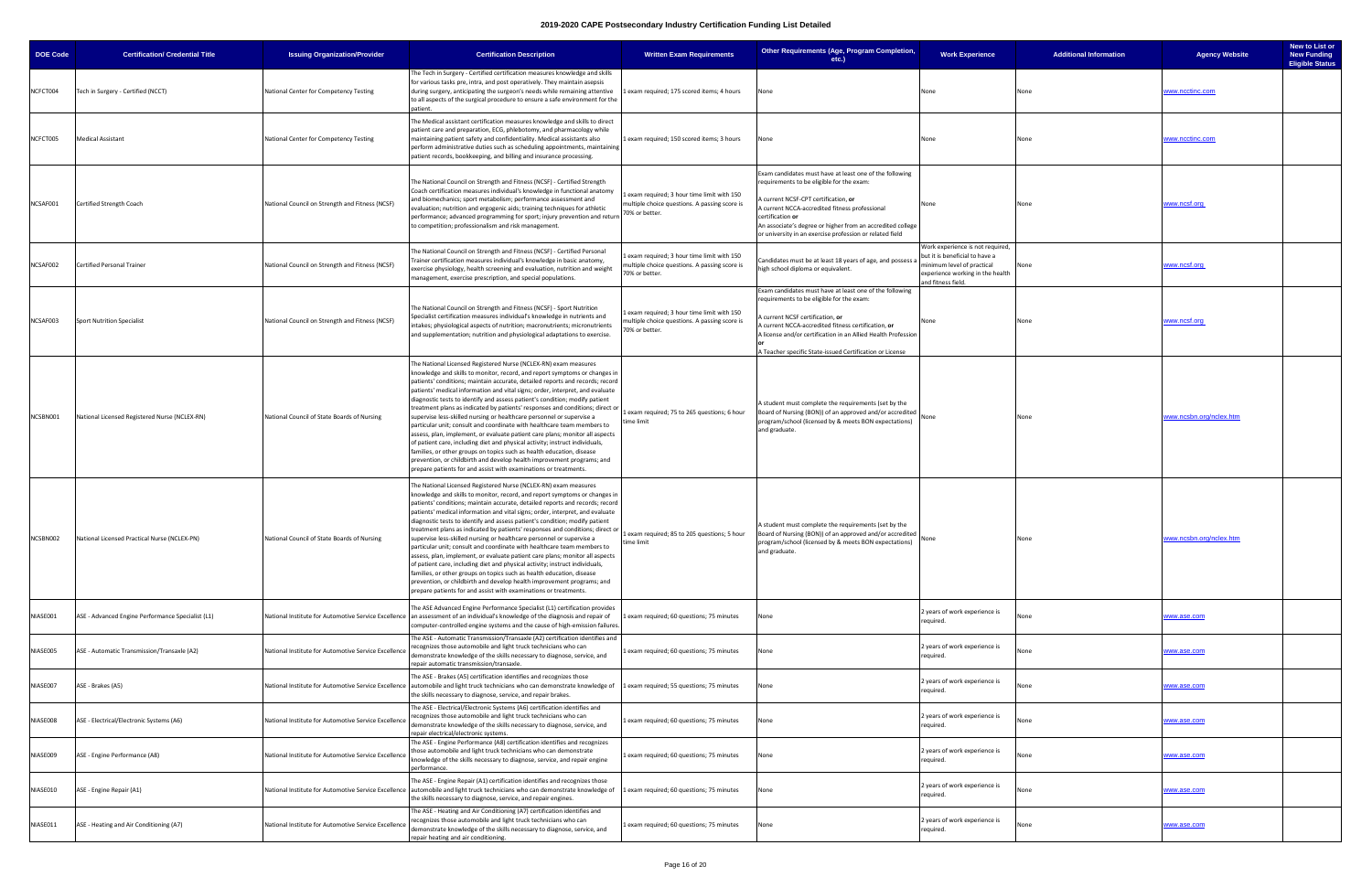| <b>DOE Code</b> | <b>Certification/ Credential Title</b>                     | <b>Issuing Organization/Provider</b>                 | <b>Certification Description</b>                                                                                                                                                                                                                                                                                                         | <b>Written Exam Requirements</b>          | Other Requirements (Age, Program Completion,<br>etc.) | <b>Work Experience</b>                     | <b>Additional Information</b> | New to List or<br><b>New Funding</b><br><b>Agency Website</b><br><b>Eligible Status</b> |
|-----------------|------------------------------------------------------------|------------------------------------------------------|------------------------------------------------------------------------------------------------------------------------------------------------------------------------------------------------------------------------------------------------------------------------------------------------------------------------------------------|-------------------------------------------|-------------------------------------------------------|--------------------------------------------|-------------------------------|-----------------------------------------------------------------------------------------|
| NIASE012        | ASE - Manual Drive Train and Axles (A3)                    | National Institute for Automotive Service Excellence | The ASE - Manual Drive Train and Axles (A3) certification identifies and<br>ecognizes those automobile and light truck technicians who can<br>demonstrate knowledge of the skills necessary to diagnose, service, and<br>epair manual drive train and axles                                                                              | Lexam required; 50 questions; 60 minutes  | None                                                  | 2 years of work experience is<br>required. |                               | www.ase.com                                                                             |
| NIASE014        | ASE - Suspension and Steering (A4)                         | National Institute for Automotive Service Excellence | The ASE - Suspension and Steering (A4) certification identifies and recognizes<br>hose automobile and light truck technicians who can demonstrate<br>knowledge of the skills necessary to diagnose, service, and repair suspensior<br>and steering.                                                                                      | 1 exam required; 50 questions; 60 minutes | None                                                  | 2 years of work experience is<br>required. |                               | www.ase.com                                                                             |
| NIASE016        | ASE - Brakes (T4)                                          |                                                      | The ASE - Brakes (T4) certification identifies and recognizes those<br>National Institute for Automotive Service Excellence   medium/heavy duty truck technicians who can demonstrate knowledge of<br>the skills necessary to diagnose, service, and repair brakes.                                                                      | 1 exam required; 60 questions; 75 minutes | None                                                  | 2 years of work experience is<br>required. |                               | vww.ase.com                                                                             |
| NIASE017        | ASE - Mechanical and Electrical Components (B5)            | National Institute for Automotive Service Excellence | The ASE - Mechanical and Electrical Components (B5) certification identifies<br>and recognizes those collision repair technicians and refinishers who can<br>demonstrate knowledge of the skills necessary to make collision repairs<br>related to mechanical and electrical components.                                                 | 1 exam required; 60 questions; 75 minutes | None                                                  | 2 years of work experience is<br>required. |                               | vww.ase.com                                                                             |
| NIASE018        | ASE - Non-structural Analysis and Damage Repair (B3)       | National Institute for Automotive Service Excellence | The ASE - Non-structural Analysis and Damage Repair (B3) certification<br>identifies and recognizes those collision repair technicians and refinishers<br>who can demonstrate knowledge of the skills necessary to make collision<br>repairs related to non-structural analysis and damage repair.                                       | exam required; 65 questions; 90 minutes   | None                                                  | 2 years of work experience is<br>required. |                               | vww.ase.com                                                                             |
| NIASE020        | ASE - Diesel Engines (T2)                                  |                                                      | The ASE - Diesel Engines (T2) certification identifies and recognizes those<br>National Institute for Automotive Service Excellence   medium/heavy duty truck technicians who can demonstrate knowledge of<br>the skills necessary to diagnose, service, and repair diesel engines.                                                      | 1 exam required; 65 questions; 90 minutes | None                                                  | 2 years of work experience is<br>required. |                               | www.ase.com                                                                             |
| NIASE021        | ASE - Drive Train (T3)                                     |                                                      | The ASE - Drive Train (T3) certification identifies and recognizes those<br>National Institute for Automotive Service Excellence   medium/heavy duty truck technicians who can demonstrate knowledge of<br>the skills necessary to diagnose, service, and repair drive trains.                                                           | 1 exam required; 50 questions; 60 minutes | None                                                  | 2 years of work experience is<br>required. |                               | www.ase.com                                                                             |
| NIASE023        | ASE - Electrical/Electronic Systems (T6)                   | National Institute for Automotive Service Excellence | The ASE - Electrical/Electronic Systems (T6) certification identifies and<br>ecognizes those medium/heavy duty truck technicians who can<br>demonstrate knowledge of the skills necessary to diagnose, service, and<br>epair electrical/electronic systems.                                                                              | exam required; 60 questions; 90 minutes   | None                                                  | 2 years of work experience is<br>required. |                               | www.ase.com                                                                             |
| NIASE025        | ASE - Gasoline Engines (T1)                                |                                                      | The ASE - Gasoline Engines (T1) certification identifies and recognizes those<br>National Institute for Automotive Service Excellence   medium/heavy duty truck technicians who can demonstrate knowledge of<br>he skills necessary to diagnose, service, and repair gasoline engines.                                                   | 1 exam required; 60 questions; 75 minutes | None                                                  | 2 years of work experience is<br>required. |                               | ww.ase.com                                                                              |
| NIASE026        | ASE - Heating, Ventilation, and A/C (HVAC) (T7)            | National Institute for Automotive Service Excellence | The ASE - Heating, Ventilation, and A/C (HVAC) (T7) certification identifies<br>and recognizes those medium/heavy duty truck technicians who can<br>demonstrate knowledge of the skills necessary to diagnose, service, and<br>repair HVAC.                                                                                              | exam required; 50 questions; 60 minutes   | None                                                  | 2 years of work experience is<br>required. |                               | www.ase.com                                                                             |
| NIASE029        | ASE - Painting and Refinishing (B2)                        | National Institute for Automotive Service Excellence | The ASE - Painting and Refinishing (B2) certification identifies and recognizes<br>hose collision repair technicians and refinishers who can demonstrate<br>knowledge of the skills necessary to make collision repairs related to<br>painting and refinishing.                                                                          | Lexam required; 65 questions; 90 minutes  | None                                                  | 2 years of work experience is<br>required. |                               | vww.ase.com                                                                             |
| NIASE031        | ASE - Preventive Maintenance Inspection (PMI) (T8)         |                                                      | The ASE - Preventive Maintenance Inspection (PMI) (T8) certification<br>National Institute for Automotive Service Excellence  identifies and recognizes those medium/heavy duty truck technicians who<br>can demonstrate knowledge of the skills necessary to conduct PMI.                                                               | Lexam required; 60 questions; 75 minutes  | None                                                  | 2 years of work experience is<br>required. |                               | www.ase.com                                                                             |
| NIASE032        | ASE - Structural Analysis and Damage Repair (B4)           | National Institute for Automotive Service Excellence | The ASE - Structural Analysis and Damage Repair (B4) certification identifies<br>and recognizes those collision repair technicians and refinishers who can<br>demonstrate knowledge of the skills necessary to make collision repairs<br>elated to structural analysis and damage repair.                                                | Lexam required; 60 questions; 75 minutes  | None                                                  | 2 years of work experience is<br>required. |                               | www.ase.com                                                                             |
| NIASE033        | ASE - Suspension and Steering (T5)                         |                                                      | The ASE - Suspension and Steering (T5) certification provides an assessment<br>National Institute for Automotive Service Excellence of an individual's knowledge of the skills necessary to diagnose, service, and 1 exam required; 60 questions; 75 minutes<br>repair different systems of Class 4 through Class 8 trucks and tractors. |                                           | None                                                  | 2 years of work experience is<br>required. |                               | vww.ase.com                                                                             |
| NIASE053        | ASE - Compressed Natural Gas (CNG) Engines (H1)            | National Institute for Automotive Service Excellence | The ASE - Compressed Natural Gas (CNG) Engines (H1) certification identifies<br>and recognizes those transit bus technicians who can demonstrate<br>knowledge of the skills necessary to diagnose, service, and repair CNG<br>engines.                                                                                                   | 1 exam required; 60 questions; 75 minutes | None                                                  | 2 years of work experience is<br>required. |                               | <u>vww.ase.com</u>                                                                      |
| NIASE054        | ASE - Diesel Engines (H2)                                  |                                                      | The ASE - Diesel Engines (H2) certification identifies and recognizes those<br>National Institute for Automotive Service Excellence transit bus technicians who can demonstrate knowledge of the skills<br>necessary to diagnose, service, and repair diesel engines.                                                                    | 1 exam required; 60 questions; 75 minutes | None                                                  | 2 years of work experience is<br>required. |                               | www.ase.com                                                                             |
| NIASE055        | ASE - Drive Train (H3)                                     |                                                      | The ASE - Drive Train (H3) certification identifies and recognizes those transit<br>National Institute for Automotive Service Excellence   bus technicians who can demonstrate knowledge of the skills necessary to<br>diagnose, service, and repair drive train.                                                                        | 1 exam required; 50 questions; 60 minutes | None                                                  | 2 years of work experience is<br>required. |                               | vww.ase.com                                                                             |
| NIASE056        | ASE - Brakes (H4)                                          |                                                      | The ASE - Brakes (H4) certification identifies and recognizes those transit bus<br>National Institute for Automotive Service Excellence   technicians who can demonstrate knowledge of the skills necessary to<br>diagnose, service, and repair brakes.                                                                                  | 1 exam required; 60 questions; 75 minutes | None                                                  | 2 years of work experience is<br>required. |                               | vww.ase.com                                                                             |
| NIASE057        | ASE - Suspension and Steering (H5)                         |                                                      | The ASE - Suspension and Steering (H5) certification identifies and recognizes<br>National Institute for Automotive Service Excellence those transit bus technicians who can demonstrate knowledge of the skills<br>necessary to diagnose, service, and repair suspension and steering.                                                  | 1 exam required; 55 questions; 75 minutes | None                                                  | 2 years of work experience is<br>required. |                               | www.ase.com                                                                             |
| NIASE058        | ASE - Electrical/Electronic Systems (H6)                   | National Institute for Automotive Service Excellence | The ASE - Electrical/Electronic Systems (H6) certification identifies and<br>ecognizes those transit bus technicians who can demonstrate knowledge c<br>the skills necessary to diagnose, service, and repair electrical/electronic<br>systems.                                                                                          | exam required; 60 questions; 90 minutes   | None                                                  | 2 years of work experience is<br>required. |                               | ww.ase.com                                                                              |
| NIASE059        | ASE - Heating Ventilation and Air Conditioning (HVAC) (H7) |                                                      | The ASE - Heating Ventilation and Air Conditioning (HVAC) (H7) certification<br>National Institute for Automotive Service Excellence identifies and recognizes those transit bus technicians who can demonstrate 1 exam required; 50 questions; 75 minutes<br>mowledge of the skills necessary to diagnose, service, and repair HVAC.    |                                           | None                                                  | 2 years of work experience is<br>required. | None                          | www.ase.com                                                                             |
| NIASE060        | ASE - Preventive Maintenance and Inspection (PMI) (H8)     |                                                      | The ASE - Preventive Maintenance and Inspection (PMI) (H8) certification<br>National Institute for Automotive Service Excellence lidentifies and recognizes those transit bus technicians who can demonstrate 1 exam required; 60 questions; 75 minutes<br>knowledge of the skills necessary to conduct PMI                              |                                           | None                                                  | 2 years of work experience is<br>required. |                               | vww.ase.com                                                                             |
| NIASE061        | ASE - Alternate Fuels (F1)                                 | National Institute for Automotive Service Excellence | The ASE - Alternate Fuels (F1) certification identifies and recognizes those<br>technicians who can demonstrate knowledge of the skills necessary to<br>diagnose, service, and repair CNG vehicles.                                                                                                                                      | 1 exam required; 65 questions; 90 minutes | None                                                  | 2 years of work experience is<br>required. |                               | www.ase.com                                                                             |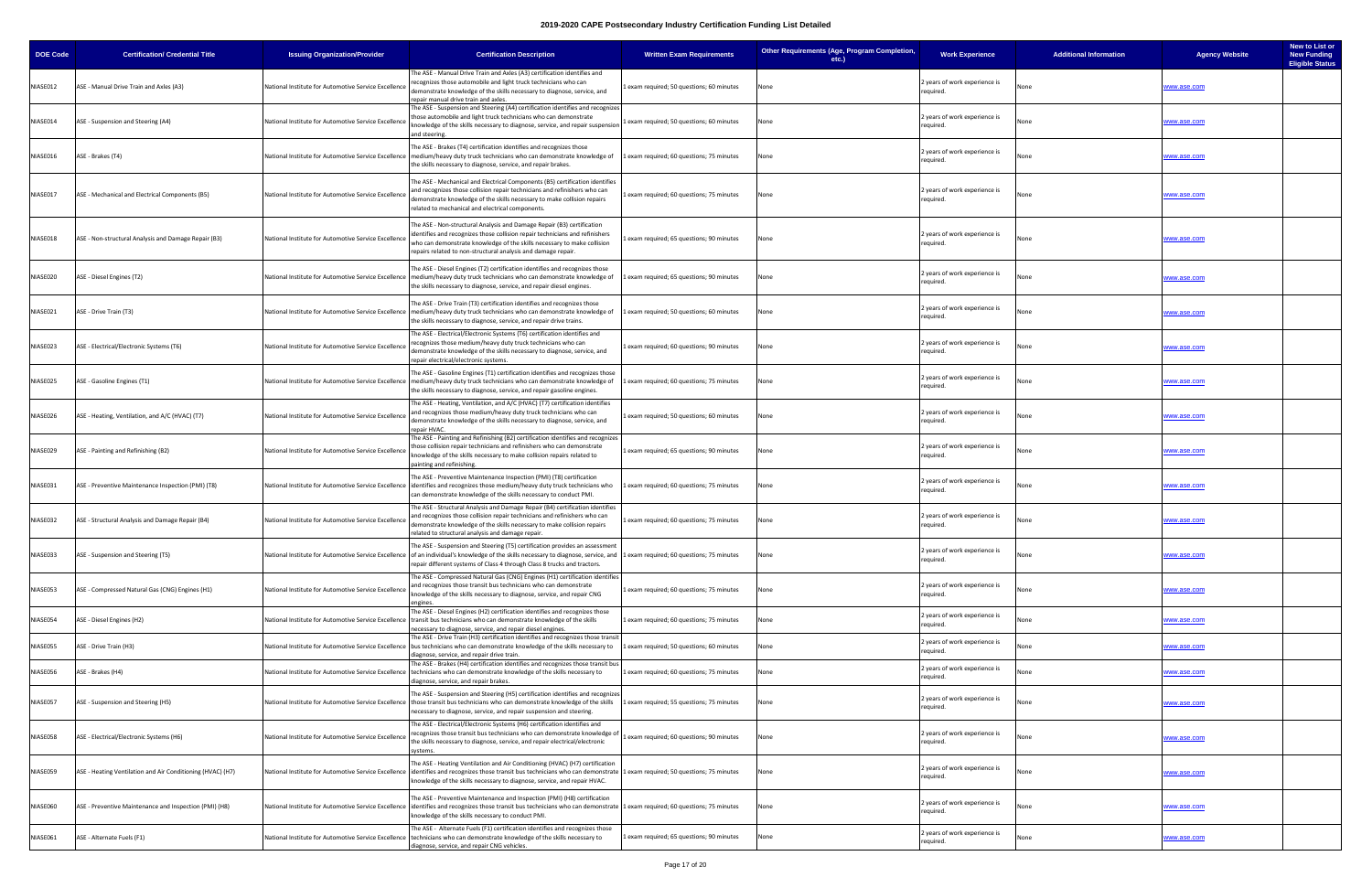| <b>DOE Code</b> | <b>Certification/ Credential Title</b>                                                                     | <b>Issuing Organization/Provider</b>                              | <b>Certification Description</b>                                                                                                                                                                                                                                                                                                                                                                                                                                                                               | <b>Written Exam Requirements</b>                                                                                                                                                                                                                                                                                                                                                                          | Other Requirements (Age, Program Completion,<br>etc.)                                                                                                                                                                                                                                                                                                                                                                                                                                                                                                                                                                                                                                               | <b>Work Experience</b>                     | <b>Additional Information</b>                                                                                                | <b>Agency Website</b> | New to List or<br><b>New Funding</b><br><b>Eligible Status</b> |
|-----------------|------------------------------------------------------------------------------------------------------------|-------------------------------------------------------------------|----------------------------------------------------------------------------------------------------------------------------------------------------------------------------------------------------------------------------------------------------------------------------------------------------------------------------------------------------------------------------------------------------------------------------------------------------------------------------------------------------------------|-----------------------------------------------------------------------------------------------------------------------------------------------------------------------------------------------------------------------------------------------------------------------------------------------------------------------------------------------------------------------------------------------------------|-----------------------------------------------------------------------------------------------------------------------------------------------------------------------------------------------------------------------------------------------------------------------------------------------------------------------------------------------------------------------------------------------------------------------------------------------------------------------------------------------------------------------------------------------------------------------------------------------------------------------------------------------------------------------------------------------------|--------------------------------------------|------------------------------------------------------------------------------------------------------------------------------|-----------------------|----------------------------------------------------------------|
| NIASE071        | ASE - Light Vehicle Diesel Engines (A9)                                                                    | National Institute for Automotive Service Excellence              | The ASE - Light Vehicle Diesel Engines (A9) certification identifies and<br>ecognizes those automobile and light truck technicians who can<br>demonstrate knowledge of the skills necessary to diagnose, service, and<br>repair light vehicle diesel engines.                                                                                                                                                                                                                                                  | Lexam required; 60 questions; 75 minutes                                                                                                                                                                                                                                                                                                                                                                  | None                                                                                                                                                                                                                                                                                                                                                                                                                                                                                                                                                                                                                                                                                                | 2 years of work experience is<br>required. | echnicians may substitute two years of relevant<br>formal training for up to one year of the work<br>experience requirement. | www.ase.com           |                                                                |
| NIFMS003        | VIMS Machining Level II - EDM - Plunge                                                                     | National Institute for Metalworking Skills (NIMS)                 | The EDM - Plunge certification measures knowledge and skills in Electrical<br>lischarge machining (EDM) plunge operations.                                                                                                                                                                                                                                                                                                                                                                                     | exam required                                                                                                                                                                                                                                                                                                                                                                                             | Performance project must be completed prior to taking<br>the exam.                                                                                                                                                                                                                                                                                                                                                                                                                                                                                                                                                                                                                                  | None                                       | None                                                                                                                         | ww.nims-skills.org    |                                                                |
| <b>NIFMS004</b> | NIMS Machining Level II - EDM - Wire                                                                       | National Institute for Metalworking Skills (NIMS)                 | The EDM - Plunge certification measures knowledge and skills in Electrical<br>discharge machining (EDM) Wire 2 axis operations.                                                                                                                                                                                                                                                                                                                                                                                | exam required                                                                                                                                                                                                                                                                                                                                                                                             | Performance project must be completed prior to taking<br>the exam.                                                                                                                                                                                                                                                                                                                                                                                                                                                                                                                                                                                                                                  | None                                       | None                                                                                                                         | ww.nims-skills.org    |                                                                |
| NIFMS007        | NIMS Machining Level II - Manual Milling Skills II                                                         | National Institute for Metalworking Skills (NIMS)                 | The Manual Milling Skills II certification measures knowledge and skills in<br>milling operations including squaring up a block, precision location of holes,<br>cutting a keyslot, cutting a deep slot, using rotary tables, dividing head                                                                                                                                                                                                                                                                    | exam required                                                                                                                                                                                                                                                                                                                                                                                             | Performance project must be completed prior to taking<br>the exam.                                                                                                                                                                                                                                                                                                                                                                                                                                                                                                                                                                                                                                  | None                                       | None                                                                                                                         | www.nims-skills.org   |                                                                |
| NIFMS012        | NIMS Machining Level II - Grinding Skills II                                                               | National Institute for Metalworking Skills (NIMS)                 | operations, and boring mill operations.<br>The Grinding Skills II certification measures knowledge and skills in grinding<br>operations including surface grinding (flats and angles), wheel preparation<br>nd balancing, and cylindrical grinding                                                                                                                                                                                                                                                             | 1 exam required                                                                                                                                                                                                                                                                                                                                                                                           | Performance project must be completed prior to taking<br>the exam.                                                                                                                                                                                                                                                                                                                                                                                                                                                                                                                                                                                                                                  | None                                       | None                                                                                                                         | ww.nims-skills.org    |                                                                |
| NIFMS018        | NIMS Machining Level II - Drill Press Skills II                                                            | National Institute for Metalworking Skills (NIMS)                 | The Drill Press Skills II certification measures knowledge and skills in drill<br>press operations including radial drilling and machine tool power tapping:<br>taper reaming and pipe tapping.                                                                                                                                                                                                                                                                                                                | exam required, 41 questions                                                                                                                                                                                                                                                                                                                                                                               | Performance project must be completed prior to taking<br>exam.                                                                                                                                                                                                                                                                                                                                                                                                                                                                                                                                                                                                                                      | None                                       | None                                                                                                                         | ww.nims-skills.org    |                                                                |
| NIFMS019        | VIMS Machining Level II - CNC Milling Skills II                                                            | National Institute for Metalworking Skills (NIMS)                 | The CNC Milling Skills II certification measures knowledge and skills in CNC<br>illing including program writing and operating a CNC mill.                                                                                                                                                                                                                                                                                                                                                                     | exam required, 70 questions                                                                                                                                                                                                                                                                                                                                                                               | Performance project must be completed prior to taking                                                                                                                                                                                                                                                                                                                                                                                                                                                                                                                                                                                                                                               | None                                       | None                                                                                                                         | ww.nims-skills.org    |                                                                |
| NIFMS020        | NIMS Machining Level II - CNC Turning Skills II                                                            | National Institute for Metalworking Skills (NIMS)                 | The CNC Turning Skills II certification measures knowledge and skills in CNC<br>urning including program writing and operating a CNC lathe.                                                                                                                                                                                                                                                                                                                                                                    | 1 exam required, 70 questions                                                                                                                                                                                                                                                                                                                                                                             | Performance project must be completed prior to taking<br><b>xam</b>                                                                                                                                                                                                                                                                                                                                                                                                                                                                                                                                                                                                                                 | None                                       | None                                                                                                                         | www.nims-skills.org   |                                                                |
| NIFMS021        | NIMS Industrial Technology Maintenance Level 1 Bundle (9 Exams) National Institute for Metalworking Skills |                                                                   | ndustrial Technology Maintenance Level 1 certification measures basic skills<br>and knowledge in hydraulic systems, mechanical systems, pneumonic<br>systems, electrical systems, electronic control systems, maintenance<br>operations, maintenance piping, maintenance welding and process control<br>systems.                                                                                                                                                                                               | 9 exams required:<br>Hydraulic Systems - 75 questions, 90 min.<br>Mechanical Systems - 75 questions, 90 min.<br>Pneumonic Systems - 74 questions, 90 min.<br>Electrical Systems - 75 questions<br>Electronic Control Systems - 75 questions<br>Maintenance Operations - 75 questions<br>Maintenance Piping - 75 questions<br>Maintenance Welding - 75 questions<br>Process Control Systems - 73 questions | None                                                                                                                                                                                                                                                                                                                                                                                                                                                                                                                                                                                                                                                                                                | None                                       |                                                                                                                              | www.nims-skills.org   |                                                                |
| NJATC001        | NJATC Electrical - Level 5                                                                                 | National Joint Apprenticeship and Training<br>Committee           | The NJATC Electrical - Level 5 certification measures knowledge and skills i<br>national electrical code; motor control; torque; and rigging.                                                                                                                                                                                                                                                                                                                                                                  | 1 exam required; 100 multiple choice questions;<br>3 hours                                                                                                                                                                                                                                                                                                                                                | None                                                                                                                                                                                                                                                                                                                                                                                                                                                                                                                                                                                                                                                                                                | None                                       | None                                                                                                                         | ww.njatc.org          |                                                                |
| NMTCB001        | Certified Nuclear Medicine Technologist                                                                    | Nuclear Medicine Technology Certification Board                   | The Certified Nuclear Medicine Technologist certification measures<br>mowledge and skills in operating equipment that creates images of areas o<br>a patient's body including preparing radioactive drugs and administering<br>them to patients.                                                                                                                                                                                                                                                               | Lexam required; 90 questions; 55 minutes                                                                                                                                                                                                                                                                                                                                                                  | Completion of a NMTCB recognized nuclear medicine<br>technology program; OR completion of a certificate,<br>associate degree or baccalaureate degree in nuclear<br>medicine technology program from a regionally accredited<br>academic institution. Regionally accredited college and<br>university programs must have structured clinical training<br>sufficient to provide clinical competency in radiation<br>safety, instrumentation, clinical procedures, and<br>radiopharmacy. This should require approximately 1000<br>hours of clinical training supervised by program faculty.                                                                                                           | None                                       | None                                                                                                                         | ww.nmtcb.org          |                                                                |
| NMTCB002        | Computed Tomography (CT)                                                                                   | Nuclear Medicine Technology Certification Board                   | The Computed Tomography (CT) certification measures knowledge and skills<br>n CT scans, a specialized X-ray procedure sometimes referred to as a CAT<br>scan. Working under the supervision of a radiologist, CT scan technologists<br>prepare patients for a CT scan by positioning them on the table and<br>ollowing safety measures to protect them from unnecessary or excess<br>adiation. During the scan, technologists sit in a shielded room and monitor<br>the CT scan images on the computer screen. | 1 exam required; 200 multiple choice; 3.5 hours                                                                                                                                                                                                                                                                                                                                                           | he eligibility requirements to sit for the exam are as<br>follows: 1) A current active NMTCB, ARRT, or CAMRT<br>nuclear medicine technology certification OR a current<br>active CAMRT(RT), CAMRT(RTT), ARRT(R) or ARRT(T)<br>certification. 2) A minimum of 500 total clinical hours in<br>PET/CT, SPECT/CT and/or CT. (Please download and<br>complete the NMTCB Clinical Hours Verification Form.) 3.)<br>The completion of a minimum of thirty five (35) contact<br>hours within the three years prior to application including<br>a minimum of four (4) hours of each of the following<br>categories: Contrast administration, Cross-sectional<br>anatomy, X-ray physics, CT radiation safety. | None                                       | None                                                                                                                         | www.nmtcb.org/        |                                                                |
| NNCCO001        | Certified Clinical Hemodialysis Technician                                                                 | Nephrology Nursing Certification Commission                       | The Certified Clinical Hemodialysis Technician certification measures<br>mowledge and skills to operate machines that remove wastes, salts, and<br>extra water from patients' blood while keeping safe levels of certain<br>:hemicals.                                                                                                                                                                                                                                                                         | exam required; 150 questions; 180 minutes;<br>minimum score of 70%-75% or higher required<br>(depending on version of test)                                                                                                                                                                                                                                                                               | Applicant must have a minimum of 2000 hours of work<br>experience as a hemodialysis patient care technician<br>within the two-year period of certification.                                                                                                                                                                                                                                                                                                                                                                                                                                                                                                                                         |                                            |                                                                                                                              | www.nncc-exam.org/    |                                                                |
| NREMT001        | Emergency Medical Technician (EMT)                                                                         | National Registry of Emergency Medical Technicians                | The Emergency Medical Technician (EMT) certification verifies that an<br>ndividual is trained and certified to appraise and initiate the administration<br>of emergency care for victims of trauma or acute illness before or during<br>transportation of victims to a health care facility.                                                                                                                                                                                                                   | 2 exams required (cognitive and psychomotor);<br>Cognitive exam: online; 70-120 questions; 2<br>hours; Psychomotor exam: Individual must<br>demonstrate competence (performance based).                                                                                                                                                                                                                   | lone                                                                                                                                                                                                                                                                                                                                                                                                                                                                                                                                                                                                                                                                                                | None                                       | None                                                                                                                         | www.nremt.org         |                                                                |
| NSTSA001        | Certified Surgical Technologist (CST)                                                                      | National Board of Surgical Technologist and Surgical<br>Assisting | The Certified Surgical Technologist (CST) measures knowledge and skills to<br>assist in operations, under the supervision of surgeons, registered nurses, or<br>other surgical personnel including to help set up operating room, prepare<br>and transport patients for surgery, adjust lights and equipment, pass<br>instruments and other supplies to surgeons and surgeon's assistants, hold<br>retractors, cut sutures, and help count sponges, needles, supplies, and<br>nstruments.                      | pretest)                                                                                                                                                                                                                                                                                                                                                                                                  | Must be a graduate of a surgical technology program<br>Lexam required, 200 questions (175 scored/25   accredited by the Commission on Accreditation of Allied<br>Health Education Programs (CAAHEP) or Accrediting<br>Bureau of Health Education Schools (ABHES).                                                                                                                                                                                                                                                                                                                                                                                                                                   | None                                       | None                                                                                                                         | www.nbstsa.org/       |                                                                |
| NSTSA002        | Certified Surgical First Assistant (CSFA)                                                                  | Assisting                                                         | Certified Surgical First Assistant (CSFA) measures knowledge and skills<br>common to competent entry-level Surgical First Assistants. Subject areas<br>National Board of Surgical Technologist and Surgical covered include pre-operative care; intra-operative procedures; post-<br>operative procedures; administrative and personnel duties; equipment,<br>sterilization and maintenance; advanced anatomy and physiology; advanced<br>principles of microbiology and surgical pharmacology and anesthesia. | 1 exam required, 200 questions (175 scored/25<br>pretest)                                                                                                                                                                                                                                                                                                                                                 | Must be a graduate of a surgical first assisting program<br>accredited by the Commission on Accreditation of Allied<br>Health Education Programs (CAAHEP).                                                                                                                                                                                                                                                                                                                                                                                                                                                                                                                                          | None                                       | None                                                                                                                         | www.nbstsa.org/       |                                                                |
| ORACL001        | Oracle Certified Associate (OCA): Database                                                                 | <b>Oracle Corporation</b>                                         | The Oracle Certified Associate (OCA): Database certification measures<br>mowledge and skills to deliver the benefits of grid computing with more self- Fundamentals 1Z0-051, or Oracle Database SQL<br>management and automation in an advanced database management<br>system.                                                                                                                                                                                                                                 | 1 of 3 exams required (SQL 1Z0-007, SQL<br>Expert 1Z0-047); Also, Administration I: 1Z0-052<br>is required                                                                                                                                                                                                                                                                                                |                                                                                                                                                                                                                                                                                                                                                                                                                                                                                                                                                                                                                                                                                                     | None                                       | None                                                                                                                         | <u>www.oracle.com</u> |                                                                |
| ORACL002        | Oracle Certified Professional (OCP): Database                                                              | <b>Oracle Corporation</b>                                         | The Oracle Certified Professional (OCP): Database certification measures<br>advanced knowledge and skills for development and deployment of backup,<br>recovery and Cloud computing strategies.                                                                                                                                                                                                                                                                                                                | 1 exam (Administration II 1Z0-053 exam)<br>required                                                                                                                                                                                                                                                                                                                                                       | None                                                                                                                                                                                                                                                                                                                                                                                                                                                                                                                                                                                                                                                                                                | None                                       | None                                                                                                                         | www.oracle.com        |                                                                |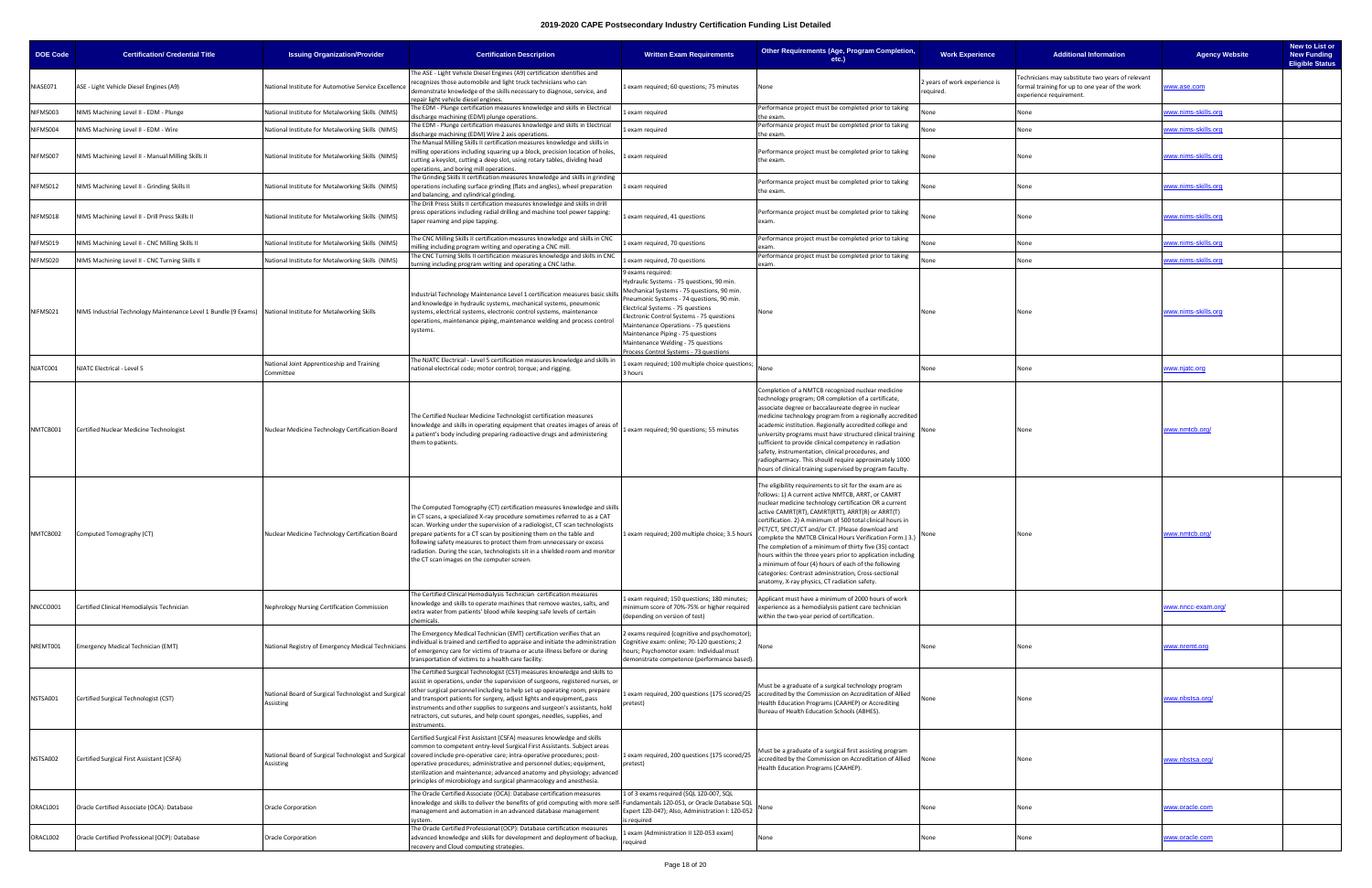| <b>DOE Code</b> | <b>Certification/ Credential Title</b>                        | <b>Issuing Organization/Provider</b>    | <b>Certification Description</b>                                                                                                                                                                                                                                                                                                                                                                                                                                                                                                                                                                                                                                                                                                                                                                                     | <b>Written Exam Requirements</b>                                                                                                              | Other Requirements (Age, Program Completion,<br>$etc.$ )                                                                                                                                                                          | <b>Work Experience</b> | <b>Additional Information</b> | New to List or<br><b>Agency Website</b><br><b>New Funding</b><br><b>Eligible Status</b> |
|-----------------|---------------------------------------------------------------|-----------------------------------------|----------------------------------------------------------------------------------------------------------------------------------------------------------------------------------------------------------------------------------------------------------------------------------------------------------------------------------------------------------------------------------------------------------------------------------------------------------------------------------------------------------------------------------------------------------------------------------------------------------------------------------------------------------------------------------------------------------------------------------------------------------------------------------------------------------------------|-----------------------------------------------------------------------------------------------------------------------------------------------|-----------------------------------------------------------------------------------------------------------------------------------------------------------------------------------------------------------------------------------|------------------------|-------------------------------|-----------------------------------------------------------------------------------------|
| ORACL003        | Oracle Certified Master (OCM): Database                       | <b>Oracle Corporation</b>               | The Oracle Certified Master (OCM): Database certification measures expert<br>knowledge and skills for development and deployment of backup, recovery 1 exam required<br>and Cloud computing strategies.                                                                                                                                                                                                                                                                                                                                                                                                                                                                                                                                                                                                              |                                                                                                                                               | None                                                                                                                                                                                                                              | None                   | None                          | www.oracle.com                                                                          |
| ORACL004        | Oracle Certified Associate (OCA): Java Programmer             | <b>Oracle Corporation</b>               | The OCA Java Programmer certification is designed for individuals who<br>possess a strong foundation in the Java Programming language. This<br>certification covers the fundamentals of Java programming, such as the<br>significance of object-oriented programming and the steps to create simple exam (120-803)<br>Java technology programs.                                                                                                                                                                                                                                                                                                                                                                                                                                                                      | 1 of 2 exams required (specific to the Java<br>version); Java SE5/SE 6 exam (1Z0-850), Java SE7 None                                          |                                                                                                                                                                                                                                   | None                   | None                          | www.oracle.com                                                                          |
| ORACL005        | Oracle Certified Professional (OCP): Java Programmer          | Oracle Corporation                      | The OCP Java Programmer certification is designed for individuals who<br>possess a strong foundation in the Java Programming language as well as<br>proven skill in creating Java technology programs. This certification covers<br>core Application Programming interfaces used to design object-oriented<br>applications with Java, as well as insight into Java applications such as those 804)<br>that manipulate files, directories and file systems.                                                                                                                                                                                                                                                                                                                                                           | 1 of 3 exams required (specific to the Java<br>version); OCP Java SE5 exam (1Z0-853), OCP Java<br>SE6 exam (1Z0-851), OCP Java SE7 exam (1Z0- | None                                                                                                                                                                                                                              | None                   | None                          | www.oracle.com                                                                          |
| ORACL006        | Oracle Certified Master (OCM): Java Developer                 | <b>Oracle Corporation</b>               | The OCM Java Developer certification is designed for individuals who have<br>mastered the Java programming language as well as creating Java<br>technology programs. This certification covers application programming<br>interfaces used to design object-oriented applications with Java, as well as<br>Java applications used to manipulate files, directories and file systems.                                                                                                                                                                                                                                                                                                                                                                                                                                  | 2 part exam required (practical requirement and<br>essay exam)                                                                                | None                                                                                                                                                                                                                              | None                   | None                          | www.oracle.com                                                                          |
| PROSO003        | Certified Internet Web (CIW) E-Commerce Specialist            | <b>Certification Partners</b>           | The Certified Internet Web (CIW) E-Commerce Specialist certification<br>measures knowledge and skills on how to conduct business online and<br>manage the technical issues associated with constructing an e-commerce<br>Web site. Individuals learn about the similarities and differences between<br>traditional and electronic commerce, and will explore e-commerce<br>technologies at various levels of sophistication.                                                                                                                                                                                                                                                                                                                                                                                         | 1 exam required                                                                                                                               | None                                                                                                                                                                                                                              | None                   | None                          | www.ciwcertified.com                                                                    |
| PROSO006        | Certified Internet Web (CIW) Database Design Specialist       | <b>Certification Partners</b>           | The CIW Database Design Specialist certification provides introductory<br>vendor-neutral training for individuals planning to pursue product-focused<br>database specialization. Competencies include DB2, Oracle Database 11g,<br>MS SQL and MySQL, as well as Structured Query Language (SQL) and<br>database optimization through normalization.                                                                                                                                                                                                                                                                                                                                                                                                                                                                  | exam required (1D0-541); 50 questions; 90<br>minutes; Passing score of 75% or more required                                                   | None                                                                                                                                                                                                                              | None                   | None                          | vww.ciwcertified.com                                                                    |
| PROSO010        | Certified Internet Web (CIW) Web Security Professional        | <b>Certification Partners</b>           | The CIW Web Security Professional series certification measures knowledge<br>and skills to configure, manage and deploy e-business solutions servers, and 1 exam required<br>implement e-business and network security solutions.                                                                                                                                                                                                                                                                                                                                                                                                                                                                                                                                                                                    |                                                                                                                                               | None                                                                                                                                                                                                                              | None                   |                               | vww.ciwcertified.com                                                                    |
| PROSO017        | Certified Internet Web (CIW) JavaScript Specialist            | <b>Certification Partners</b>           | The Certified Internet Web (CIW) JavaScript Specialist certification measures<br>knowledge and skills on how to use the JavaScript language. Competencies<br>tested include essential principles and practices, debugging and<br>troubleshooting code, control program flow, document object model (DOM),<br>language objects and expressions, custom objects, modify HTML, interactive<br>forms, security issues involving browsers and cookies, libraries and<br>frameworks, interactive Web applications and implementing Web<br>application programming interfaces.                                                                                                                                                                                                                                              | 1 exam required                                                                                                                               | None                                                                                                                                                                                                                              | None                   | None                          | www.ciwcertified.com                                                                    |
| PROSO019        | Certified Internet Web (CIW) Perl Specialist                  | <b>Certification Partners</b>           | The Certified Internet Web (CIW) Perl Specialist certification measures<br>knowledge and skills to utilize the Perl programming language including Perl<br>syntax, the basics of using regular expression, how to use Perl data types,<br>and how to access and manipulate files.                                                                                                                                                                                                                                                                                                                                                                                                                                                                                                                                    | 1 exam required                                                                                                                               | None                                                                                                                                                                                                                              | None                   | None                          | vww.ciwcertified.com                                                                    |
| PROSO021        | Certified Internet Web (CIW) Web Design Professional          | Certification Partners                  | The Certified Internet Web (CIW) Web Design Professional certification<br>requires individuals to prove their understanding in the areas of web site<br>design and e-commerce. Individuals must be able to develop and maintain<br>web sites using authoring and scripting languages, create content and digital and CIW E-Commerce Specialist)<br>media, and employ standards and technologies for business-to-business and<br>business-to-consumer e-commerce web sites.                                                                                                                                                                                                                                                                                                                                           | 2 exams required (CIW Web Design Specialist                                                                                                   |                                                                                                                                                                                                                                   |                        |                               | <u>ww.ciwcertified.com</u>                                                              |
| PROSO022        | Certified Internet Web (CIW) Web Design Specialist            | <b>Certification Partners</b>           | The Certified Internet Web (CIW) Web Design Specialist certification<br>measures knowledge and skills in how to design and publish web sites.<br>General topics include web site development essentials (such as the site<br>development process, customer expectations, and ethical and legal issues in<br>web development), web design elements (such as aesthetics, the site user's<br>experience, navigation, usability and accessibility), Basic web technologies<br>(such as basic Hypertext Markup Language [HTML], Extensible HTML<br>[XHTML] and extended technologies, image files, GUI site development<br>applications, site publishing and maintenance) and advanced web<br>technologies (such as multimedia and plug-in technologies, client-side and<br>server-side technologies, and web databases). | 1 exam required                                                                                                                               | None                                                                                                                                                                                                                              | None                   | None                          | www.ciwcertified.com                                                                    |
| PROSO023        | Certified Internet Web (CIW) Web Development Professional     | <b>Certification Partners</b>           | The CIW Web Development Professional certification measures knowledge 3 exams required (CIW JavaScript Specialist, CIW<br>and skills in front-end scripting language, a back-end programming language Perl Specialist, and CIW Database Design<br>and the skills to integrate with a database.                                                                                                                                                                                                                                                                                                                                                                                                                                                                                                                       | Specialist)                                                                                                                                   | None                                                                                                                                                                                                                              | None                   | None                          | www.ciwcertified.com                                                                    |
| PROSO026        | Certified Internet Web (CIW) Web Security Specialist          | <b>Certification Partners</b>           | The Certified Internet Web (CIW) Web Security Specialist certification<br>measures knowledge and skills to secure networks from unauthorized<br>activity including security principles, such as establishing an effective<br>security policy, and about the different types of hacker activities that<br>individuals in this field are most likely to encounter.                                                                                                                                                                                                                                                                                                                                                                                                                                                     | 1 exam required                                                                                                                               | None                                                                                                                                                                                                                              | None                   | None                          | www.ciwcertified.com                                                                    |
| PROSO027        | Certified Internet Web (CIW) Advanced HTML5 & CSS3 Specialist | <b>Certification Partners</b>           | The CIW Advanced HTML5 and CSS3 Specialist certification tests essential<br>HTML5, Cascading Style Sheets (CSS) and JavaScript knowledge. These<br>technologies, known as the Web development trifecta, provide Web pages<br>that easily adapt to smartphones, tablets, gaming devices and smart TVs,<br>and traditional PCs.                                                                                                                                                                                                                                                                                                                                                                                                                                                                                        | 2 exams required (CIW Advanced HTML5 and<br>CSS3 Specialist)                                                                                  | None                                                                                                                                                                                                                              | None                   | None                          | www.ciwcertified.com                                                                    |
| PTCBD001        | Pharmacy Technician                                           | Pharmacy Technician Certification Board | The Pharmacy Technician certification measures knowledge and skills<br>needed to assist pharmacists to prepare and dispense prescriptions.                                                                                                                                                                                                                                                                                                                                                                                                                                                                                                                                                                                                                                                                           | 1 exam required; 90 multiple choice questions;<br>110 minutes                                                                                 | Individuals must have a high school diploma or GED; no<br>felony convictions; no drug or pharmacy related<br>convictions, no restriction or admission of misconduct or<br>violation of regulation by any State Board of Pharmacy. |                        |                               | www.ptcb.org                                                                            |